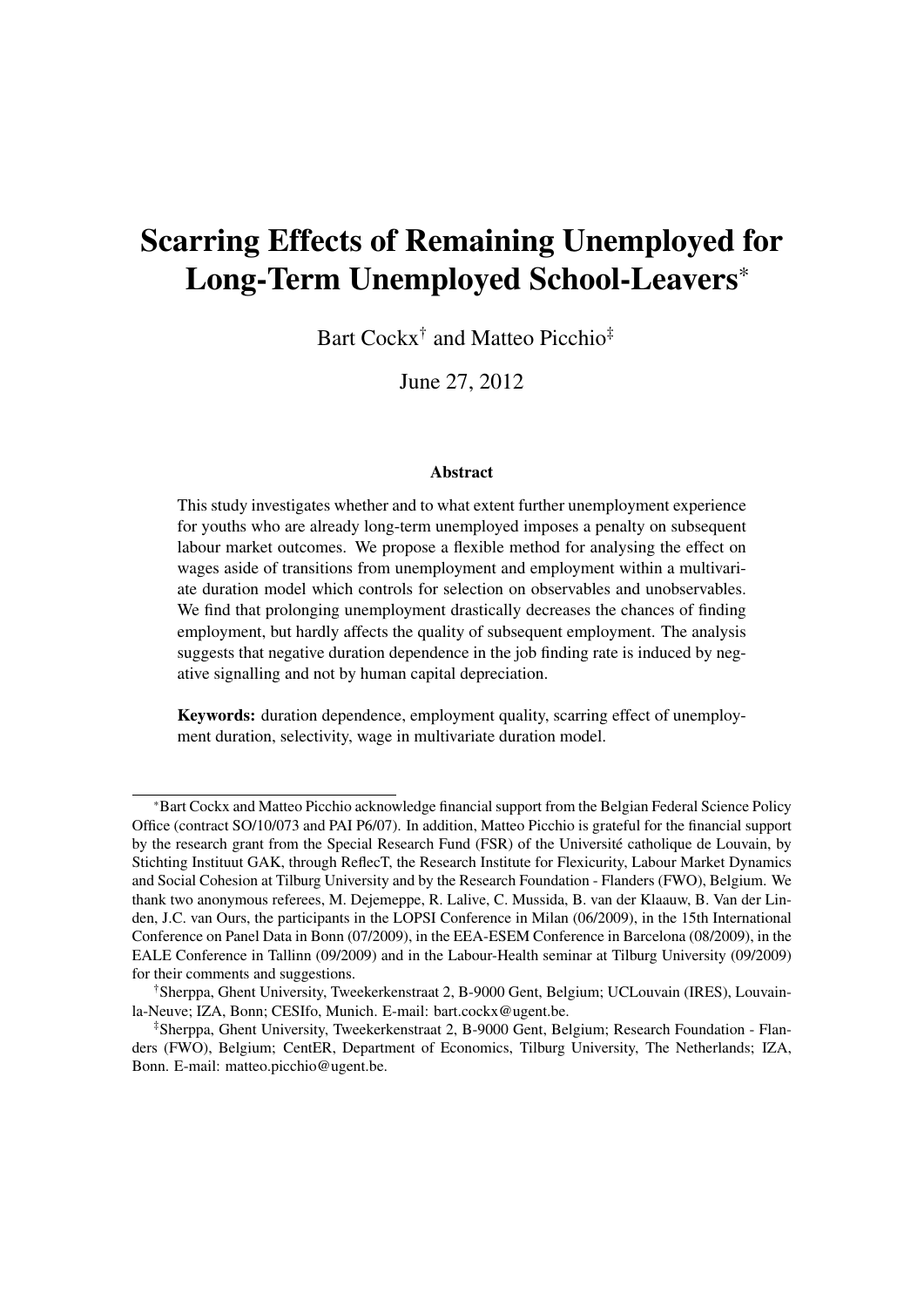## 1 Introduction

The high incidence of youth unemployment concerns the general public and many policy makers. It is not however unusual that youth experiences more unemployment at the start of their professional career, since workers are typically searching for an adequate job match in this phase. This search process induces high job turnover, possibly with intervening spells of unemployment. The high incidence of unemployment for youth may therefore be only temporary. If so, youth unemployment would dissolve automatically without any intervention, so that no specific measures for fighting youth unemployment are needed. Moreover, even if an unemployment experience leads to a penalty in terms of employability or wages, this penalty could gradually fade away by a "catch up" response induced by a higher intensity of on-the-job training for workers with more past unemployment experience. [Mroz and Savage \(2006\)](#page-40-0) indeed find evidence for such a catch up response for American youth. However, they also report that unemployment experienced as long as ten years ago continues to adversely affect earnings despite the catch-up response. The existence of persistent earnings penalties of unemployment experienced early in the career is confirmed in other studies both in the U.S. [\(Ellwood, 1982;](#page-39-0) [Kletzer](#page-40-1) [and Fairlie, 2003\)](#page-40-1) and in Europe [\(Arulampalam, 2001;](#page-38-0) [Gregg, 2001;](#page-39-1) [Gregg and Tominey,](#page-39-2) [2005;](#page-39-2) [Gartell, 2009\)](#page-39-3). There is therefore quite firm evidence that policies aiming at the prevention of youth unemployment yield long-lasting effects which should be taken into account when judging their merit.

What happens, however, if preventive policy does not succeed and youth becomes long-term unemployed? Are there long-run costs associated to further delays in work experience once one is already deprived of it for some time? Is further unemployment experience beyond a certain period of inactivity no longer harmful? This study investigates these questions for youth in Belgium who remained more than nine months in unemployment after leaving school. More insight into this issue provides valuable information for the design of curative policy for long-term unemployed youth.

We analyse an administrative panel of 14,660 youngsters who in 1998 were still un-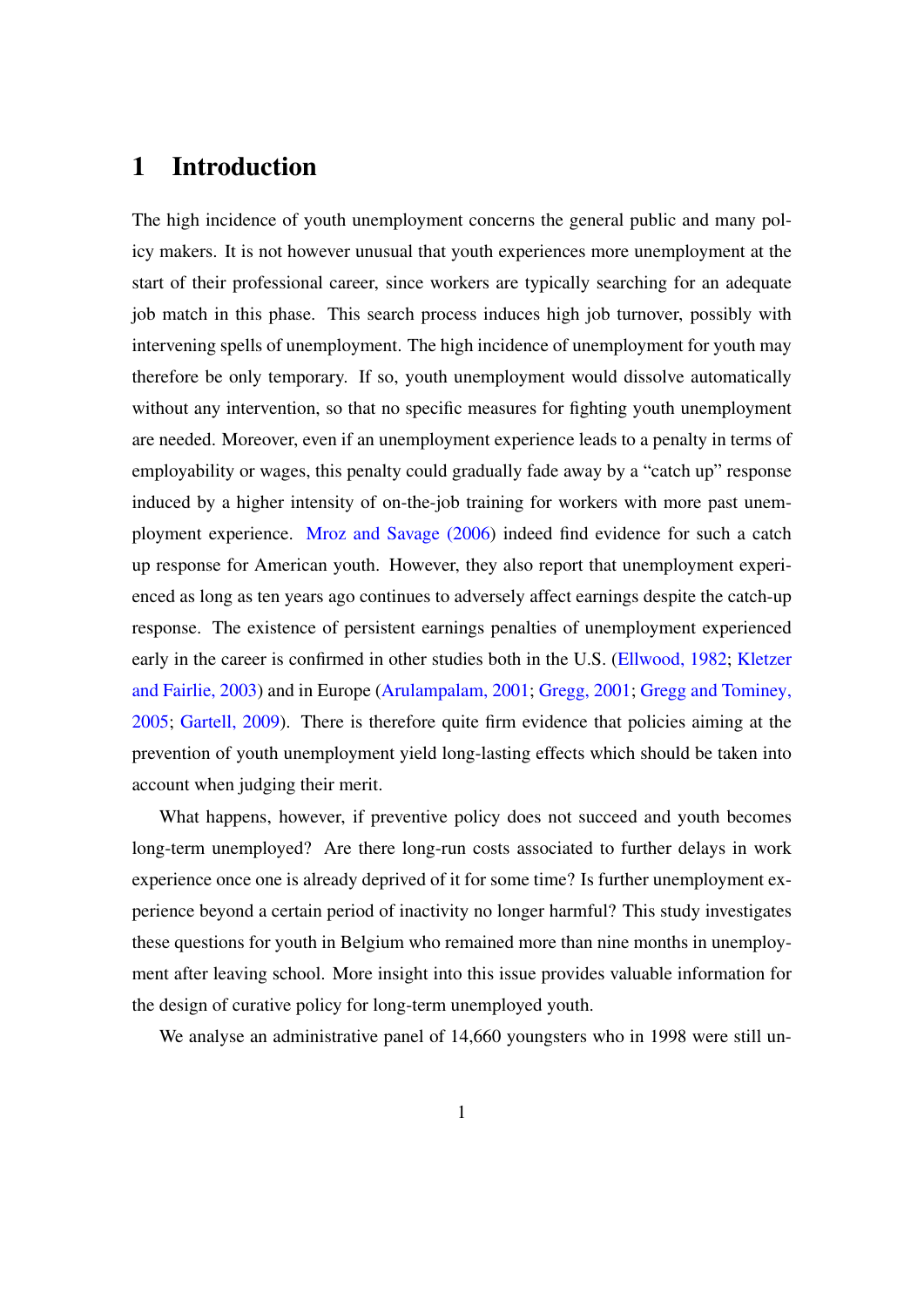employed nine months after graduating from school and for whom the quarterly labour market histories, including the gross monthly starting wages, could be constructed for up to five years later until the end of 2002. We analyse these data by means of a multivariate duration model explicitly allowing for lagged state and duration dependence to capture the scarring effects of remaining unemployed and explicitly integrating the analysis of wages within this framework.

An advantage of this modelling approach is that it identifies the sources of the scarring effect of unemployment duration. Unemployment duration can affect labour market outcomes directly and indirectly. The direct effect is through negative duration dependence in the transition from unemployment to employment or through its lagged impact on the starting wage and on the subsequent employment stability. The indirect effect is through the employment experience that is forgone, influencing thereby both the duration of subsequent (un)employment spells and the wage of subsequent employment spells. Insight into these sources is not only important to formulate policy advice but also to shed light on which of the competing theories on labour market dynamics, such as human capital or signalling, are relevant in explaining the labour market transitions of disadvantaged youth at the start of their labour market career.

From a methodological point of view it is key to distinguish between true and spurious lagged (un)employment duration dependence induced by the correlation with unobserved individual propensities to remain (un)employed. This is further complicated by the fact that the effect of lagged duration can only be identified for individuals for whom one observes a transition to the subsequent labour market state of interest. This leads to the so-called "sample selectivity problem" [\(Heckman, 1979\)](#page-39-4). We explicitly control for selectivity induced by time invariant unobserved factors.

A number of researchers have followed a similar methodology to study the effect of unemployment insurance, i.e. the level and duration of benefit receipt, on the duration of subsequent employment spells [\(Belzil, 1995,](#page-38-1) [2001;](#page-38-2) [Jurajda, 2002;](#page-40-2) [Tatsiramos, 2009\)](#page-40-3) or to analyse the effect of lagged state and duration dependence on labour market transitions [\(Böheim and Taylor, 2002;](#page-38-3) [Doiron and Gørgens, 2008;](#page-39-5) [Cockx and Picchio, 2011a\)](#page-39-6). A few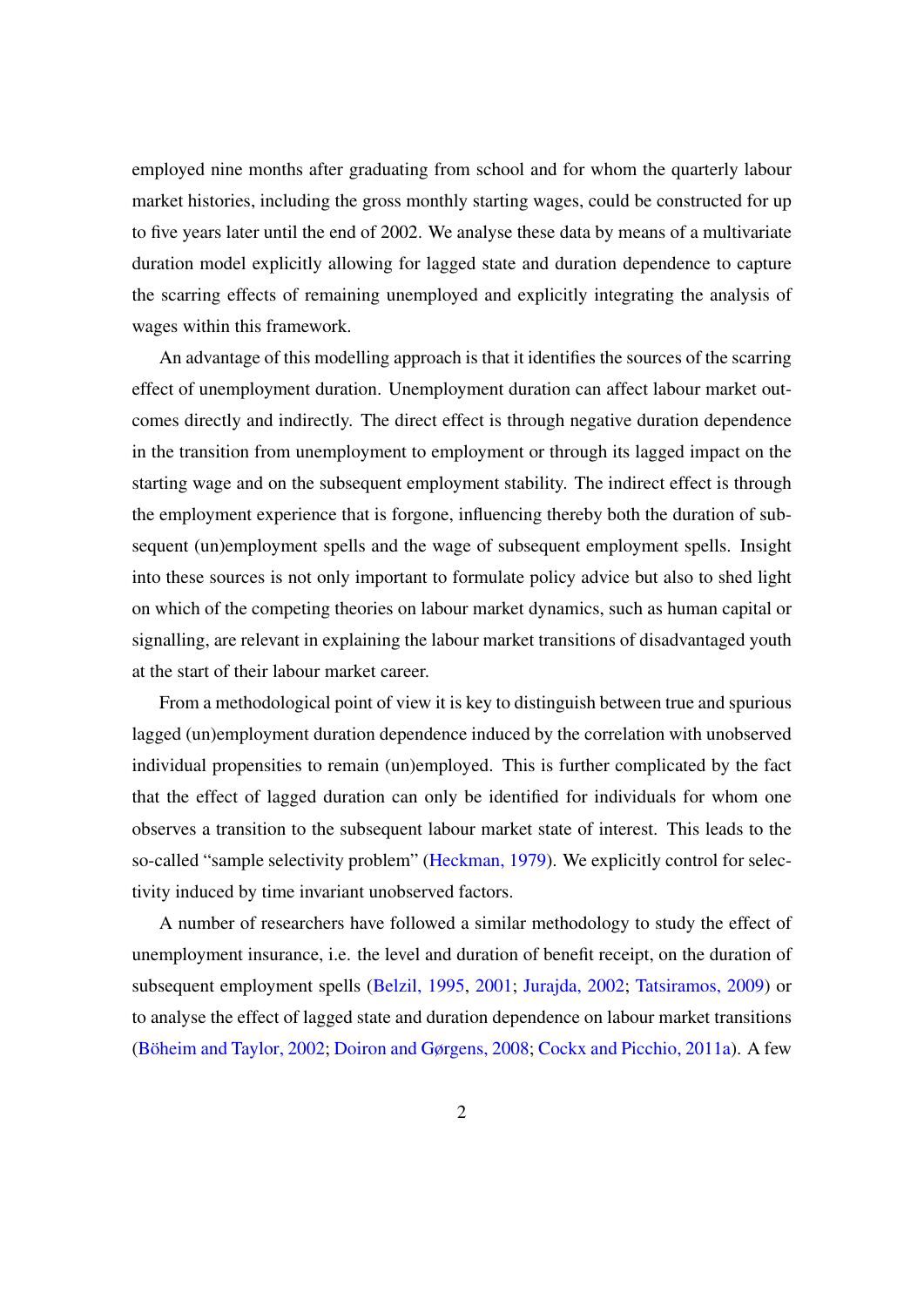researchers have integrated the effect on wages within this framework, but assumed that wages are log-normally distributed conditional on covariates [\(Bratberg and Nilsen, 2000;](#page-38-4) [Gaure et al., 2008;](#page-39-7) [McCall and Chi, 2008\)](#page-40-4). This research contributes to the literature by proposing a flexible estimator of the wage distribution and by modelling it as a function of piecewise constant baseline hazards which are shifted proportionally by (un)observed explanatory variables. [Donald et al. \(2000\)](#page-39-8) proposed this approach to construct a flexible estimator of wage distributions that are functions of a large number of observed covariates. We extend this framework by allowing for dependence on unobserved covariates and by integrating it within a model of multiple states and spells including lagged occurrence and duration dependence. By doing so, we also extend the model used by [Cockx and Picchio](#page-39-6) [\(2011a\)](#page-39-6) to analyse labour market transitions in a correlated competing risks framework by incorporating also wages. [Arni et al. \(2012\)](#page-38-5) have used our framework to estimate the impact of benefit sanctions on earnings.

The organization of the paper is as follows. Section [2](#page-3-0) describes the data. Section [3](#page-10-0) presents the econometric model. The estimation results are reported and commented in Section [4.](#page-19-0) Section [5](#page-27-0) shows goodness-of-fit statistics and simulations aimed at quantifying the effect of delaying the first employment experience. Section [6](#page-32-0) concludes.

## <span id="page-3-0"></span>2 The Data

The empirical analysis is conducted on administrative records gathered by the Crossroads Bank for Social Security (CBSS). The CBSS merges data from the different Belgian Social Insurance institutions and allows thereby to construct the quarterly labour market history of all Belgian workers. The data include real gross quarterly earnings, deflated by the consumer price index of January 2001, and the fraction of a full time worked in the quarter. The analysis is based on the gross monthly full-time equivalent (FTE) starting wage defined as one third of the ratio of these two variables as measured in the quarter right after a transition to employment. To accommodate for measurement errors, observations are exogenously right censored at the start of the employment spell if the fraction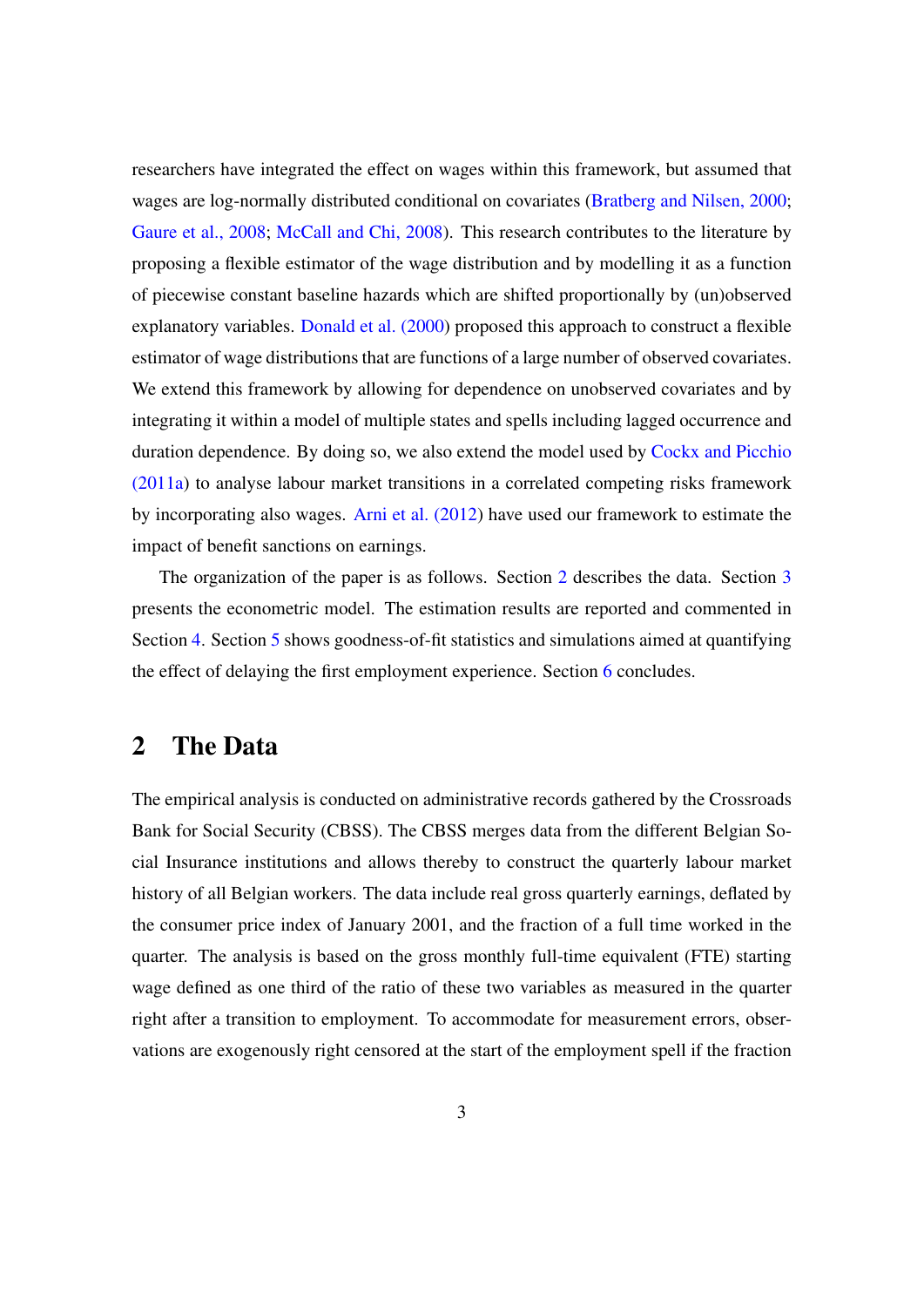of working time or the starting wage is contained in the first or last percentiles of the corresponding distributions.

The sample retains all Belgian youth, aged between 18 and 25 years, who, shortly after graduating from education, registered as job seeker at the Public Employment Service and who did not find any job during the following nine months. In Belgium, after this "waiting period" of nine months, school-leavers are entitled, without any time limit, to flat rate unemployment benefits (UB) and, as a consequence, show up for the first time in the administrative records of the CBSS. This selection results in a sample of 8,433 women and 6,227 men. By sampling from a population of school-leavers the initial conditions problem present in dynamic models with lagged endogenous variables is drastically simplified, since nobody in the sample had any labour market experience prior to the sampling date. Nevertheless, the fact that all sampled individuals have been unemployed for nine months since graduation leads to a problem of left truncation. In Subsection [3.3](#page-16-0) we discuss how we deal with this complication.

The quarterly (un)employment history of these workers can be reconstructed for a period of maximum five years, from the beginning of 1998 until the end of 2002. In the analysis we distinguish between three mutually exclusive labour market states occupied at the end of each quarter: unemployed as UB recipient  $(u)$ , employed (not necessarily by the same employer) (e), and an absorbing censoring state  $(a)$ . This censoring state is accessed if the individual leaves the labour force, enters a training program or selfemployment, returns to school, or is sanctioned and loses the UB eligibility. We model the exit to these states as absorbing to reduce computational complexity.

These states define four potential transitions: ue, ua, eu, and ea. The starting wage  $(w)$  is modelled as an intermediate labour market state that is realized before the start of each employment spell: it is as if the transition *ue* were decomposed in two intermediate transitions, uw and we. Over the five years time window, (un)employment spells and starting wages can be observed repeatedly for the same individual. Figure [1](#page-5-0) illustrates this first sequence  $(s = 1)$  of the modelled labour market states and transitions. The first unemployment spell can be left either for employment with a particular starting wage or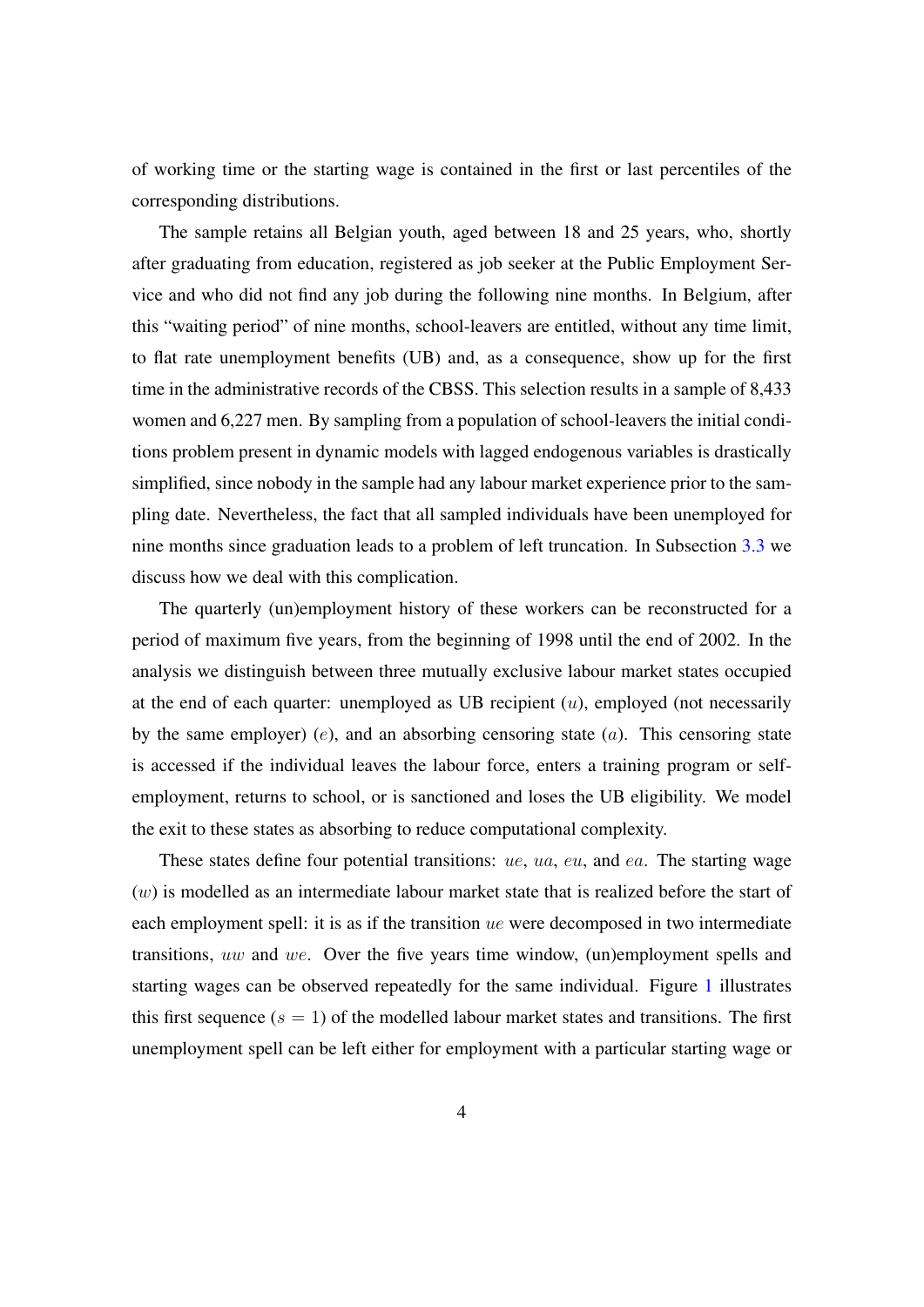for the absorbing endogenous censoring state. The first employment spell can in turn be left either for unemployment or for the censoring state. At the start of this second unemployment spell the second sequence of states is modelled in the same way as the first. To limit computational complexity, we restrict the empirical analysis to maximum two of the aforementioned sequences of labour market states per individual. Not much information is lost, however, since these two sequences cover around 92% of the total number of unemployment and employment spells in the data.

Figure 1: The First Sequence  $(s = 1)$  of Modelled Labour Market States and Transitions

<span id="page-5-0"></span>

Table [1](#page-6-0) reports, by gender, descriptive statistics on the endogenous variables: unemployment and employment durations, transitions from the origin states, the FTE monthly wage at the beginning of the corresponding employment spell and the fraction of spells in which the unemployed are entitled to a higher UB. The last mentioned variable is endogenous, since this entitlement depends on the duration of the previous employment spell and on the previous wage. If one is uninterruptedly employed for more than one year, then the UB is no longer flat rate but proportional (limited by a floor and a cap) to the wage earned in the previous job. In the econometric analysis we take this into account by including an indicator variable that is equal to one if the UB is high and zero otherwise. Since we sample from a population of school-leavers, there is no one eligible to high UB in the first unemployment spell and only a minority in the second unemployment spell (21% for men and 16% for women).

The median duration for the first unemployment spell is much higher than the one of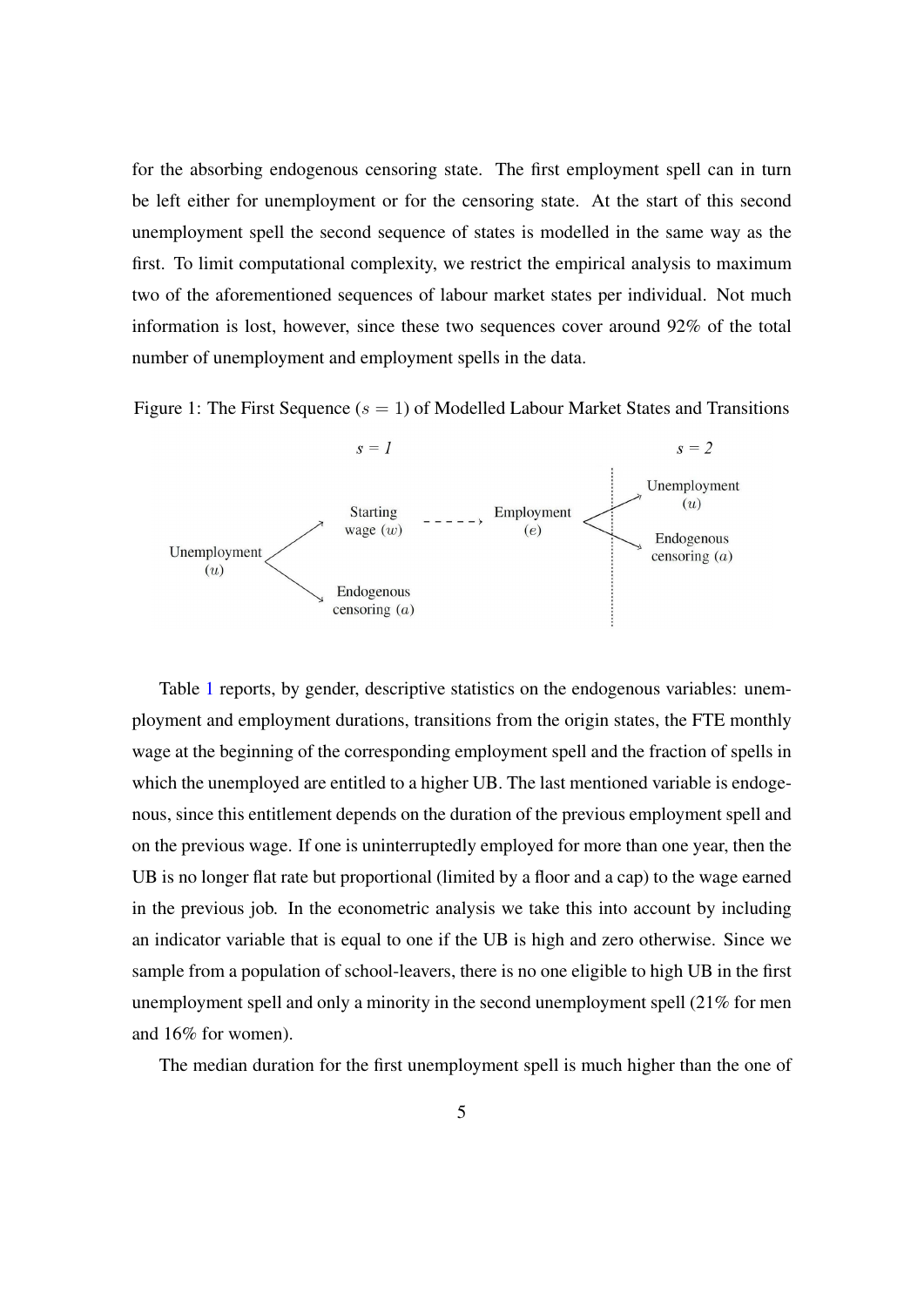| a. Men                                     |                  | Origin state     |                          |                |
|--------------------------------------------|------------------|------------------|--------------------------|----------------|
|                                            | 1st unemployment | 2nd unemployment | 1st employment           | 2nd employment |
|                                            | spell            | spell            | spell                    | spell          |
| Observed spell duration (quarters)         |                  |                  |                          |                |
| Average per person                         | $5.3^{(a)}$      | 3.1              | 6.5                      | 5.2            |
| Number of spells                           |                  |                  |                          |                |
| Total                                      | 6,277            | 1,689            | 3,505                    | 1,047          |
| Right censored on December 31, 2002        | 333              | 200              | 934                      | 366            |
| Absorbing censoring state                  | 2,291            | 397              | 848                      | 212            |
| Uncensored                                 | 3,653            | 1,092            | 1,723                    | 469            |
| Duration percentiles (quarters)            |                  |                  |                          |                |
| 25 <sub>th</sub>                           | 5 <sup>(a)</sup> | $\mathbf{1}$     | $\overline{c}$           | $\mathbf{1}$   |
| 50th                                       | 7 <sup>(a)</sup> | $\overline{2}$   | $\overline{4}$           | $\overline{4}$ |
| 75 <sub>th</sub>                           | $10^{(a)}$       | $\overline{4}$   | 11                       | 8              |
| FTE gross monthly starting wages ( $\in$ ) |                  |                  |                          |                |
| Mean                                       |                  |                  | 1,256                    | 1,286          |
| <b>Standard Deviation</b>                  |                  |                  | 261                      | 254            |
| <b>Skewness</b>                            |                  |                  | 0.038                    | 0.002          |
| Kurtosis                                   |                  |                  | 5.253                    | 4.715          |
| Median                                     |                  |                  | 1,217                    | 1,250          |
| Entitled to high $UB^{(b)}$                |                  |                  |                          |                |
| Fraction of spells                         | $\mathbf{0}$     | 0.208            | $\overline{\phantom{0}}$ |                |
| b. Women                                   |                  | Origin state     |                          |                |
|                                            | 1st unemployment | 2nd unemployment | 1st employment           | 2nd employment |
|                                            | spell            | spell            | spell                    | spell          |
| Observed spell duration (quarters)         |                  |                  |                          |                |
| Average per person                         | $5.8^{(a)}$      | 2.8              | 7.3                      | 5.3            |
| Number of spells                           |                  |                  |                          |                |
| Total                                      | 8,433            | 2,012            | 3,983                    | 1,229          |
| Right censored on December 31, 2002        | 490              | 186              | 1,018                    | 415            |
| Absorbing censoring state                  | 3,768            | 555              | 932                      | 219            |
| Uncensored                                 | 4,175            | 1,271            | 2,033                    | 595            |
| Duration percentiles (quarters)            |                  |                  |                          |                |
| 25th                                       | 5 <sup>(a)</sup> | $\mathbf{1}$     | $\overline{c}$           | $\overline{c}$ |
| 50th                                       | 7 <sup>(a)</sup> | $\overline{c}$   | $\overline{4}$           | $\overline{4}$ |
| 75th                                       | $11^{(a)}$       | 3                | 11                       | 9              |
| FTE gross monthly starting wages $(\in)$   |                  |                  |                          |                |
| Mean                                       |                  |                  | 1,188                    | 1,231          |
| <b>Standard Deviation</b>                  |                  |                  | 257                      | 255            |
| <b>Skewness</b>                            |                  |                  | 0.487                    | 0.571          |
| Kurtosis                                   |                  |                  | 4.902                    | 4.512          |
| Median                                     |                  |                  |                          |                |
|                                            |                  |                  | 1,150                    | 1,217          |
| Entitled to high $UB^{(b)}$                |                  |                  |                          |                |

<span id="page-6-0"></span>Table 1: Descriptive Statistics of the Endogenous Variables by Gender

 $(a)$  When computing these figures, we do not count the elapsed unemployment duration (3 quarters) at the sampling date.

(b) One is entitled to a higher UB if uninterruptedly employed for more than one year.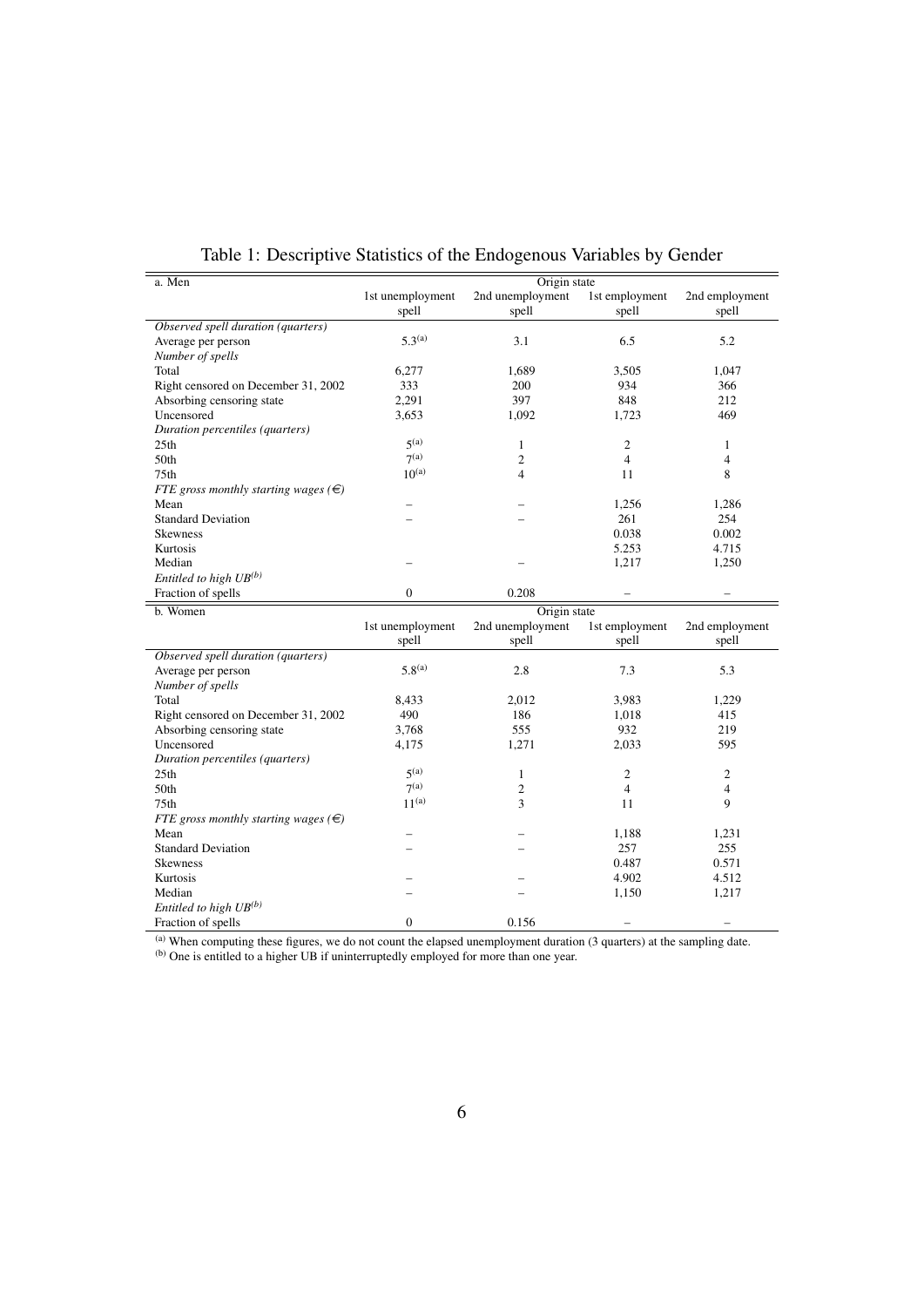the second unemployment spell, respectively seven and two quarters, both for men and for women. This is a consequence of the sample selection rule requiring school-leavers to be unemployed nine months before showing up for the first time in the administrative records of the CBSS. The median duration of the first and second employment spells is one year for both genders.

The average wage of the first employment spell is about  $\in$ 1,256 for men and  $\in$ 1,188 for women. The wage at the beginning of the second employment spell is somewhat higher,  $\epsilon$ 1,286 for men and  $\epsilon$ 1,231 for women. Compared to the Normal distribution the wage distributions display excess kurtosis and especially the female wage distributions are skewed to the right. In spite of a minimum wage legislation in Belgium, the distributions do not exhibit a spike at the lower bound. There are several explanations for this. First, in Belgium the national minimum wage is a lower bound for minimum wages bargained at the sectoral level by type of worker (blue or white collar). This means that the national minimum only applies for the minority of workers who are not covered by a sectoral minimum. Second, the national minimum depends on the age of the worker and on job tenure. Finally, the national minimum needs not to be satisfied at each instant, but only on average within a year.

Table [2](#page-8-0) displays descriptive statistics of the covariates used in the econometric analysis. These can be decomposed into two groups: time-invariant covariates fixed at the sampling date and time-varying covariates changing every quarter. The first four columns comprise summary statistics computed for individuals entering an unemployment spell. The last four columns deal with summary statistics computed for individuals entering an employment spell.

Age, presence in the household of kids younger than three years, nationality, education, region of residence, and household position dummies are the time-invariant covariates. At the moment of entry into the sample, individuals are about 20.5 years old. Since the sample consists of long-term unemployed, sections of the population with high unemployment risk are more represented than in the population as a whole: foreigners, low educated, and those living in Wallonia and Brussels.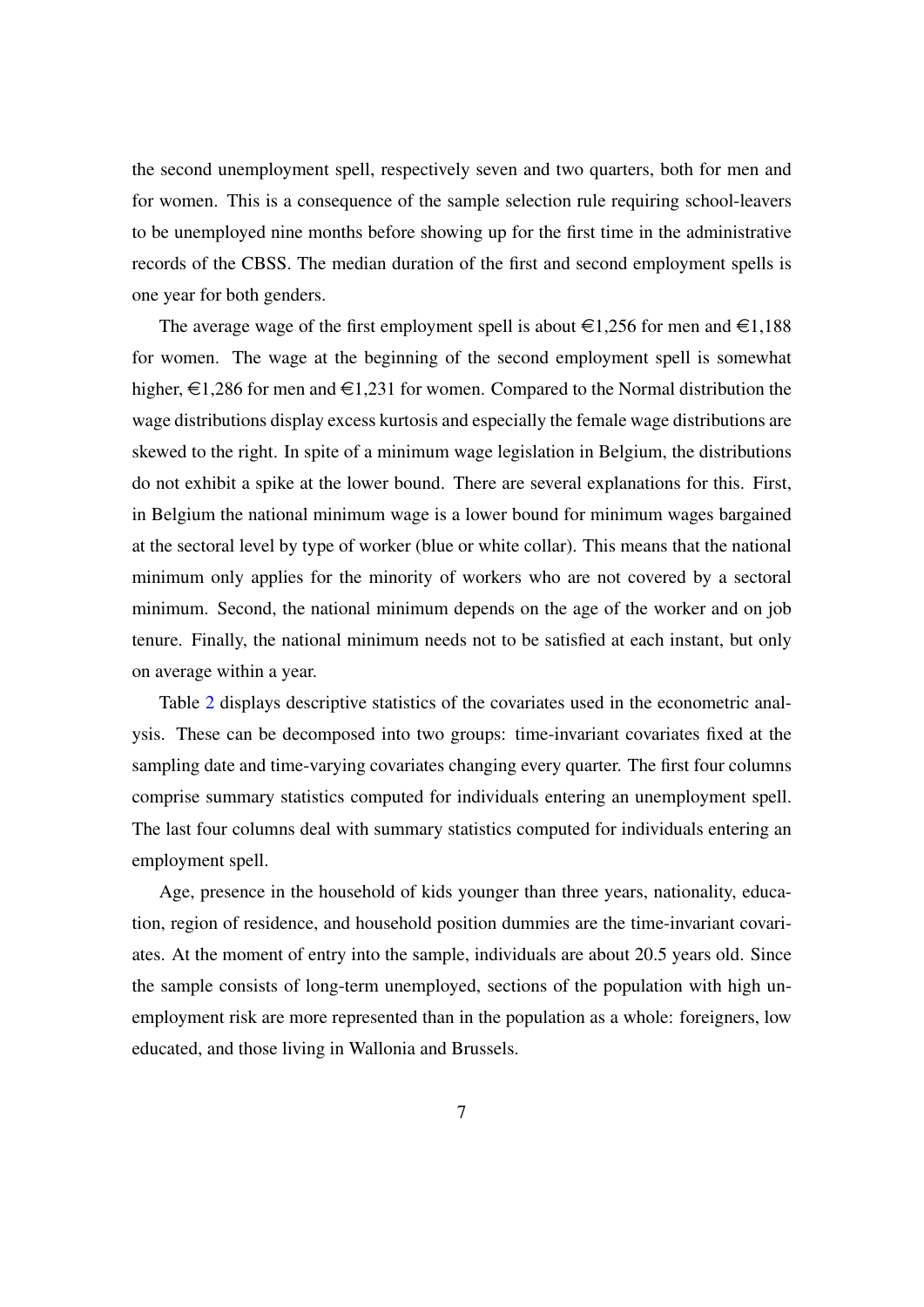|                            |       | 1st unemployment spell |       |                                                       |       | 1st employment spell and wage |       |        |
|----------------------------|-------|------------------------|-------|-------------------------------------------------------|-------|-------------------------------|-------|--------|
|                            |       | Men                    |       | Women                                                 |       | Men                           |       | Women  |
|                            | Mean  | S.Dev.                 | Mean  | S.Dev.                                                | Mean  | S.Dev.                        | Mean  | S.Dev. |
|                            |       |                        |       | Time-invariant covariates at sample entry             |       |                               |       |        |
| Age at sample entry        | 20.49 | 1.96                   | 20.37 | 1.96                                                  | 20.37 | 1.96                          | 20.58 | 1.95   |
| Kids $[0, 3)$ years old    | .032  | .176                   | .100  | .300                                                  | .030  | .170                          | .056  | .237   |
| Nationality                |       |                        |       |                                                       |       |                               |       |        |
| Belgian                    | .888  | .315                   | .875  | .331                                                  | .889  | .314                          | .897  | .304   |
| Non-Belgian UE             | .053  | .225                   | .054  | .227                                                  | .057  | .231                          | .056  | .229   |
| Non-UE                     | .058  | .234                   | .071  | .256                                                  | .054  | .226                          | .047  | .212   |
| Education                  |       |                        |       |                                                       |       |                               |       |        |
| Primary or none            | .127  | .333                   | .083  | .276                                                  | .104  | .306                          | .049  | .217   |
| Lower secondary            | .295  | .456                   | .233  | .423                                                  | .271  | .445                          | .162  | .368   |
| Higher secondary           | .446  | .497                   | .503  | .504                                                  | .479  | .499                          | .548  | .498   |
| Post secondary             | .132  | .339                   | .180  | .384                                                  | .145  | .352                          | .241  | .428   |
| Region of residence        |       |                        |       |                                                       |       |                               |       |        |
| Flanders                   | .167  | .373                   | .218  | .413                                                  | .168  | .374                          | .238  | .426   |
| <b>Brussels</b>            | .129  | .336                   | .120  | .324                                                  | .123  | .328                          | .108  | .310   |
| Wallonia                   | .703  | .457                   | .663  | .473                                                  | .709  | .454                          | .654  | .476   |
| Household position         |       |                        |       |                                                       |       |                               |       |        |
| Head                       | .079  | .270                   | .114  | .317                                                  | .065  | .247                          | .064  | .246   |
| Single                     | .137  | .344                   | .105  | .307                                                  | .122  | .327                          | .101  | .301   |
| Cohabitant                 | .783  | .412                   | .781  | .414                                                  | .813  | .390                          | .835  | .371   |
|                            |       |                        |       | Time-variant covariates at spell entry <sup>(a)</sup> |       |                               |       |        |
| District unemployment rate | .187  | .069                   | .270  | .087                                                  | .182  | .067                          | .259  | .089   |
| Regional GDP growth        | .022  | .009                   | .023  | .010                                                  | .023  | .013                          | .024  | .013   |
| Quarterly indicators       |       |                        |       |                                                       |       |                               |       |        |
| January-February-March     | .085  | .279                   | .073  | .260                                                  | .236  | .424                          | .250  | .433   |
| April-May-June             | .655  | .475                   | .695  | .461                                                  | .161  | .368                          | .168  | .374   |
| July-August-September      | .165  | .371                   | .158  | .365                                                  | .302  | .459                          | .301  | .459   |
| October-November-Dec.      | .094  | .292                   | .075  | .263                                                  | .302  | .459                          | .282  | .282   |

<span id="page-8-0"></span>Table 2: Summary Statistics of Covariates by Gender

(a) We report here figures at unemployment and employment spell entry, although the district unemployment rate, the regional GDP variation, and quarterly indicators enter the specification of unemployment and employment hazard rates as a time-varying variable. They enter the specification of the wage hazard rate as a wage-constant variable, fixed at the beginning of the corresponding employment event.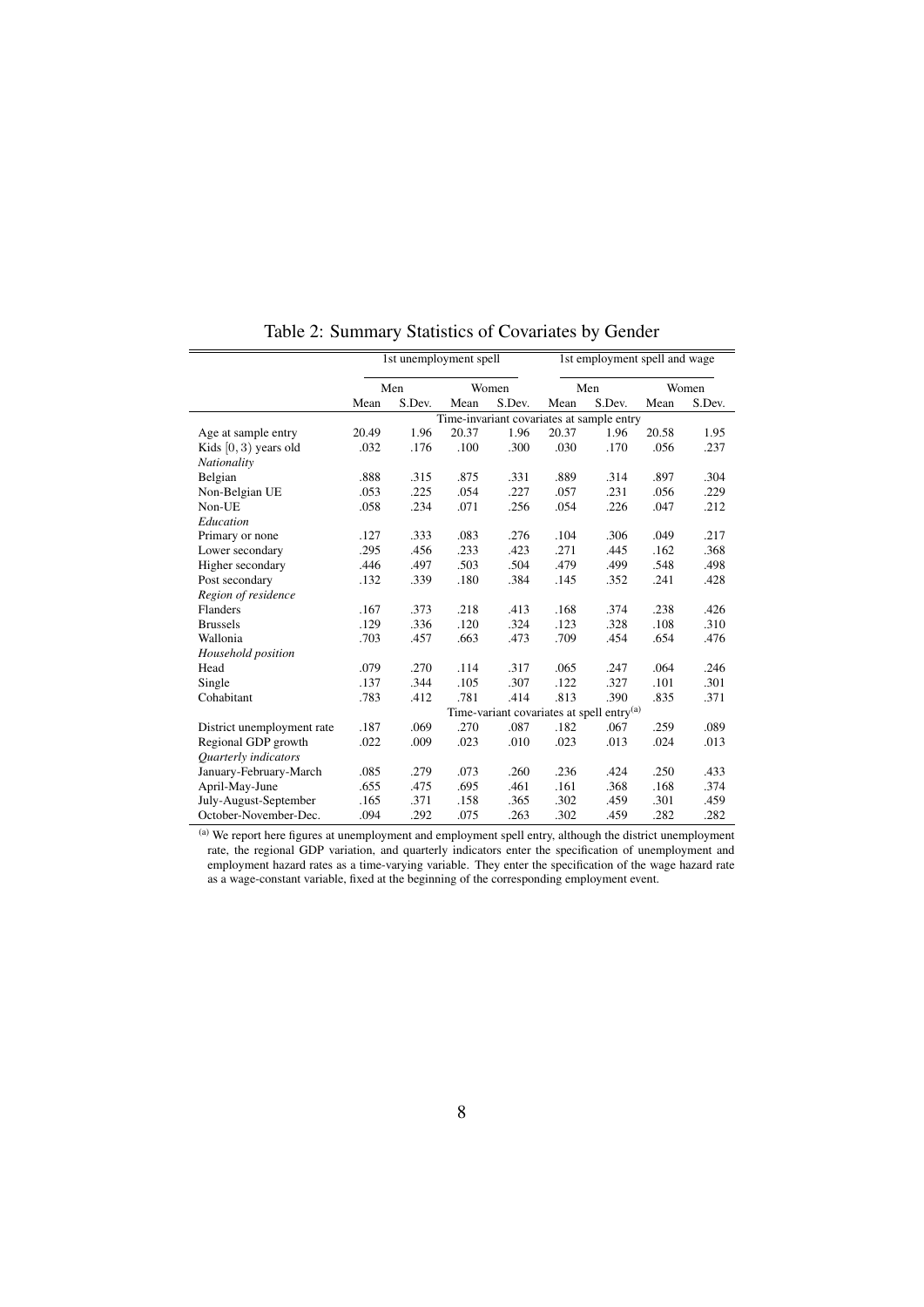We distinguish between three types of household positions: head of household, single, and cohabitant. A head of household lives together with children or adults with an income below a certain threshold. Cohabitants live in a household in which at least one other member earns an income exceeding this threshold. Singles live alone. These categories determine, together with age, the level of the flat rate UB to which the unemployed school-leavers are entitled after the aforementioned waiting period of nine months. Because of collinearity with age and household type, the amount of UB cannot be included as a separate regressor. In 2000, the monthly benefit level ranged between  $307 \in$  for cohabitants older than 18 and 790 $\in$  for household heads. The majority of the sampled individuals (78%) are cohabitants. This reflects their young age: the majority still lives with their parents.

The transitions in and out of unemployment are likely to depend on local labour market and business cycle conditions. In the time window under analysis, the real GDP growth rate increased steadily from 1.9% in 1998 to 3.7% in 2000, but then dropped to 0.8% in 2001 and to 1.4% in 2002. The unemployment rate responded with some delay. It decreased from 9.3% at the start of the observation period to 6.6% in 2001. In 2002 it increased again to 7.5% (Eurostat). We therefore include in the specification of the transition rates the district unemployment rate, the regional GDP growth rate, and seasonal indicators as quarterly time-varying explanatory variables. In the specification of the wage hazard rate, these variables are fixed in the quarter of job acceptance. Since standard statistics of the unemployment rate are not available at the local level, we rely on a non-standard definition, i.e. the ratio of UB recipients to the population insured against the risk of unemployment (thereby excluding civil servants). This explains why the reported unemployment rates are much higher than those based on the standard ILO definition. The regional GDP growth rate is defined as the rate of change of the regional GDP from the same quarter of the previous year.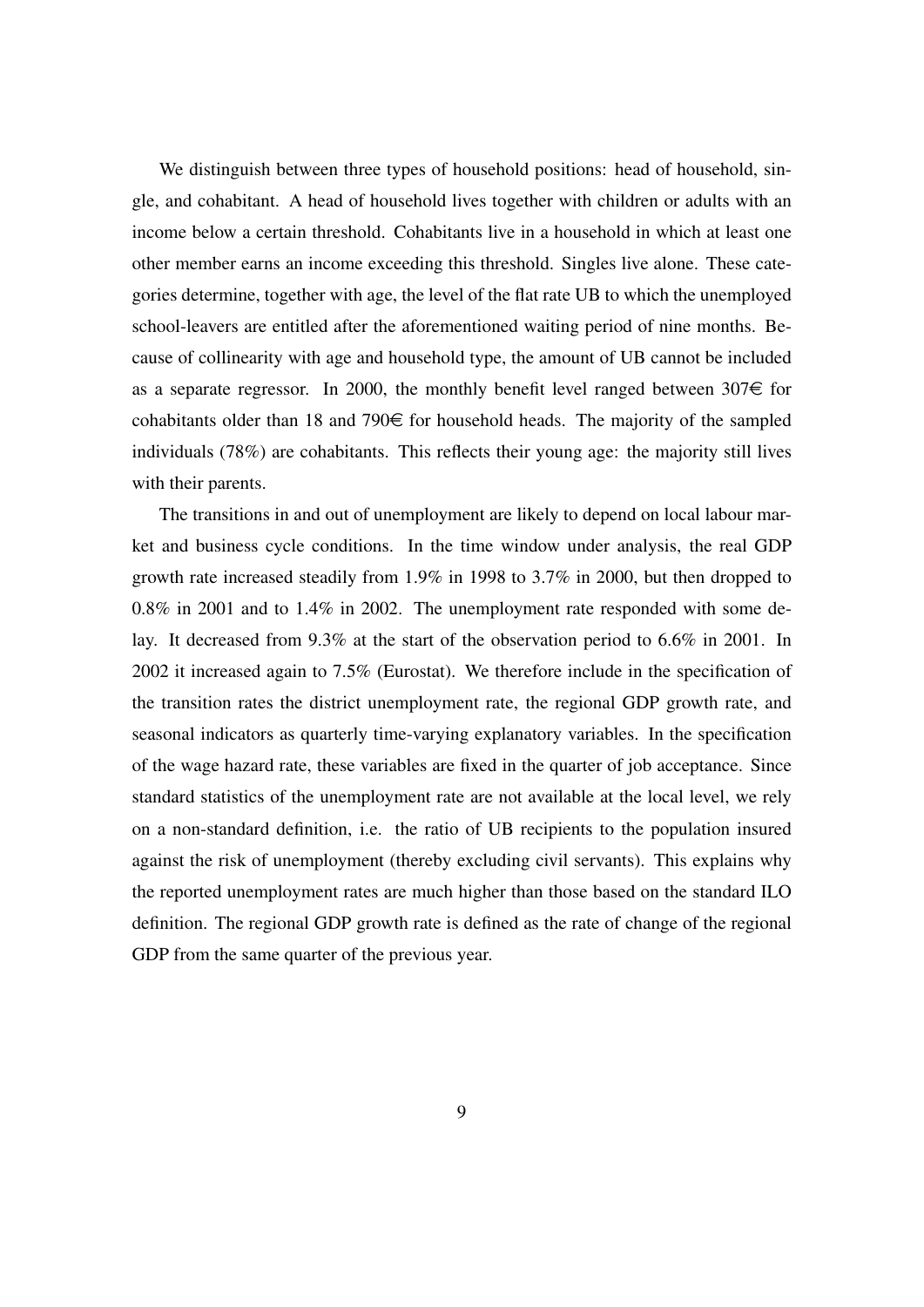## <span id="page-10-0"></span>3 Econometric Modelling

To detect potential scarring effects of past unemployment experience on current labour market outcomes, we allow for lagged occurrence of and duration dependence in the transition rates between labour market states. The starting wage is modelled as an intermediate labour market state between unemployment and employment. Rather than imposing a log-normal wage distribution, we contribute to the literature by specifying a flexible form based on its characterization in terms of hazard rate. In Subsection [3.1](#page-10-1) we introduce notation and specify the econometric model. We correct for selectivity by allowing unobserved random effects to be correlated between destination states. In Subsection [3.2](#page-15-0) we discuss how this unobserved heterogeneity can be identified and disentangled from (lagged) duration dependence. In subsection [3.3](#page-16-0) the likelihood function is derived explicitly taking into account the time grouping of the labour market transitions in quarterly intervals and the left truncation of unemployment duration at the sampling date.

### <span id="page-10-1"></span>3.1 The Econometric Model

At the start of the observation period, unemployment,  $u$ , is the common origin state. There are two competing exit destinations from unemployment: employment, e, and an absorbing censoring state, a, which can be roughly categorized as out-of-labour force. We model it is as an absorbing state as to simplify the model and to focus on active workers. If employment is entered, a starting wage  $w$  is observed. Employment can also be left for two destinations:  $u$  and  $a$ . An individual labour market history is thus characterized by a set of labour market sequences consisting in an unemployment spell, a wage, and an employment spell, possibly interrupted by an exit to the absorbing state. As already mentioned in Section [2,](#page-3-0) we only model two such sequences. The order of this sequence is denoted by superscript  $s = 1, 2$ .

Let x denote the vector of observed explanatory variables. In the empirical analysis we allow for strictly exogenous (external) time-varying covariates. Introducing this time dependence would make the notation cumbersome. Since it is not a key feature, we ig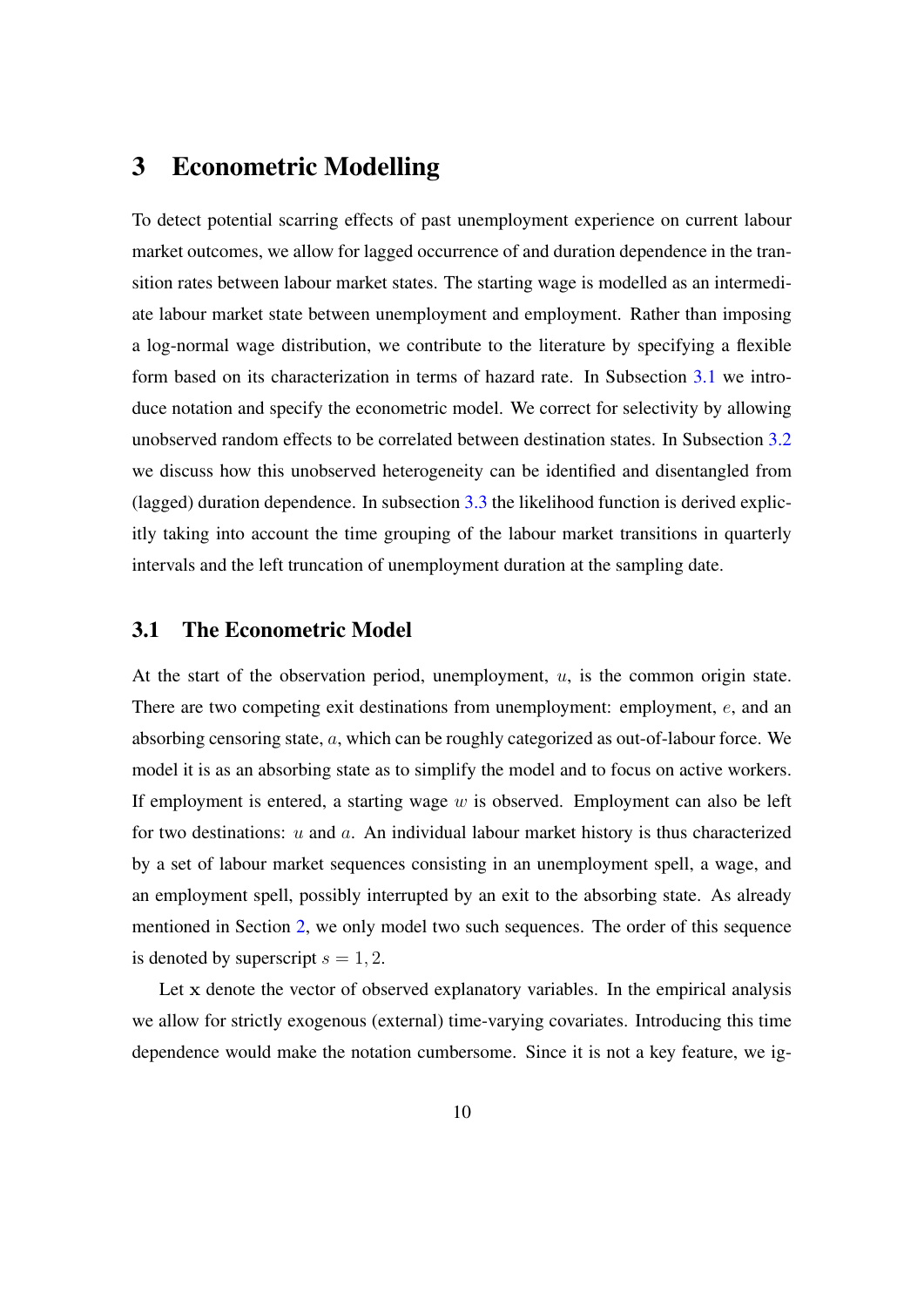nore it in the presentation of the econometric model. Denote by  $\mathbf{V} \equiv (V_{ue}, V_{ua}, V_w, V_{eu}, V_{uu})$  $V_{ea}$ ) a random vector of non-negative transition specific fixed covariates that are unobserved to the analyst. Under certain conditions that we state below Assumption 5, these may be correlated with  $x$  and thus capture unobserved factors like productivity, parental income, or parental education.  $T_{ok}^s$  denotes the random latent duration in origin state of  $(o \in \{u, e\})$  ending in destination state  $k$   $(k \in \{u, e, a\} \land k \neq o)$  within the sth labour market sequence ( $s \in \{1, 2\}$ ). The observed duration  $t_{ok}^s$  is the realized minimum of the latent durations.  $W^s$  is the random accepted wage of the sth employment spell. Finally,  $Y^s \equiv \left[ \min\{T_{ue}^s, T_{ua}^s\}, W^s, \min\{T_{eu}^s, T_{ea}^s\} \right]$  denotes the sth random labour market sequence.

<span id="page-11-0"></span>We make the following assumptions, where  $V_{-i} \equiv (V_1, ..., V_{i-1}, V_{i+1}, ... V_I)$ :

#### Assumption 1

<span id="page-11-1"></span>
$$
\forall s \in \{1, 2\}, \forall o, i, j \in \{u, e\}, i \neq j: \quad P(T_{oi}^s, T_{oj}^s | \mathbf{x}, \mathbf{V}) = P(T_{oj}^s | \mathbf{x}, \mathbf{V}) P(T_{oj}^s | \mathbf{x}, \mathbf{V}).
$$
  
**Assumption 2**  $P(\mathbf{Y}^2 | \mathbf{x}, \mathbf{V}, \mathbf{Y}^1 = [t_{ue}^1, w^1, t_{eu}^1]) = P(\mathbf{Y}^2 | \mathbf{x}, \mathbf{V}, t_{eu}^1).$ 

<span id="page-11-2"></span>**Assumption 3**  $\forall s, ok \in \{ue, ua, eu, ea\}$ :  $T_{ok}^s \perp \!\!\! \perp \mathbf{V}_{-ok} |(\mathbf{x}, V_{ok}), W^s \perp \!\!\! \perp \mathbf{V}_{-w} |(\mathbf{x}, V_w)$ .

Assumption [1](#page-11-0) states that the latent durations are independent conditional on the observed and unobserved covariates, i.e. the competing risks are conditionally independent. By assumption [2,](#page-11-1) conditional on  $(x, V)$ , the second vector of endogenous variables  $Y^2$  depends on  $Y^1$  only through the first realized employment duration  $t_{eu}^1$  and not through the first unemployment duration  $t_{ue}^1$  nor starting wage  $w^1$ . The dependence on  $t_{eu}^1$  captures the effect of general human capital accumulation or signalling on subsequent wages and labour market transitions. The unemployment duration and the starting wage affect subsequent labour market outcomes only indirectly through their effect on the subsequent employment duration. Finally, Assumption [3](#page-11-2) implies that  $V_{ok}$  ( $V_w$ ) captures the unobserved determinants of  $T_{ok}^s$  ( $W^s$ ).

With these assumptions, and denoting  $Y \equiv (Y^1, Y^2)$ ,  $y \equiv (y^1, y^2)$  and  $y^s \equiv$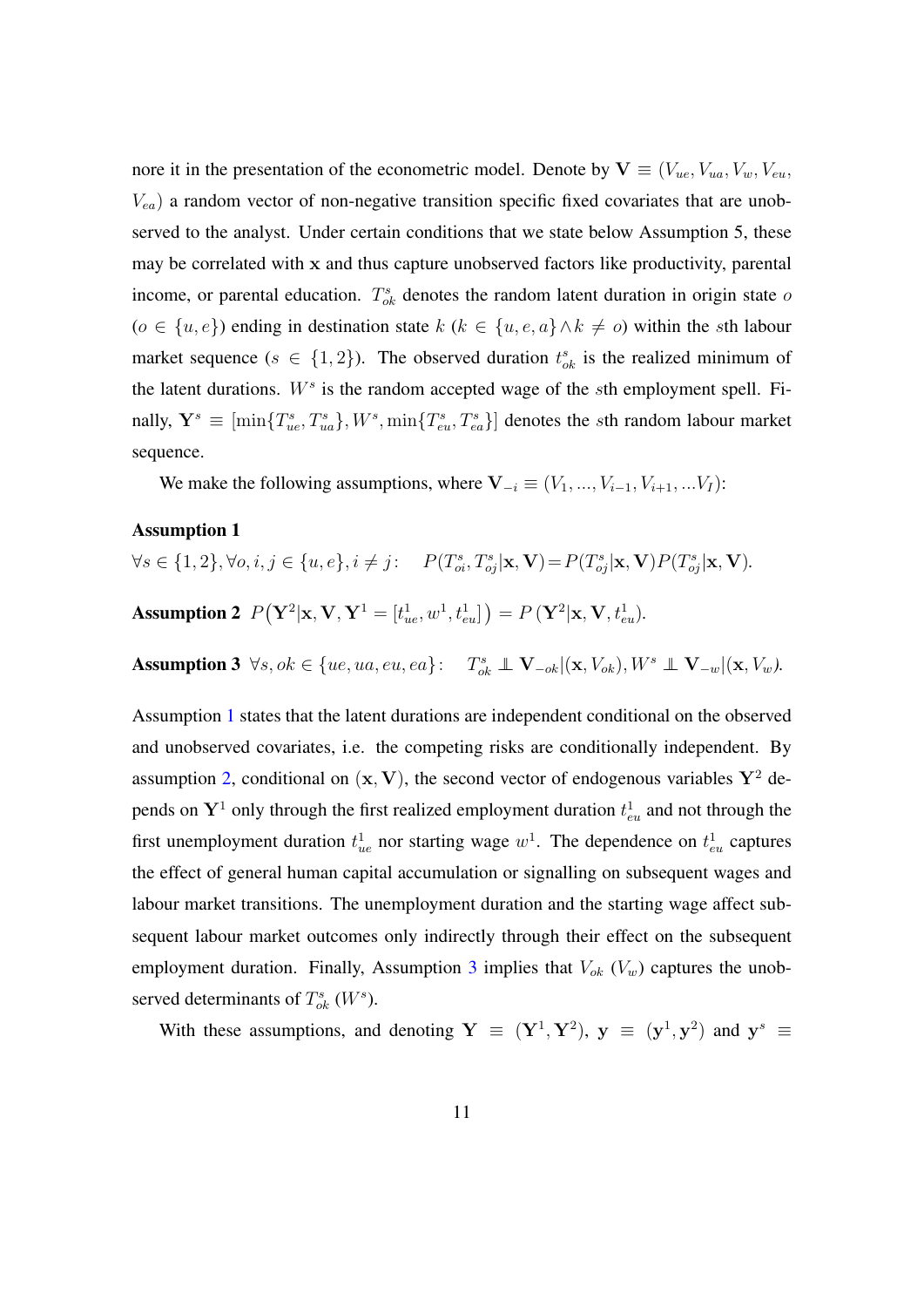$[t_{ue}^s, w^s, t_{eu}^s]$  (s = 1, 2), the joint conditional probability density function of Y = y is

<span id="page-12-0"></span>
$$
P(\mathbf{Y} = \mathbf{y}|\mathbf{x}, \mathbf{V}) = \prod_{s=1}^{2} P\left(T_{ue}^{s} = t_{ue}^{s}|\mathbf{x}, V_{ue}, \left[t_{eu}^{1}\right]^{\delta_{2s}}\right) P\left(T_{ua}^{s} > t_{ue}^{s}|\mathbf{x}, V_{ue}, \left[t_{eu}^{1}\right]^{\delta_{2s}}\right) \times P\left(W^{s} = w^{s}|\mathbf{x}, V_{w}, t_{ue}^{s}, \left[t_{eu}^{1}\right]^{\delta_{2s}}\right) \times P\left(T_{eu}^{s} = t_{eu}^{s}|\mathbf{x}, V_{eu}, t_{ue}^{s}, w^{s}, \left[t_{eu}^{1}\right]^{\delta_{2s}}\right) P\left(T_{ea}^{s} > t_{eu}^{s}|\mathbf{x}, V_{eu}, t_{ue}^{s}, w^{s}, \left[t_{eu}^{1}\right]^{\delta_{2s}}\right)
$$
\n(1)

where  $\delta_{2s}$  denotes the Kronecker delta, which is equal to one if  $s = 2$  and zero otherwise. This represents the joint conditional probability if one observes two complete unemployment and employment spells. It is not difficult to see how this probability should be modified if an observation is incomplete either as a consequence of exogenous right censoring or because the absorbing state a is entered.

If the conditional marginal distributions on the right-hand side of  $(1)$  are absolutely continuous, then they can be completely characterized by the corresponding hazard rates. We assume that the hazard rates have a Mixed Proportional Hazard (MPH) specification:

Assumption 4 *For*  $j \in \{e, a\}$  *and*  $k \in \{u, a\}$ *:* 

<span id="page-12-1"></span>
$$
\theta_{uj}^s \left( t | \mathbf{x}, V_{ue}, \left[ t_{eu}^1 \right]^{\delta_{2s}} \right) = h_{uj}(t) \phi_{uj}(\mathbf{x}) \varpi_{uj}(t_{eu}^1)^{\delta_{2s}} V_{uj} \tag{2}
$$

$$
\theta_w^s \left( w | \mathbf{x}, V_w, t_{ue}^s, \left[ t_{eu}^1 \right]^{\delta_{2s}} \right) = h_w(w) \phi_w(\mathbf{x}) \pi_w(t_{ue}^s) \varpi_w(t_{eu}^1)^{\delta_{2s}} V_w \tag{3}
$$

<span id="page-12-2"></span>
$$
\theta_{ek}^s\left(t|\mathbf{x}, V_{ek}, t_{ue}^s, w^s, \left[t_{eu}^1\right]^{\delta_{2s}}\right) = h_{ek}(t)\phi_{ek}(\mathbf{x})\pi_{ek}(t_{ue}^s)\rho_{ek}(w^s)\varpi_{ek}(t_{eu}^1)^{\delta_{2s}}V_{ek}
$$
(4)

The different components of the hazards have the following interpretation:

- The  $h_{jk}(\cdot)$ 's and  $h_w(\cdot)$  are the baseline hazard functions, non-negative and common to all the individuals. They do not depend on s. The order s of an outcome of interest is assumed to affect the hazard proportionally. This will become apparent in the specification of  $\varpi_r$  (for  $r \in \{ue, ua, w, eu, ea\}$ ) below.
- The  $\phi_{ik}(\mathbf{x})$ 's and  $\phi_w(\mathbf{x})$  are the non-negative functions of the observed covariates x.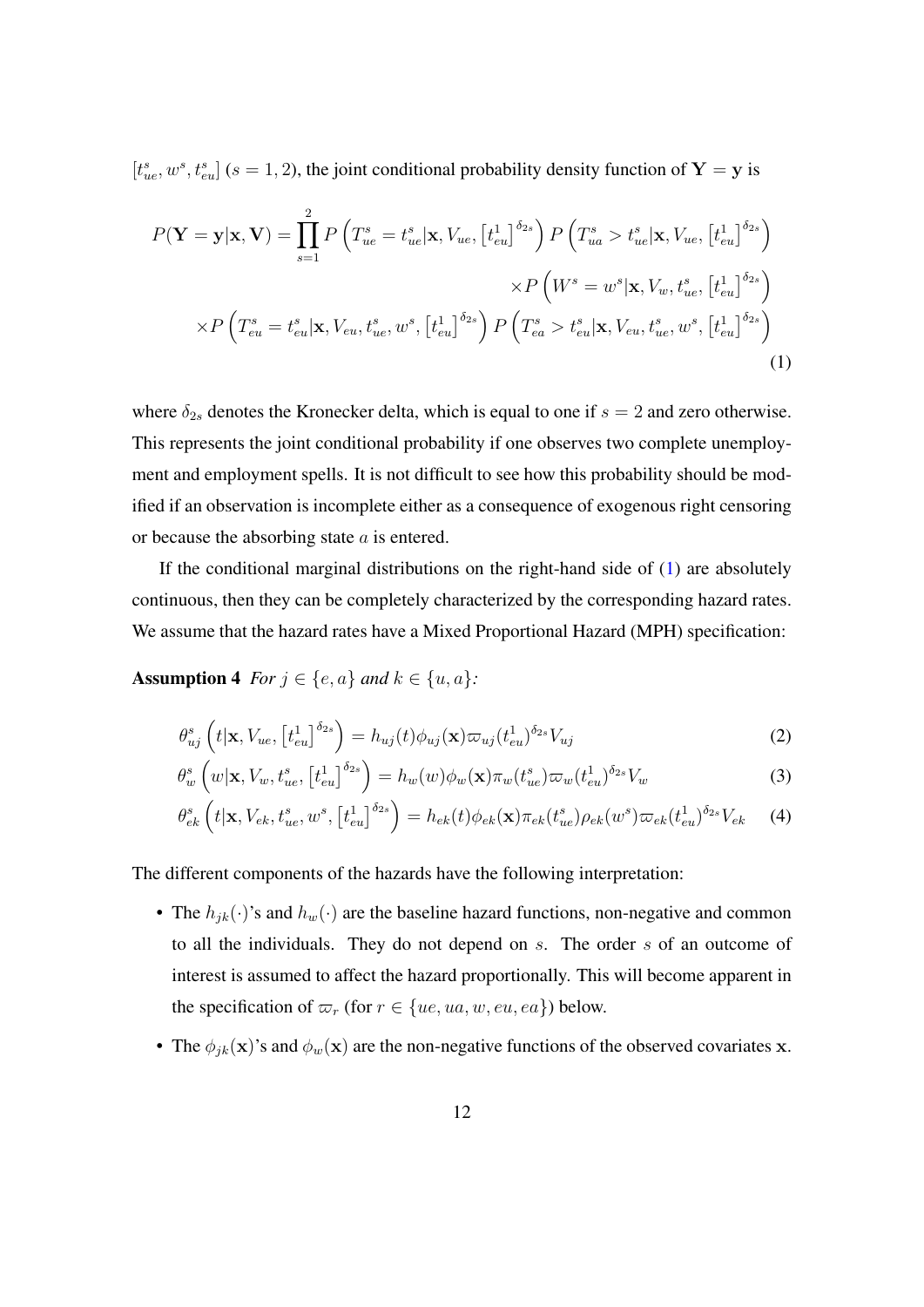- $\pi_w(t_{ue}^s)$  and  $\pi_{ek}(t_{ue}^s)$  capture the lagged unemployment duration dependence, i.e. the non-negative impact of past unemployment duration  $t_{ue}^s$  on the wage and employment hazard.
- The  $\varpi_{jk}(t_{eu}^1)$ 's and  $\varpi_w(t_{eu}^1)$  are non-negative and capture the dependence of the second labour market sequence  $Y^2$  on the first  $y^1$ . As stated in Assumption 2, this dependence is restricted to be a function of the first employment duration  $t_{eu}^1$  only.
- $\rho_{ek}(w^s)$  is non-negative and captures the impact of the starting wage  $w^s$  on subsequent employment hazards.

Misspecification of the baseline hazard functions and too strict parametric assumptions are possible sources of bias. The baseline hazards are therefore assumed to be piecewise constant. Regarding the wage hazard rate, the wage support is divided in  $q$  intervals  $I_l = [w_{l-1}, w_l)$ , where  $l = 1, \dots, q, w_0 < w_1 < \dots < w_q, w_0 \equiv \underline{w}$  is equal to the minimum observed wage, and  $w_q = \infty$ . We fix  $w_1$  to the 5th percentile and  $w_{q-1}$  to the 95th percentile of the wage distribution. We choose the width of the wage baseline segments by dividing the wage support between these percentiles of the unconditional wage distribution in 20 equally spaced intervals. In this way segment widths are as narrow as  $40 \in \mathbb{R}$  and we obtain a very flexible specification of the monthly wage distribution.

The systematic parts are specified in a standard way:

<span id="page-13-0"></span>
$$
\phi_r(\mathbf{x}) = \exp(\mathbf{x}\beta_r), \text{ for } r \in \{ue, ua, w, eu, ea\}.
$$

We take the logarithm of the lagged dependent variables, so that the corresponding coefficients identify their proportional effect on the hazard rates:

$$
\varpi_r(t_{eu}^1) = \exp \left[ \alpha_r + \ln(t_{eu}^1)\psi_r + UB_h \mathbb{1}_{\{ue, ua\}}(r)\omega_r \right] \text{ for } r \in \{ue, ua, w, eu, ea\},
$$
  
\n
$$
\pi_j(t_{ue}^s) = \exp \left[ \ln(t_{ue}^s)\eta_j \right] \text{ for } j \in \{w, eu, ea\} \text{ and } s = 1, 2,
$$
  
\n
$$
\rho_k(w^s) = \exp \left[ \ln(w^s)\gamma_k \right] \text{ for } k \in \{eu, ea\} \text{ and } s = 1, 2.
$$

where  $\mathbb{1}_{\{ue,ua\}}(r)$  denotes the indicator function,  $UB<sub>h</sub>$  is an indicator variable equal to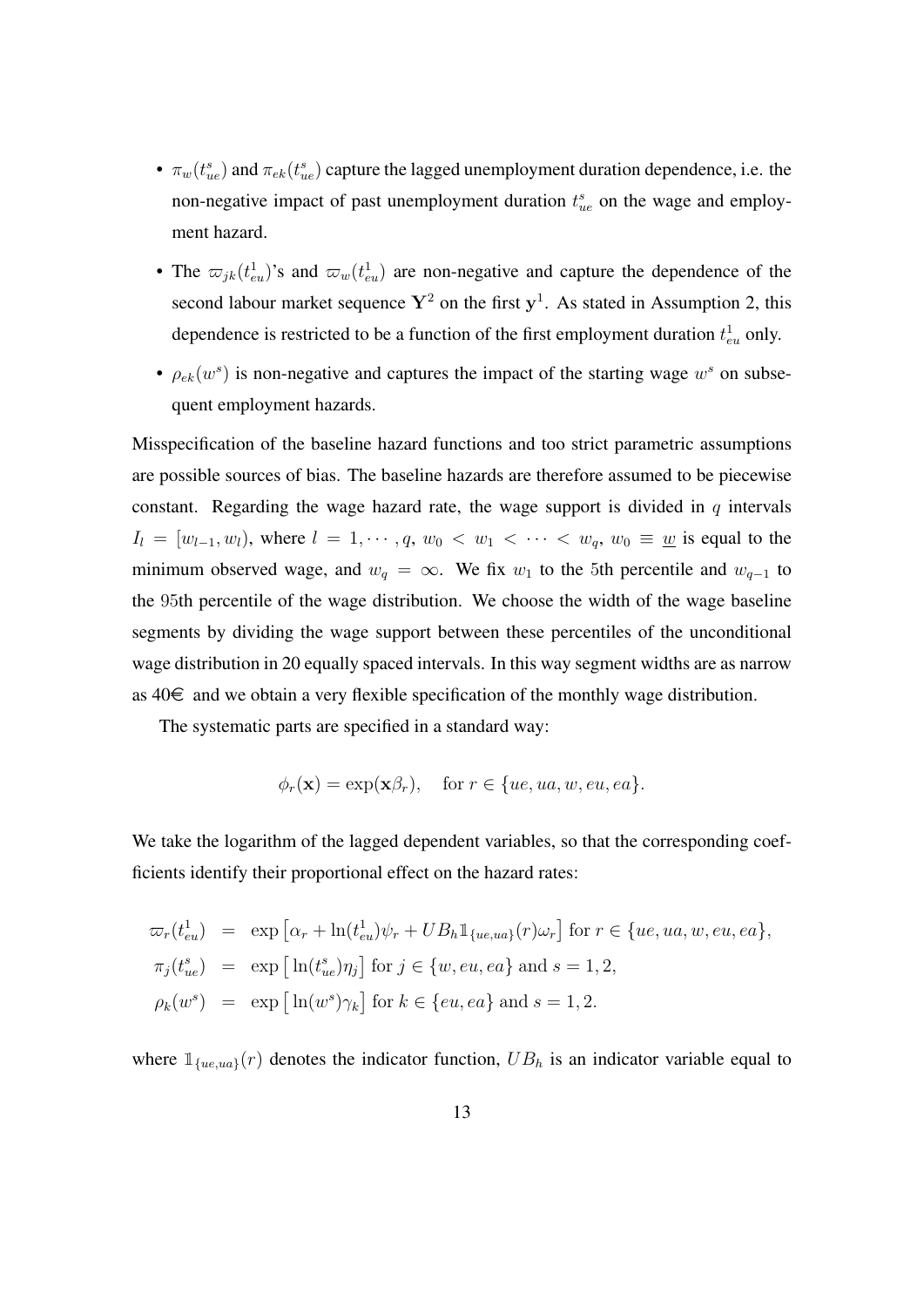one if the level of UB is high, and  $\exp(\alpha_r)$  is the proportional shift of the hazards if  $s = 2$  rather than  $s = 1$ , referred to as *occurrence* dependence in the interpretation of the empirical results below. As mentioned in Section [2,](#page-3-0)  $UB_h$  is one if  $t_{eu}^1 > 4$  and it can therefore be treated as a particular parametrization of the lagged employment duration dependence.

#### Assumption 5 V  $\perp$  x

In the literature it is usually assumed that the unobserved covariates  $V$  are independent of the observed covariates x. However, if we impose a functional form restriction on the relationship between the unobservables and the observables, then dependence can be allowed for [\(Cockx et al., 2010\)](#page-38-6). To see this, denote the dependent unobserved covariates by  $V_{xr}$   $(r \in \{ue, ua, w, eu, ea\})$  and assume that  $V_{xr} = \exp(\mathbf{x}\mu_r)V_r$ . It is obvious that, with this specification of the dependence,  $\beta_r$  cannot be separately identified from  $\mu_r$ . This means that the coefficients of  $x$  just serve as control variables that purge for these correlated unobserved factors and can therefore no longer be given a structural interpretation. However, the other parameters are still identified, in particular those relative to the (lagged) endogenous variables, which are the ones of interest. This functional form assumption is strong, but the approach is just an application of the widely used one in the analysis of nonlinear panel data originally proposed by [Chamberlain \(1980\)](#page-38-7).

While the hazard from (un)employment have a straightforward interpretation – loosely, it is the rate at which (un)employment is left for a particular destination given that the spell did not end before – the wage hazard is more difficult to interpret. The wage hazard evaluated at w is the probability density of earning a wage exactly equal to  $w$ , conditional on earning at least  $w$ . Individual characteristics and past labour market history affect this hazard and thereby the corresponding wage distribution. A direct implication of modelling the wage distribution by means of a MPH specification is that a change in the covariates affect all the quantiles of the wage distribution in the same direction. To see this, consider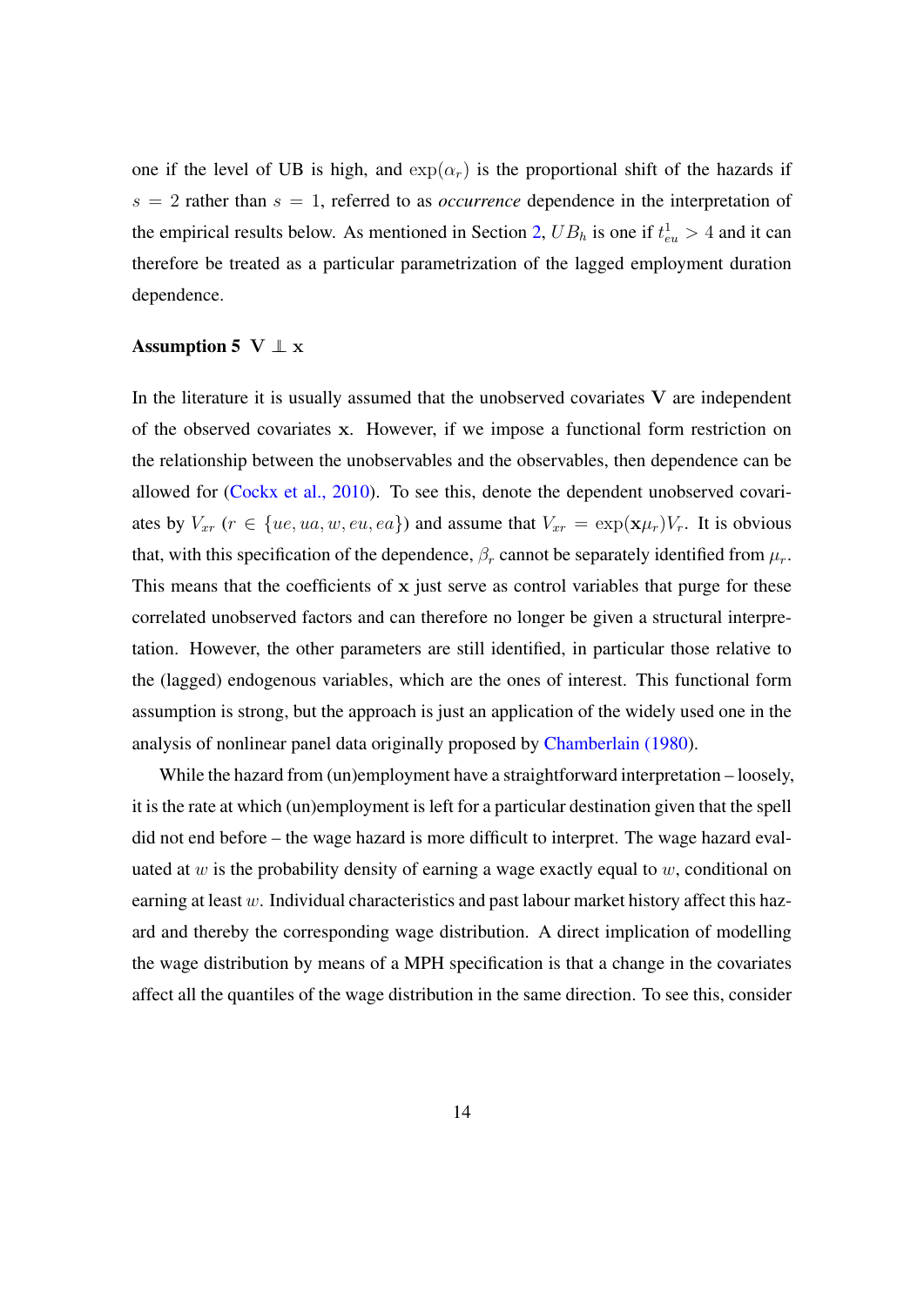the quantile function implied by the MPH specification of the hazard:

$$
Q_w^s(q|\mathbf{x}, t_{ue}^s, V_w) = (H_w^s)^{-1} \left( \frac{-\ln(1-q)}{\exp\left[\mathbf{x}\beta_w + \ln(t_{ue}^s)\eta_w + \delta_{2s} \left(\alpha_w + \ln(t_{ue}^1)\psi_w\right)\right]v_w} \right), \tag{5}
$$

where  $(H_w^s)^{-1}(\cdot)$  is the inverse of the integrated wage baseline hazard  $H_w^s(\cdot)$ . It can be shown that, per each quantile  $q \in [0, 1]$ , the sign of the partial derivative of the quantile function [\(5\)](#page-13-0) with respect to each variable is opposite to the sign of the corresponding parameter. If, for example,  $\eta_w < 0$ , the wage distribution that results from a marginal increase in the unemployment duration  $t_{ue}^s$  first order stochastically dominates the initial one. By contrast, if  $\eta_w > 0$ , the resulting distribution is (first order) stochastically dominated.

In the special case that the wage baseline function is constant over the wage support, wages are exponentially distributed. In this case the MPH specification implies that observed and unobserved characteristics affect the log expected wages additively. This resembles the way in which covariates affect wages if these are log-normally distributed. However, as soon as one departs from a constant wage baseline hazard function, the additive relation between covariates and log expected wages is lost and the MPH structure shifts the log-integrated wage hazard function additively instead.

### <span id="page-15-0"></span>3.2 Identification

For the sake of clarity, the discussion on model identification starts from a simpler version of model [\(2\)](#page-12-1)–[\(4\)](#page-12-2). First, we assume that we observe only one labour market sequence, i.e.  $s = 1$ . Second, we assume that x does not contain time-varying variables.

[Honoré \(1993\)](#page-39-9) showed that, under the MPH assumption, exogenous regressor variation, and auxiliary assumptions on either the first moment or on the tail behaviour of the mixing distribution, the model components, including lagged duration dependence, are non-parametrically identified in a single risk framework. Under similar assumptions, [Horny and Picchio \(2010\)](#page-40-5) extend [Honoré'](#page-39-9)s [\(1993\)](#page-39-9) proof to competing risks.

If multiple observations per individual are observed [\(Abbring and van den Berg,](#page-38-8)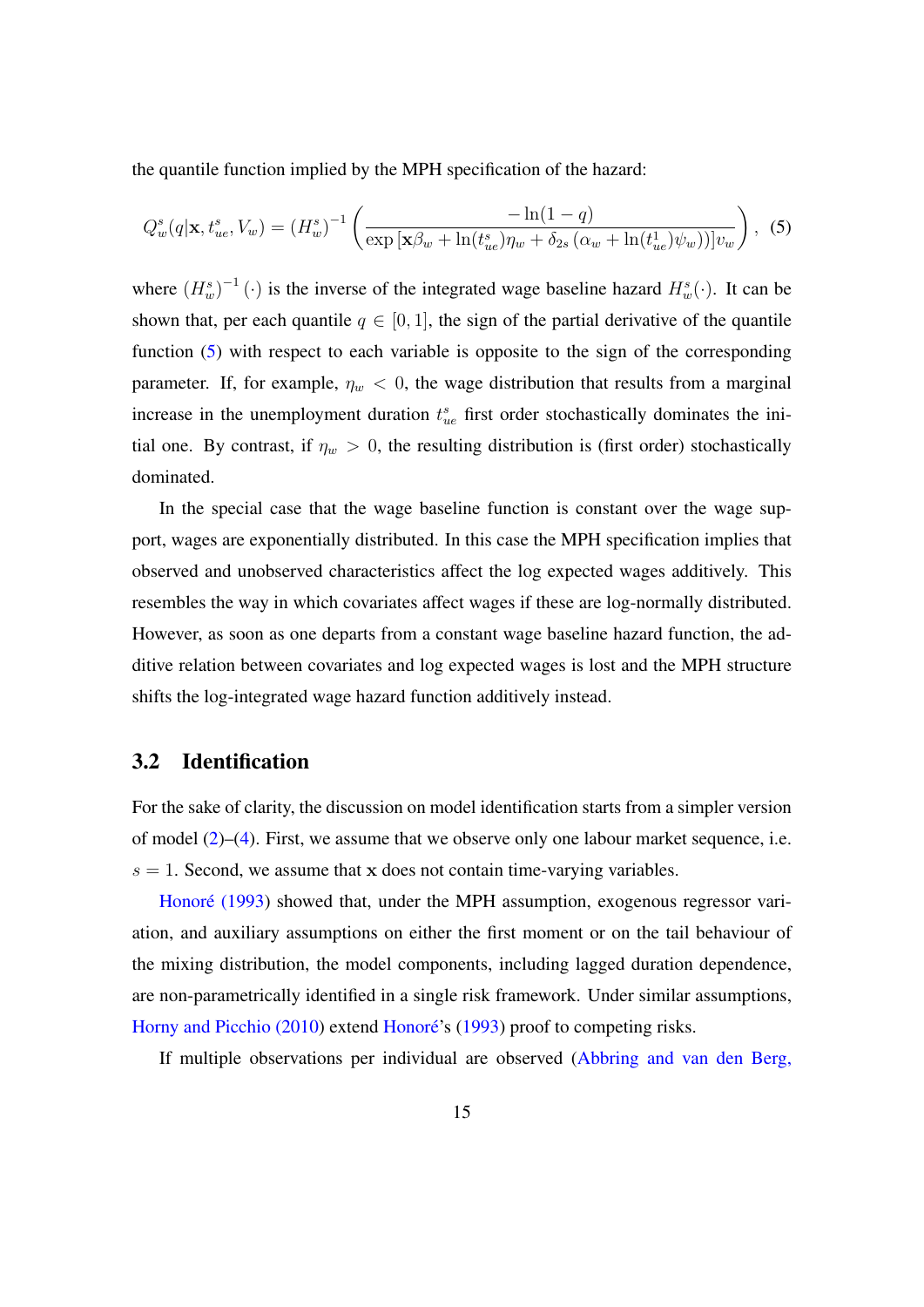[2003a](#page-38-8)[,b;](#page-38-9) [Horny and Picchio, 2009\)](#page-39-10) and/or if exogenous information from time-varying variables is exploited [\(Brinch, 2007\)](#page-38-10), the aforementioned identification assumptions can be relaxed. In dynamic discrete time panel data models [\(Bhargava, 1991;](#page-38-11) [Mroz and Sav](#page-40-0)[age, 2006\)](#page-40-0) the time-variation of exogenous variables is also used to identify the causal impacts of endogenous variables. The restrictions across time periods on the parameters of time-varying variables generate exclusion restrictions, as every lag of the exogenous time-varying variable could have a separate impact on the current realization of an outcome variable. Our model, in its most general specification, encompasses multiple realizations per individual of the outcome variables and we condition on strictly exogenous time-varying covariates. We therefore argue that, on the basis of the existing literature, our model is over-identified and the MPH assumption is not crucial for separating structural components and unobserved heterogeneity.

The aforementioned identification results are derived in a continuous time framework. By contrast, in our data the information on duration is grouped on a quarterly basis. As shown in [Ridder \(1990\)](#page-40-6), non-parametric identification with discrete duration data requires more structure on the systematic parts of the unemployment and employment hazards, like a parametric structure  $\phi_r(\mathbf{x}) = \exp(\mathbf{x}\beta_r)$  which takes on every value in  $\Re_{+}$ . However, [Gaure et al. \(2007\)](#page-39-11) report from an extensive Monte Carlo analysis that, despite the time grouping of duration, the true structural parameters can still be robustly recovered from the observed data, to the extent that the discreteness of data measurement is explicitly taken into account when setting up the likelihood function.

### <span id="page-16-0"></span>3.3 Likelihood Function

We only observe the labour market state occupied at the end of each quarter. The observed duration data are therefore measured in discrete time and we explicitly take this discreteness into account. To avoid that the parameters depend on the time unit of observation [\(Flinn and Heckman, 1982\)](#page-39-12), we follow [van den Berg and van der Klaauw \(2001\)](#page-40-7) and specify the discrete-time process as if generated by a grouped continuous-time model.

The likelihood contribution for individual  $i$  with a complete unemployment spell  $s$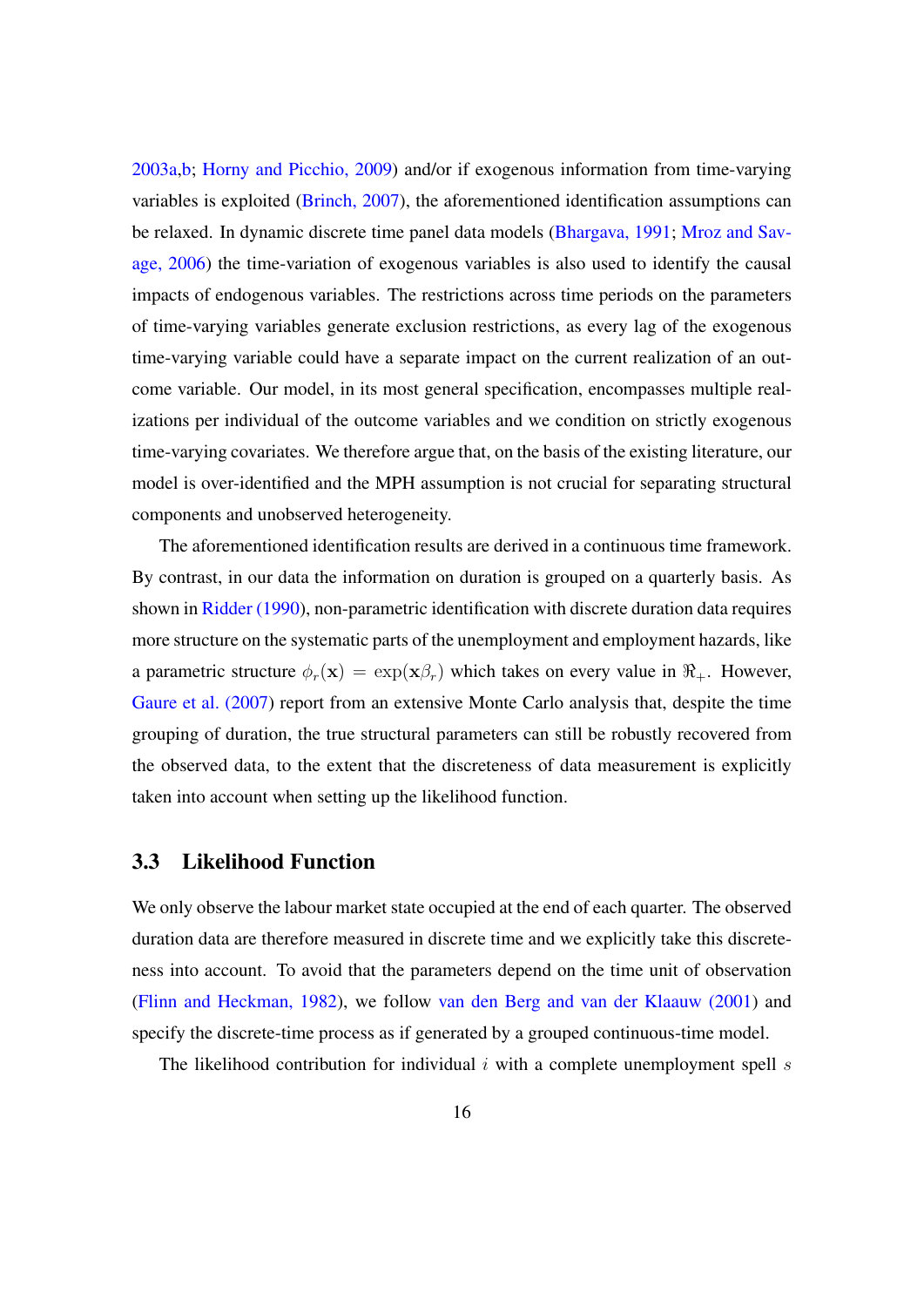ending in  $k \in \{e, a\}$  after t quarters and conditional on the unobserved heterogeneity is given by

<span id="page-17-0"></span>
$$
L_{iu}^s(t|\mathbf{x}, V_{ue}, V_{ua}; \mathbf{\Theta}_u) = \frac{\theta_{uk}^s(t-1|\mathbf{x}, V_{ue}, V_{ua})}{\sum_{k \in \{e, a\}} \theta_{uk}^s(t-1|\mathbf{x}, V_{ue}, V_{ua})}
$$
  
 
$$
\times \left[ S_u(t-1|\mathbf{x}, V_{ue}, V_{ua}) - S_u(t|\mathbf{x}, V_{ue}, V_{ua}) \right],
$$
 (6)

where

- $S_u(t|\mathbf{x}, V_{ue}, V_{ua}) \equiv \prod_{\tau=1}^t \exp[-\sum_{k \in \{e,a\}} \theta_{uk}^s(\tau-1|\mathbf{x}, V_{ue}, V_{ua})], \tau \in \mathbb{N}$ , is the survivor function in unemployment.
- $\Theta_u$  is the set of unknown parameters in this likelihood contribution.

See [Cockx and Picchio \(2011a,](#page-39-6) Appendix A) for a more detailed derivation of the likelihood contribution in [\(6\)](#page-17-0). The conditional likelihood contribution of an incomplete unemployment spell is the survivor function in unemployment at the end of the observation period. The conditional likelihood contribution of employment spells has the same structure.

The conditional likelihood contribution of the sth starting wage  $w$  is equal to the wage density. If  $w \in [w_{r-1}, w_r)$  and the baseline hazard of wages is piecewise constant, this density can be written in terms of the hazard as follows:

$$
L_{iw}^s(w|\mathbf{x}, t_{ue}^s, V_w; \mathbf{\Theta}_w) = \theta_w^s(w|\mathbf{x}, t_{ue}^s, V_w) \exp\Big[-\sum_{j=1}^{r-1} \theta_w^s(w_{j-1}|\mathbf{x}, t_{ue}^s, V_w)(w_j - w_{j-1}) -\theta_w^s(w|\mathbf{x}, t_{ue}^s, V_w)(w - w_{r-1})\Big].
$$

Individual i's conditional likelihood contribution is the product of all the individual i's single spell contributions. Denote this by  $L_i^m \equiv L_i(\mathbf{V}; \mathbf{\Theta})$ , where  $\mathbf{\Theta} \equiv (\mathbf{\Theta}_u, \mathbf{\Theta}_w, \mathbf{\Theta}_e)$ is the set of parameters to be estimated. Since this likelihood contribution is conditional on the unobserved factors V, we need to integrate them out.

Given that the model is non-parametrically identified, we follow [Heckman and Singer](#page-39-13) [\(1984\)](#page-39-13) by assuming that the heterogeneity distribution can be estimated by a discrete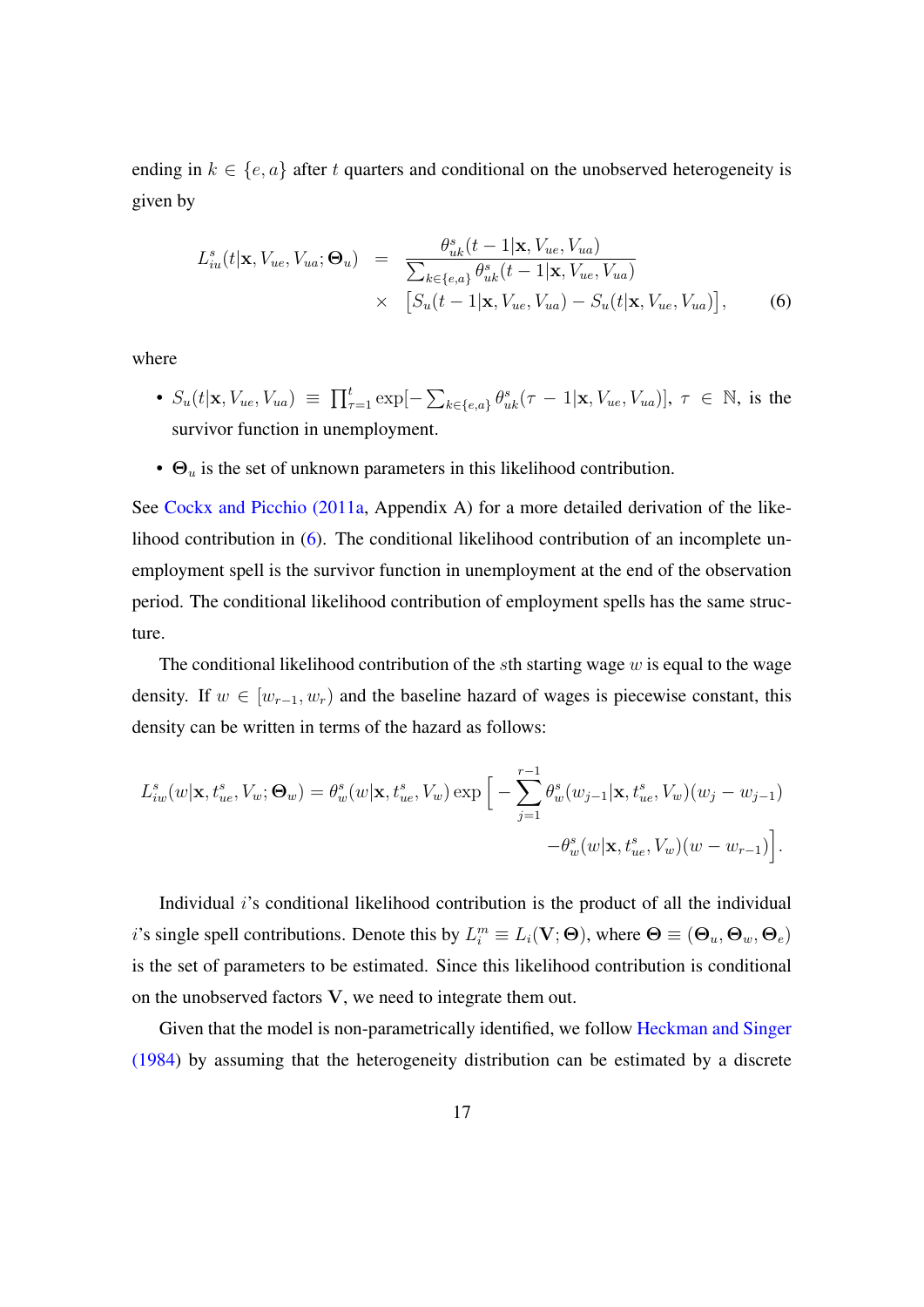distribution function with a finite and, *a priori*, unknown number M points of support. On the basis of Monte Carlo simulations [Gaure et al. \(2007\)](#page-39-11) find that, for datasets of size similar to the one used here, the number points of support is best chosen by minimizing the Akaike Information Criterion (AIC). We follow this recommendation. The probabilities associated to the points of support sum to one and,  $\forall m = 1, ..., M$ , are denoted by

$$
p^{m} = \Pr(V_{ue} = v_{ue}^{m}, V_{ua} = v_{ua}^{m}, V_{w} = v_{w}^{m}, V_{eu} = v_{eu}^{m}, V_{ea} = v_{ea}^{m}) \equiv \Pr(\mathbf{V} = \mathbf{v}^{m})
$$

and specified as logistic transforms:

$$
p^{m} = \frac{\exp{(\lambda^{m})}}{\sum_{g=1}^{M} \exp{(\lambda^{g})}} \quad \text{with} \quad m = 1, ..., M \quad \text{and} \quad \lambda_{M} = 0.
$$

The individual likelihood contribution for individual i is then  $L_i \equiv \sum_{m=1}^{M} p^m L_i^m$ .

Since all sampled individuals have been unemployed for nine months since graduation, a left truncation problem arises. We take this into account by following the conditional likelihood approach proposed by [Ridder \(1984\)](#page-40-8). If the probability of becoming unemployed after graduation is proportional in observed and unobserved explanatory variables, the individual contribution to the likelihood function just needs to be divided by the probability of surviving three quarters in unemployment averaged over the unobserved heterogeneity distribution:

$$
L_i^0 = \frac{\sum_{m=1}^M p^m L_i^m}{\sum_{m=1}^M p^m S_u(3|\mathbf{x}, V_{ue}, V_{ua})}.
$$
 (7)

In this procedure the baseline hazards of the first unemployment spell are assumed to be equal to those of the second spell, apart from a proportional shift, i.e. the occurrence dependence  $\exp(\alpha_{uj})$  (j = e, u). However, this assumption may be too strong, since in the first spell, in contrast to the second, the unemployed are not entitled to UB during the first three quarters. This may induce a different profile of the hazard in this initial period. We therefore performed a sensitivity analysis, available on request, in which we considered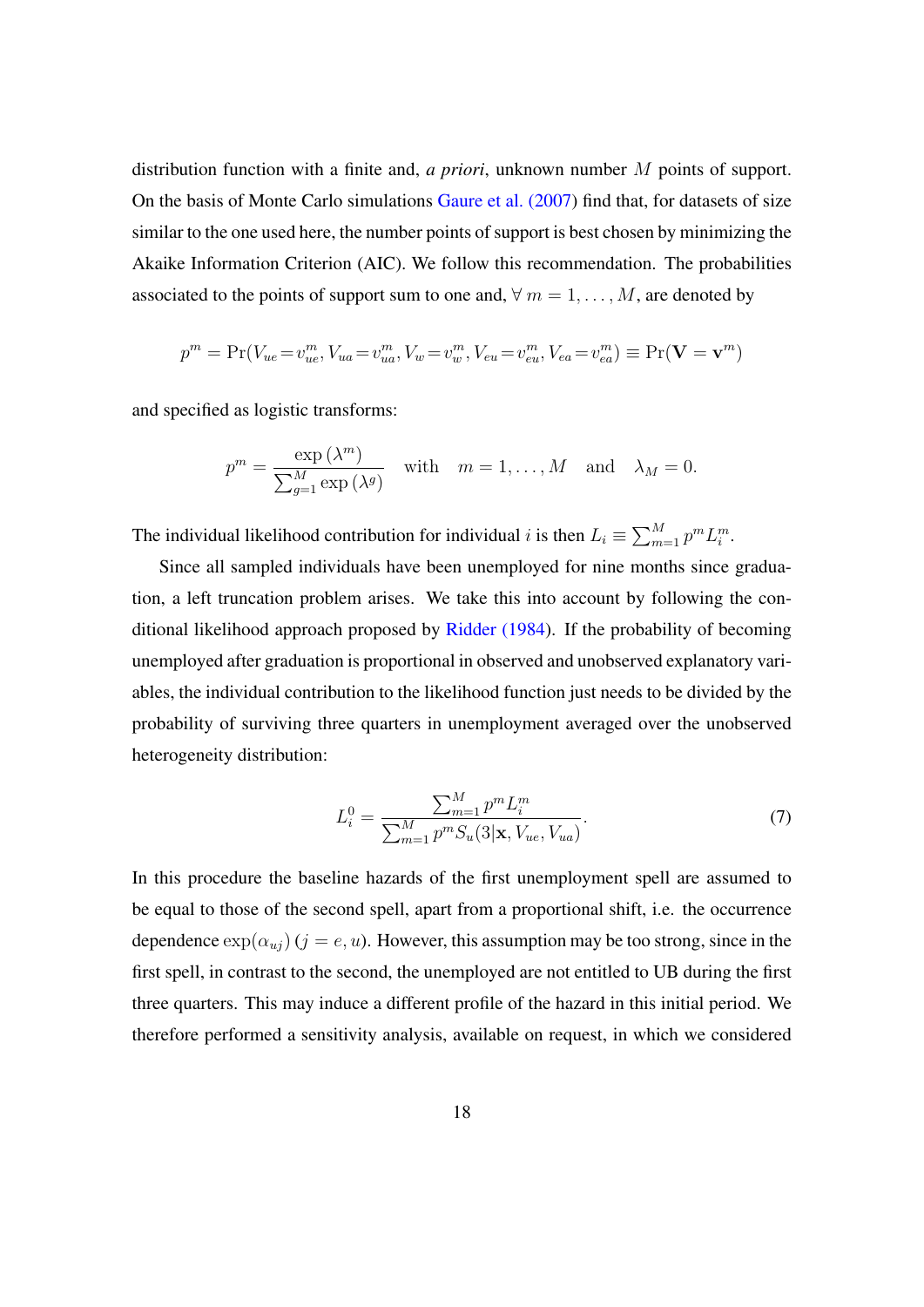two extreme alternative assumptions. First, we assumed a constant baseline hazard during the first three quarters. Second, we imposed an extreme negative duration dependence by setting the hazard rate to zero in the second and the third quarter. We did not consider positive duration dependence, since this is implausible given that the unemployed can anticipate that they are entitled to UB as from the fourth quarter onwards. These two alternative models did not have any major impact on the parameters of interest, namely those that are related to the (lagged) duration dependence.

### <span id="page-19-0"></span>4 Estimation Results and Interpretation

The central question of this research is whether, for a population of long-term unemployed school-leavers, remaining unemployed rather than employed inflicts a scar on the future labour market career. Unemployment duration can affect the labour market career in at least three ways. First, it may directly affect the speed of transition to employment from the current unemployment spell and the quality of subsequent employment spell as measured by its duration and by the level of the starting wage. Second, the time spent in unemployment is employment experience that is forgone. Third, if lagged (un)employment experience affects the starting wage and the starting wage in turn affects the employment duration, the indirect effect through the starting wage should also be taken into account.

We focus our discussion on the estimation results that help clarifying this central question, i.e. on the parameter estimates of the lagged endogenous variables. The discussion is organized in three subsections according to the three aforementioned potential effects of unemployment duration on the labour market career. We relate these findings to the existing theoretical and empirical literature. However, since unemployment duration affects the labour market career in opposing directions, the estimation results do not allow us to conclude whether or not remaining unemployed is detrimental for the further development of the career. To answer this question, we perform some simulation exercises and report them in Section [5.](#page-27-0) Finally, we do not discuss the impact of other explanatory variables, since this is not the focus of this study. We just note that they are in line with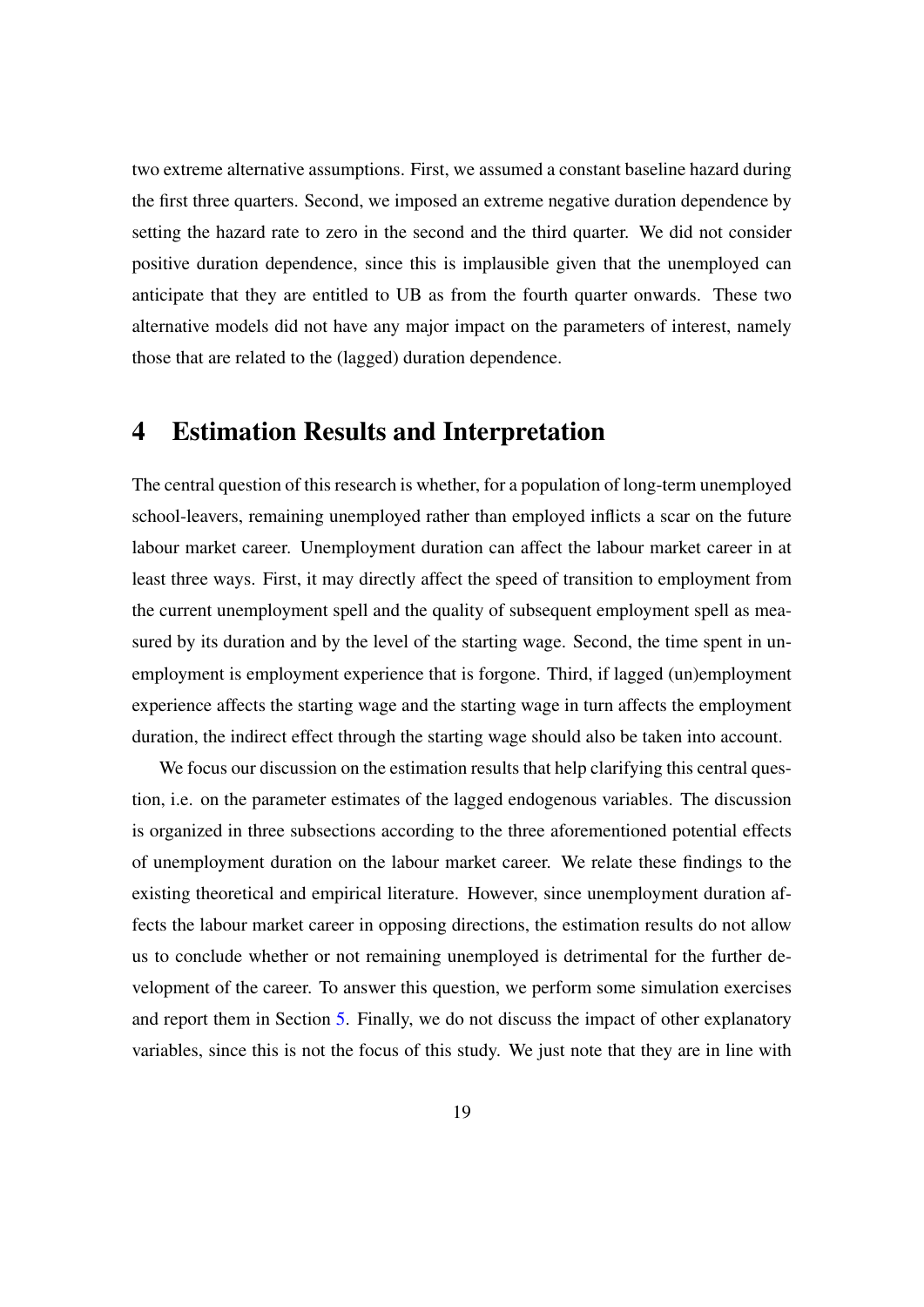expectations and report them in Appendix [A.1.](#page-34-0)

The estimation results for men are based on a model that allows for selective entry in the absorbing state. For women exits to the censoring state are assumed to be independent of unobservables, since a log-likelihood ratio test cannot reject the null hypothesis of equality of the unobserved location points  $(v_{ua}^m$  and  $v_{ea}^m)$  in the transition rate to the absorbing censoring state ( $p$ -value equal to 0.572). For men this equality is confidently rejected ( $p$ -value equal to 0.0002). The discrete unobserved heterogeneity distribution has 3 probability mass points for both men and women.

### <span id="page-20-0"></span>4.1 The Direct Impact of Unemployment Duration

The top panel of Figure [2](#page-22-0) displays the baseline transition intensities from unemployment to employment as a function of elapsed duration. Table [3](#page-21-0) reports the impacts of lagged unemployment duration on the starting wage and on the transition from employment to unemployment. For both genders, the baseline transition intensity to employment is clearly decreasing with elapsed unemployment duration, but the wage is not significantly affected by lagged unemployment duration. Lagged unemployment duration *decreases* the transition from employment to unemployment, but only significantly for men.

How can this evidence be matched to theory? A decreasing transition rate with elapsed duration is compatible with both human capital depreciation [\(Pissarides, 1992\)](#page-40-9) and negative signalling [\(Vishwanath, 1989;](#page-40-10) [Lockwood, 1991\)](#page-40-11). However, lagged unemployment duration does not significantly affect wages and the effect on employment duration is positive. These findings are not consistent with human capital depreciation: human capital depreciation implies a decrease of productivity with unemployment duration and, hence, a lower wage and a higher separation rate from employment.

In contrast, the estimation results can be in agreement with signalling theory. At recruitment, a worker is hired at a wage and terms that are in accordance with the productivity signal, among which the elapsed unemployment duration, available to the employer at that moment. During the initial employment phase the employer learns about the true productivity of the worker [\(Jovanovic, 1979\)](#page-40-12). If at a certain point the employer realizes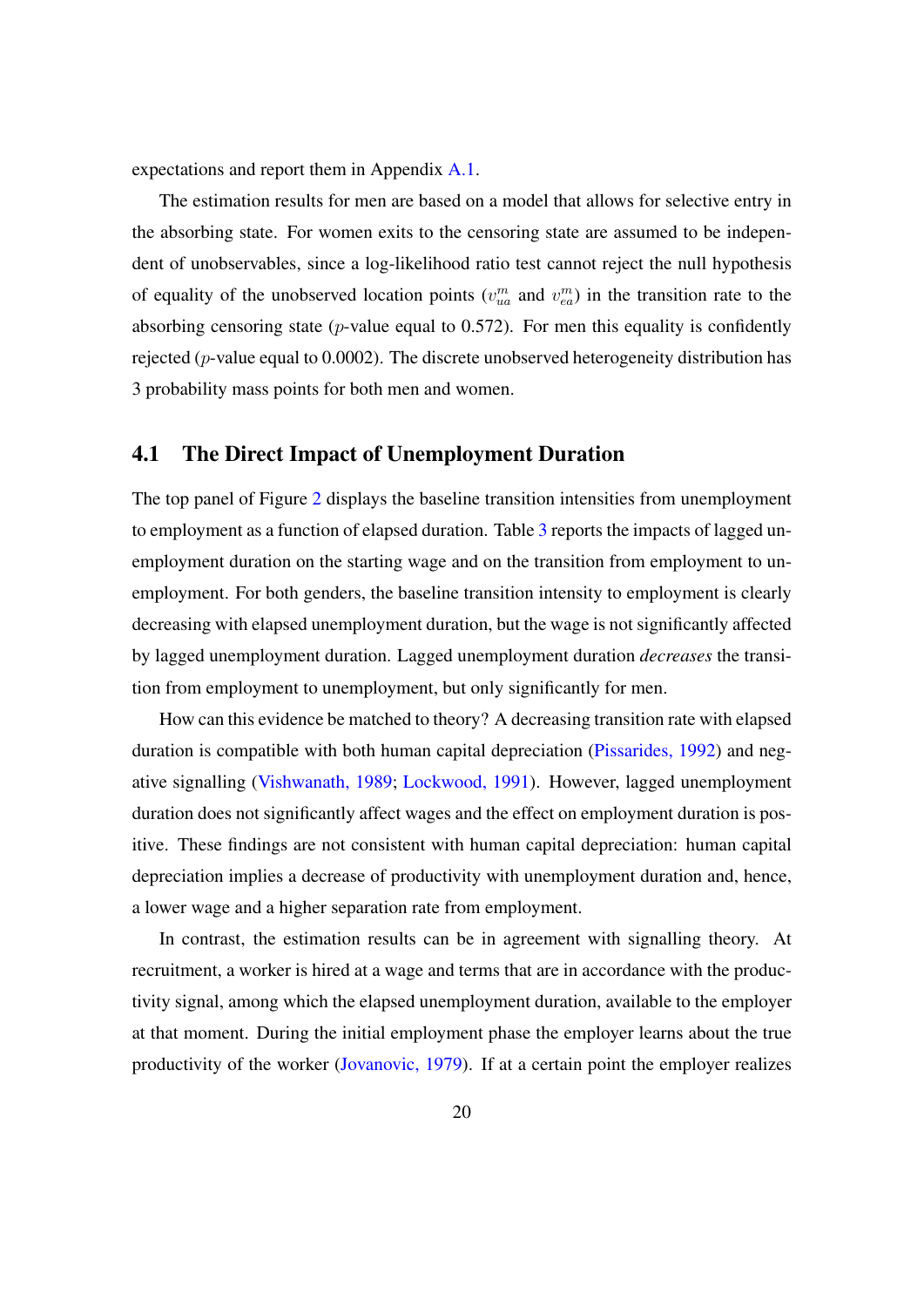<span id="page-21-0"></span>

|                                              |                          | y   |                                       |                          | $\mathfrak{m}$ |                          |                   | $\boldsymbol{\beta}$ |                 |                            | εu  |       |                            | ea            |                                            |
|----------------------------------------------|--------------------------|-----|---------------------------------------|--------------------------|----------------|--------------------------|-------------------|----------------------|-----------------|----------------------------|-----|-------|----------------------------|---------------|--------------------------------------------|
| Variable                                     | Coeff.                   |     | S.E.                                  | Coeff.                   |                | S.E.                     | Coeff.            |                      | S.E.            | Coeff.                     |     | S.E.  | Coeff.                     |               | S.E.                                       |
|                                              |                          |     |                                       |                          |                | Men                      |                   |                      |                 |                            |     |       |                            |               |                                            |
| Occurrence dependence $(\alpha_r)$           |                          |     |                                       |                          |                | $\frac{109}{100}$        |                   |                      |                 |                            | ⋇   |       |                            |               |                                            |
| In<br>(lag employment duration) $(\psi_r)$   | $-033$<br>$013$          |     | $rac{106}{068}$                       | $-116$<br>087            |                |                          | 080<br>107<br>050 | $*$                  | $\frac{55}{20}$ | $-218$<br>$-187$<br>$-142$ |     | 36841 | $343$<br>$459$<br>$38$     |               | $\frac{16}{5}$ $\frac{5}{3}$ $\frac{3}{4}$ |
| ration) $(n_i)$<br>in(lag unemployment dur   | $\,$ $\,$                |     | $\begin{array}{c} \hline \end{array}$ | $\overline{\phantom{a}}$ |                | $\overline{\phantom{a}}$ |                   |                      |                 |                            | *** |       |                            |               |                                            |
| $\ln(\mbox{starting wage})$ $(\gamma_k)$     | I                        |     | I                                     | I                        |                | I                        | I                 |                      | I               |                            |     |       |                            | $\frac{*}{*}$ |                                            |
|                                              |                          |     |                                       |                          |                | Women                    |                   |                      |                 |                            |     |       |                            |               |                                            |
| Occurrence dependence $(\alpha_r)$           |                          | *** |                                       |                          | $*$            |                          |                   | ₩                    |                 |                            |     |       |                            |               |                                            |
| In<br>(lag employment duration) $(\psi_{r})$ | .394<br>571              |     | 8RO:                                  | $177$<br>$-104$          |                | 8000                     | $\frac{136}{128}$ | ***                  | 533             | 985<br>1715<br>987         | *** |       | $-172$<br>$-172$<br>$-062$ |               | 143<br>0924<br>142                         |
| ration) $(ni)$<br>In(lag unemployment dur    | $\overline{\phantom{a}}$ |     | $\overline{\phantom{a}}$              | $\overline{\phantom{a}}$ |                | $\overline{\phantom{a}}$ |                   |                      |                 |                            |     |       |                            |               |                                            |
| $\ln(\mbox{starting wage})(\gamma_k)$        | I                        |     | I                                     | I                        |                | I                        | I                 |                      | I               |                            | $*$ |       |                            |               |                                            |

| ---------<br>ı<br>ĺ                              |
|--------------------------------------------------|
|                                                  |
| くくし<br>J<br>١                                    |
| ֠                                                |
| י<br>וי<br>į                                     |
|                                                  |
| ֖֖֖ׅׅׅ֚֚֚֚֚֚֚֚֚֚֚֚֚֚֚֬֡֡֡֡֡֡֬֝֬֡֬֝֬֝֓֬֝֓֬֝֓֬֝֬֓֬ |
| i                                                |
|                                                  |
|                                                  |
|                                                  |
|                                                  |
|                                                  |
|                                                  |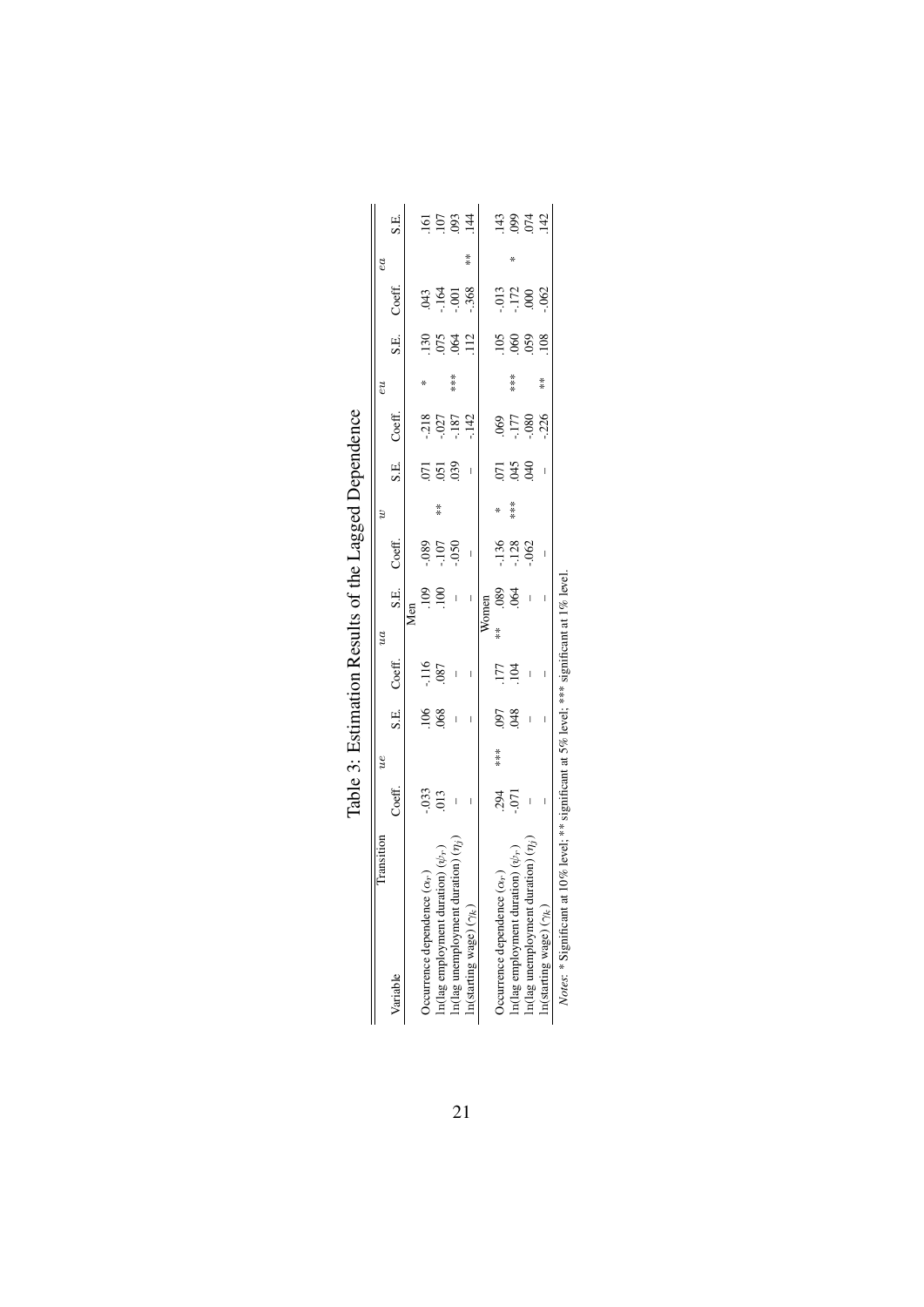Figure 2: Baseline Transitions Intensities to Employment and Unemployment

<span id="page-22-0"></span>

that the true productivity is lower than expected on the basis of the signal at recruitment, among which unemployment duration, she will fire the worker. In contrast, if the true productivity is higher than expected, the employer has incentives to retain the worker, since she has been hired under favourable terms from the employer perspective. This implies that a worker who had a shorter (longer) unemployment duration than expected on the basis of her true productivity will be fired (retained). Consequently, if we take out that part of the variation in unemployment duration at recruitment that is related to true productivity of a worker, which we do by conditioning on both observed and unobserved factors, the remaining variation in unemployment duration should be, as we observe, negatively related to the probability of dismissal.

In a similar model, but with wages, unemployment durations, and employment durations log-normally distributed, [Bratberg and Nilsen \(2000\)](#page-38-4) find, as in this study, that unemployment duration significantly increases the duration of subsequent employment for school-leavers in Norway, once controlled for unobserved heterogeneity. In line with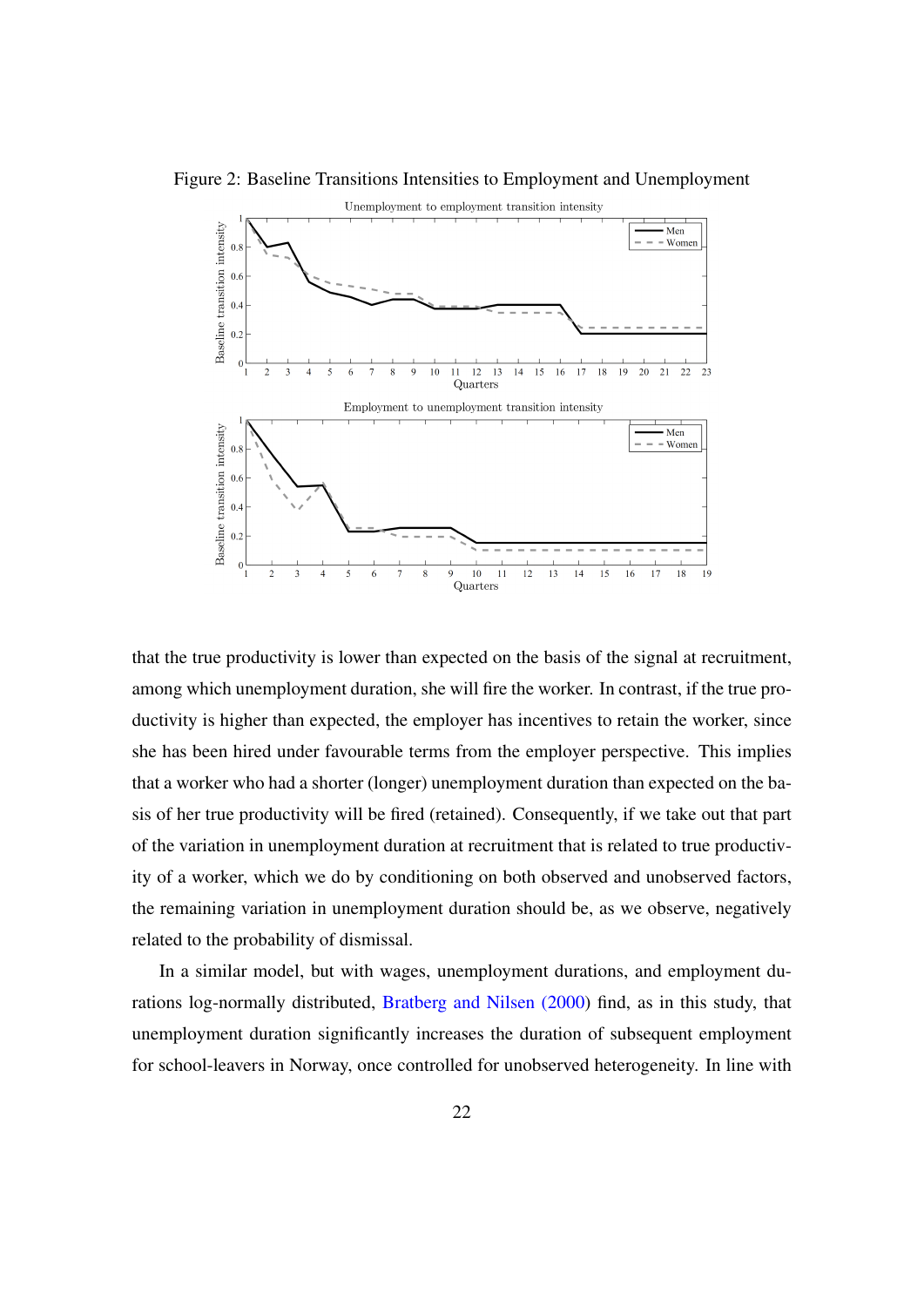the literature (e.g. [Arulampalam, 2001\)](#page-38-0), they argue, however, that this higher quality of the job match is explained by the fact that they have been searching longer rather than by the aforementioned arguments. Job search theory can indeed explain a positive association between unemployment duration and job match quality [\(Ehrenberg and Oaxaca,](#page-39-14) [1976;](#page-39-14) [Card et al., 2007\)](#page-38-12). Long-term unemployment and jobs of higher quality are positively associated *because* individuals are more selective, i.e. set a higher reservation wage. However, *for a given reservation wage*, this positive association disappears. We argue that we estimate the effect of unemployment duration on the subsequent starting wage and employment duration, *conditional on the reservation wage*, since we believe that the reservation wage is captured by the (time-varying) observables and the unobservables for which we control. To our opinion, job search theory cannot therefore explain our findings.

The sampled individuals on which we base our analysis are all entitled to a constant flat rate UB without any time limit. Individuals returning to unemployment after an intervening spell of employment of at least one year are entitled to a higher UB, but we control for this by means of a time-varying indicator. This means that the UB system does not induce time variation in the reservation wage that is not captured by the control variables in the econometric model. The included time-varying variables (regional growth rate of GDP, unemployment rate at the district level and seasonal indicators) capture the variation in the reservation wage (and job arrival rate) due to changing business cycle or seasonal conditions. If anything, the econometric model may fail in capturing the falling reservation wage in anticipation of the lower job arrival rate or in anticipation of potential increased liquidity constraints at longer unemployment duration. However, if so, we would expect a *lower* reservation wage, and hence a lower quality of subsequent employment for the long-term unemployed and not a *higher*, as we find.

In contrast to [Bratberg and Nilsen \(2000\)](#page-38-4) and our results, [Böheim and Taylor \(2002\)](#page-38-3) find that the duration of the previous unemployment spell has no significant effect on the exit rate into unemployment for a representative sample of the working age population in the UK. The fact that their sample is not restricted to school-leavers, but also contains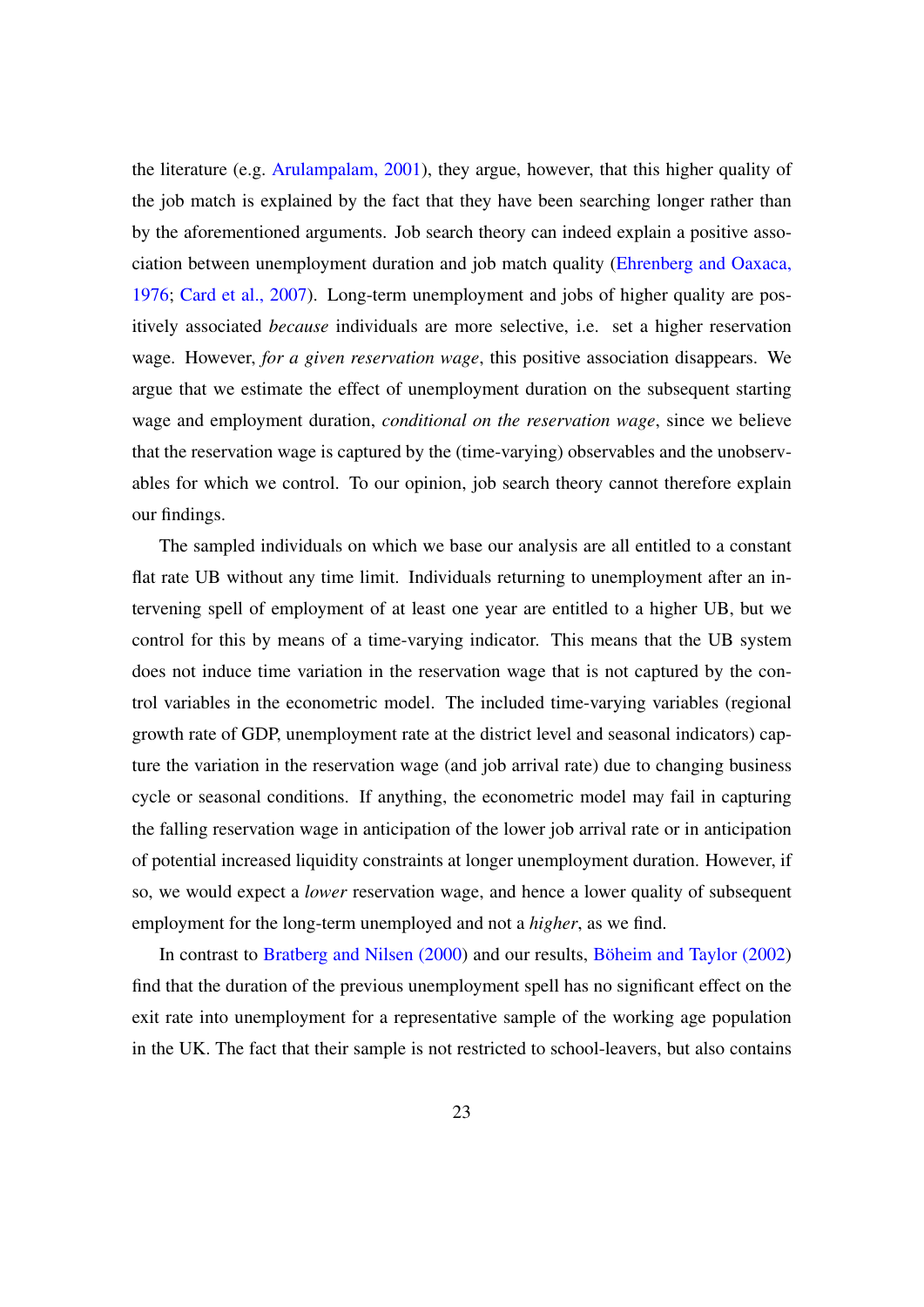experienced workers may explain this different finding. On the one hand, for a recruiter past labour market experience may be a more reliable signal of productivity than unemployment experience. [McCormick \(1990\)](#page-40-13) suggests that firms use type of job held as an indicator of future productivity. On the other hand, unemployed experienced workers can incur depreciation of job-related human capital in addition to learning skills acquired at school. This may cancel out the aforementioned signalling effect for this group of workers and explain the insignificant effect.

This positive relation between unemployment and employment duration may be breached in the presence of employment protection. Firing costs could make it too costly to dismiss a worker whose productivity is lower than expected at recruitment. Again this is less of an issue for school-leavers, since they are often hired in temporary jobs. Moreover, in Belgium employment protection in open-ended contracts is very weak during the first 6 months. For white collar workers there is a trial period of up to 6 months during which the employer can end the contract without any cost if notified 7 days in advance. For blue collar workers the trial period lasts only 7 days, but employment protection for these workers is much weaker than the one for confirmed white collar workers.

Finally, if unemployment duration is a signal of productivity, why does not it negatively affect the starting wage? We argue that this is a consequence of both the presence of (sectoral) minimum wages in Belgium and the low level of benefits to which the youth in our sample is entitled. From Table 2 one can deduce that 78% of the sample is cohabitant for whom the UB level is merely  $\in$  307 (in 2000), while the national minimum wage for an 18 year old was  $\in$ 802. It is therefore most likely that the vast majority of these youngsters set their reservation wage at so low a level that they will not reject any job offer irrespective of their unemployment duration. Other studies focusing on youth find similar results [\(Ackum, 1991;](#page-38-13) [Bratberg and Nilsen, 2000\)](#page-38-4).

### <span id="page-24-0"></span>4.2 The Indirect Impact via Forgone Work Experience

By remaining unemployed a worker might forgo the long-term benefits of work experience, both in terms of occurrence and duration. First, consistent with the standard hypoth-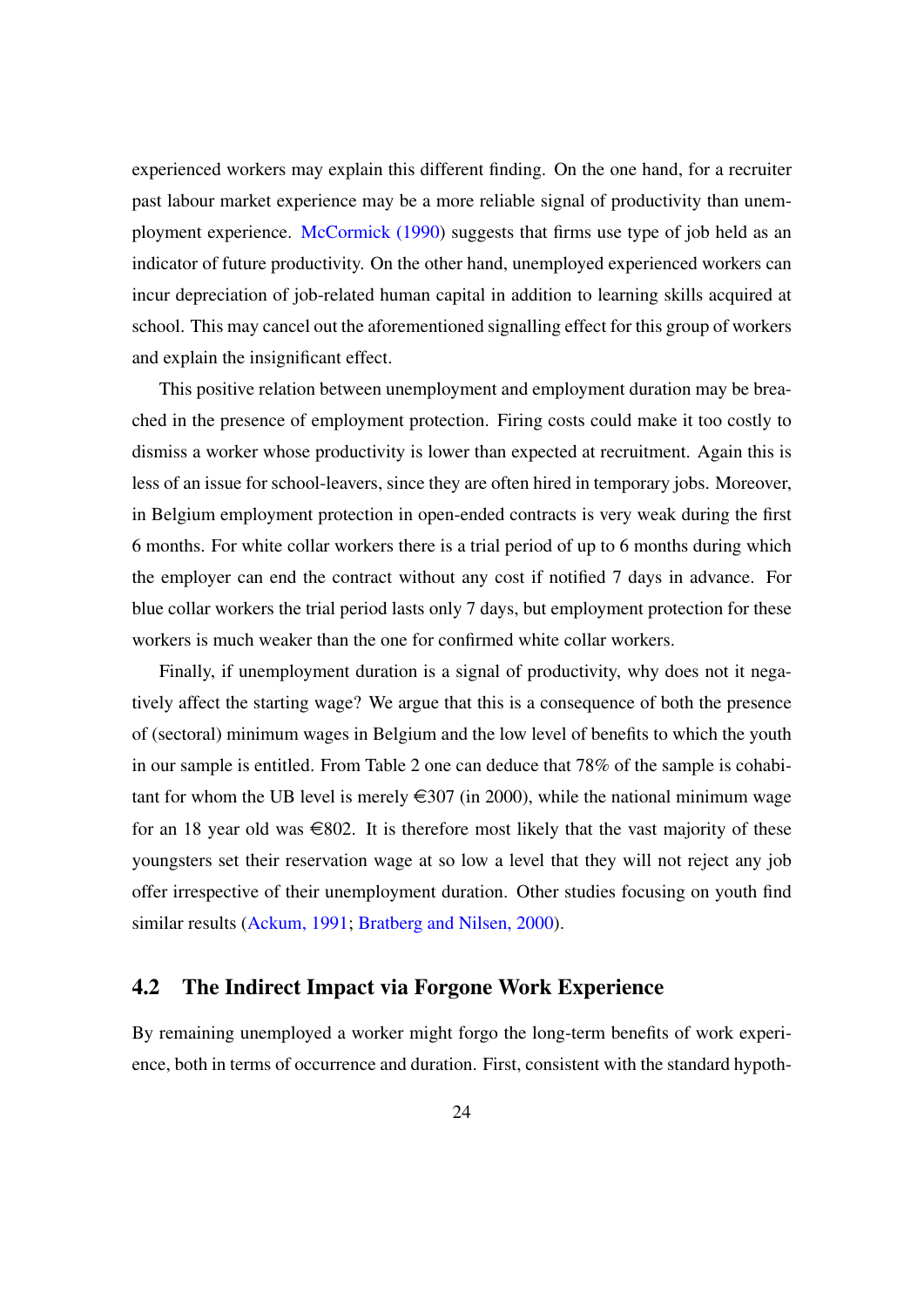esis of accumulation of general human capital through on-the-job training [\(Ben-Porath,](#page-38-14) [1967;](#page-38-14) [Blinder and Weiss, 1976;](#page-38-15) [Mroz and Savage, 2006\)](#page-40-0), we find that employment experience significantly increases the starting wage of both genders at roughly the same rate. On the basis of simulations we find that: i) increasing the lagged employment duration by 10% significantly increases the starting wage by 0.20% for men and 0.21% for women; ii) a one year increase in the lagged employment duration significantly increases the starting wage by 2.3% for men and 2.5% for women.

Standard human capital theory predicts that past employment experience may not only increase the wage, but also the duration of subsequent employment spells. We indeed find for women that increasing the duration of the previous employment spell by 10% decreases the likelihood of being dismissed by 1.6%. We do not observe any significant effect for men, but this may be related to a multicollinearity problem: even if neither the occurrence nor the duration of past employment has separately any significant effect on the dismissal rate, they are jointly significant ( $p$ -value equal to 0.029).

Another standard finding [\(Topel and Ward, 1992;](#page-40-14) [Farber, 1999\)](#page-39-15) is that the dismissal probability decreases sharply with elapsed employment duration (see the bottom panel of Figure [2\)](#page-22-0). The spike after 4 quarters observed for women might reflect the non-renewal of temporary contracts.

Finally, past employment experience, irrespective of its duration, affects the job finding rate for women but not for men. For women, the job finding rate after the employment experience (i.e. during the second unemployment spell) is 34.2% higher that the job finding rate during the first unemployment spell. Apparently, it is more important for women than for men to signal that they are really interested in working rather than taking up responsibilities in the household.

To our knowledge only [Doiron and Gørgens \(2008\)](#page-39-5) have studied the impact of past employment experience on labour market transitions of youth. In contrast to our study, these authors did not find any evidence for dependence of labour market transitions on past employment experience.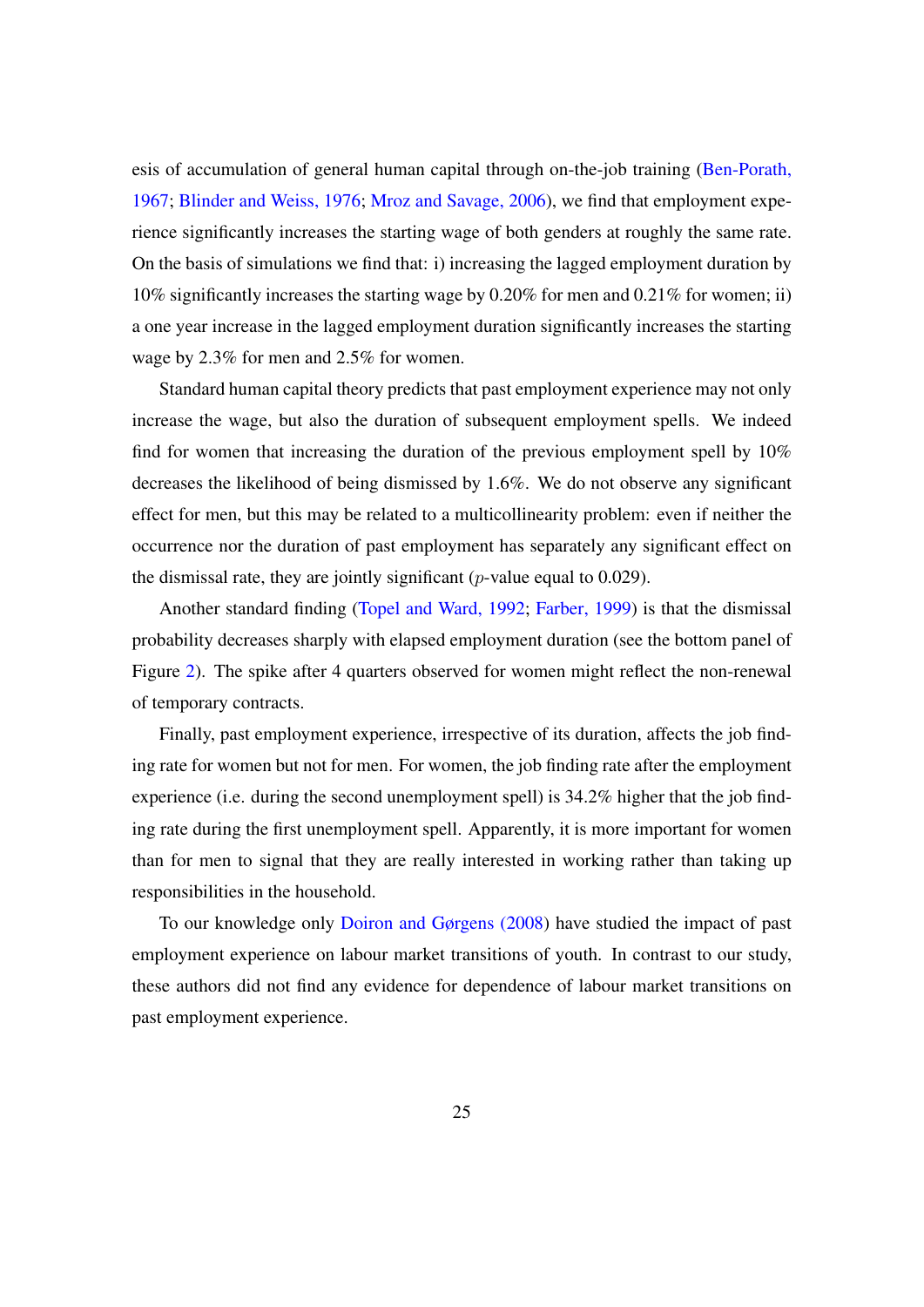## 4.3 The Impact of the Starting Wage on the Transition from Employment

There is some consensus in theoretical models that higher wages induce longer lasting job relationships. According to on-the-job search models (see e.g., [Burdett, 1978;](#page-38-16) [Mortensen,](#page-40-15) [1986\)](#page-40-15), employee's probability of voluntarily quitting the ongoing job decreases with the wage, since optimal job search effort and the probability of finding a higher-paid job decline with the actual wage. Furthermore, if the wage is considered as an incentive device [\(Shapiro and Stiglitz, 1984\)](#page-40-16), high-wage employees have stronger incentives in exerting higher effort and lower chances of being detected shirking than those of comparable lowwage workers.

In a framework *à la* [Jovanovic \(1979\)](#page-40-12), where the productivity of a particular workerfirm match is not observable *ex-ante* but is revealed *ex-post*, the relationship between starting wage and employment duration may reverse. If the true productivity is revealed to be lower than expected, the starting wage is too high relative to the true productivity. To the extent that the wage is downward rigid, e.g. because youth is hired at the sectoral minimum wage, the probability of dismissal increases. Therefore, conditional on their true productivity, as captured by the observed and unobserved individual characteristics, high-wage workers face a higher probability of being laid off than comparable low-wage workers.

Consistent with the findings of [Bratberg and Nilsen \(2000\)](#page-38-4) for Norwegian schoolleavers, we find that the first mentioned theoretical prediction dominates. A 10% increase in the wage reduces the transition rate from employment to unemployment by 1.4% and from employment to out of the labour force by 3.7% for men. However, only the latter is significantly different from zero at the 5% level. For women these effects are 2.3% and 0.6%, of which only the first one is significant at the 5% level. The finding that the wage affects transition from employment to unemployment less for men than for women suggests that [Jovanovic'](#page-40-12)s [\(1979\)](#page-40-12) explanation is more important for men than for women. This is in line with the finding reported in Subsection [4.1](#page-20-0) that lagged unemployment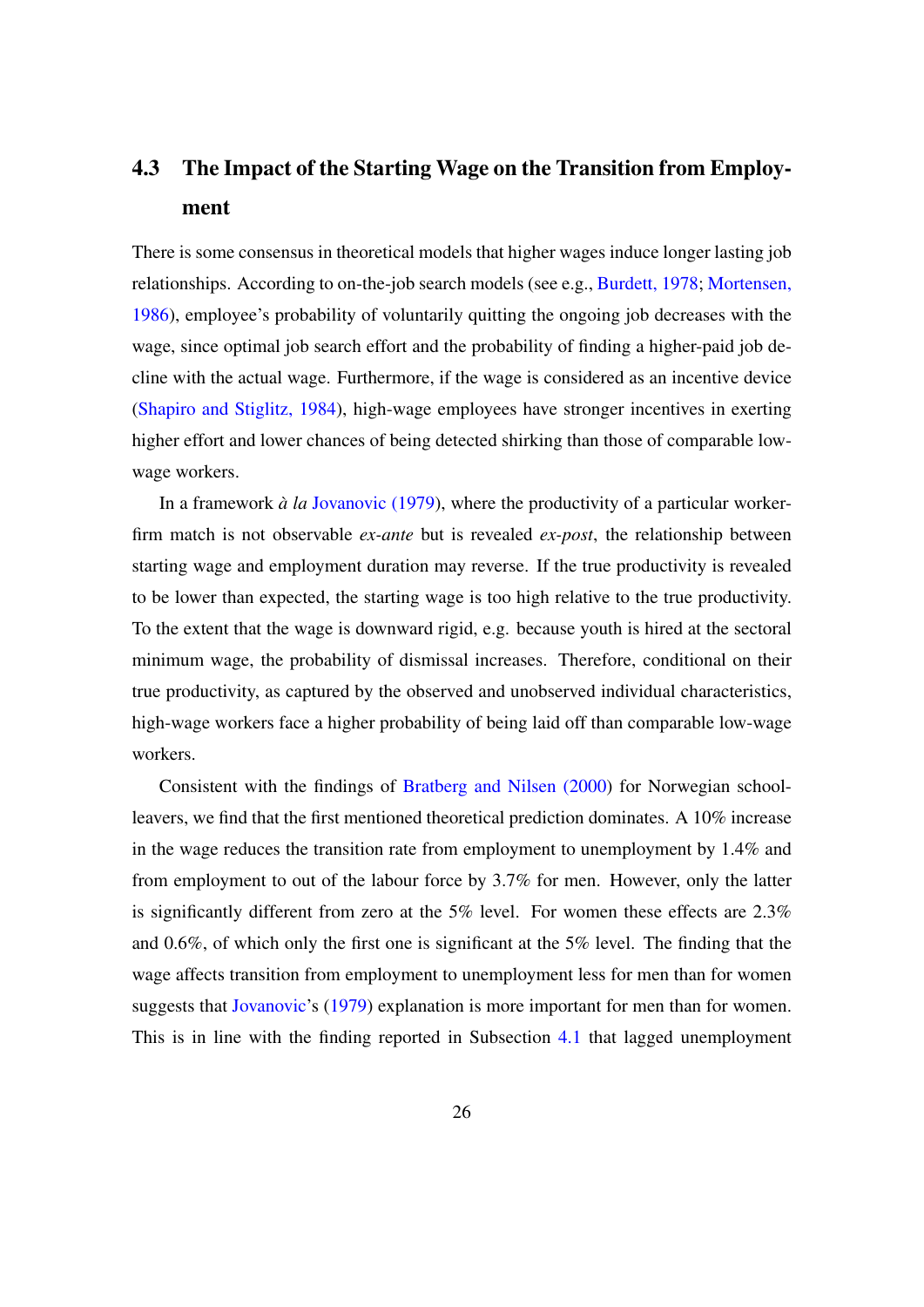duration decreases the likelihood of dismissal only significantly for men.

Finally, observe that the net positive effect of the wage on employment duration imposes an additional indirect scarring effect of unemployment duration on the labour market career, since the foregone labour market experience negatively affects the starting wage which in turn shortens the subsequent employment spell.

## <span id="page-27-0"></span>5 Simulations

From the estimation results reported in the previous section, we cannot conclude that staying unemployed unambiguously inflicts a scar on long-term unemployed school-leavers. In this section we therefore present the results of simulations that aim at identifying which of the opposing effects dominate and at deducing policy conclusions from this research. To this end, we first assess by simulations the goodness-of-fit of the estimated model.

### 5.1 Goodness-of-Fit

To construct goodness-of-fit statistics of the model, we simulate 999 labour market histories for each individual in the sample. By drawing each time from the assumed Normal distribution of parameter estimates, we construct 95% confidence intervals of the empirical distributions of unemployment and employment duration, and of starting wages that reflect both the parameter uncertainty and the uncertainty inherent in the outcome variable of interest. The goodness-of-fit can easily be checked by verifying whether the observed frequencies lie within these confidence intervals. The steps involved in the simulation procedure are described in Appendix A.3 of [Cockx and Picchio \(2011b\)](#page-39-16).

Table [4](#page-28-0) contrasts the actual unemployment duration, starting wage, and employment duration frequencies with the simulated counterparts and reports simulated confidence intervals. The model fits the wage and employment duration very well, but there is a tendency to overpredict the frequency of short unemployment spells while long unemployment spells are somewhat underpredicted.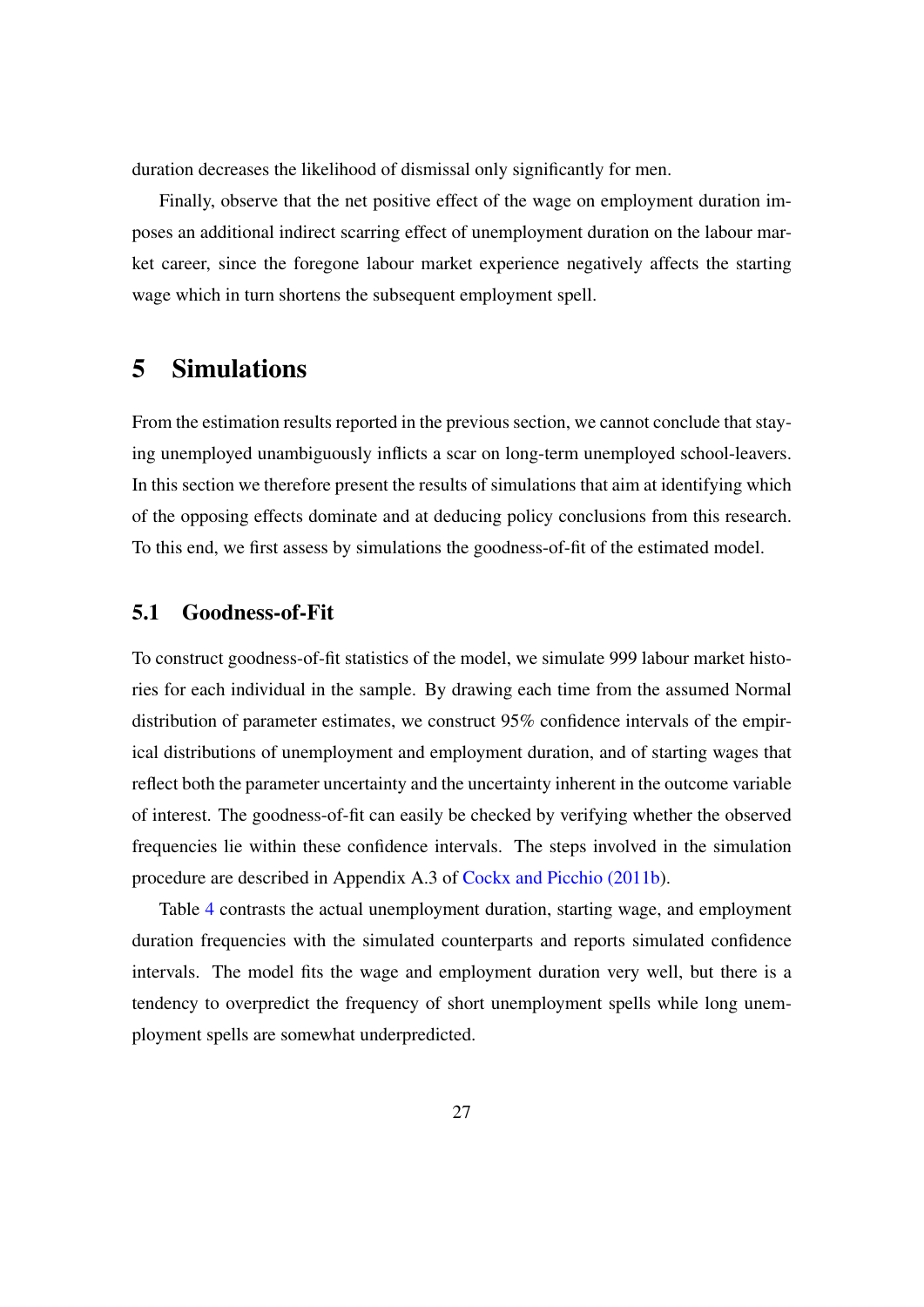| Simulated<br>Actual<br>Simulated<br>95% confidence<br>Actual<br>95% confidence   |       |
|----------------------------------------------------------------------------------|-------|
|                                                                                  |       |
| frequencies<br>frequencies<br>interval<br>frequencies<br>frequencies<br>interval |       |
| Unemployment duration distribution<br>Quarters                                   |       |
| .080<br>.100<br>.087<br>.114<br>.080<br>.102<br>.091<br>$\mathbf{1}$             | .112  |
| $\overline{c}$<br>.040<br>.042<br>.036<br>.049<br>.040<br>.041<br>.035           | .046  |
| 3<br>.029<br>.027<br>.027<br>.026<br>.022<br>.033<br>.022                        | .031  |
| $\overline{4}$<br>.127<br>.161<br>.143<br>.180<br>.116<br>.141<br>.129           | .153  |
| 5<br>.178<br>.198<br>.182<br>.169<br>.192<br>.179<br>.214                        | .205  |
| 6<br>.119<br>.116<br>.105<br>.129<br>.115<br>.111<br>.101                        | .121  |
| .079<br>$\overline{7}$<br>.082<br>.072<br>.092<br>.082<br>.084<br>.075           | .093  |
| $8-9$<br>.119<br>.114<br>.103<br>.126<br>.117<br>.108<br>.118                    | .128  |
| .099<br>.087<br>.076<br>.097<br>.101<br>.092<br>.084<br>$10 - 12$                | .101  |
| .054<br>.061<br>.066<br>.059<br>.053<br>$13 - 16$<br>.065<br>.046                | .066  |
| $17 - 23$<br>.064<br>.019<br>.016<br>.024<br>.089<br>.029<br>.034                | .039  |
| Percentiles $(\in)$<br>Wage distribution                                         |       |
| 5<br>950<br>950<br>918<br>917<br>883<br>851<br>850                               | 883   |
| 988<br>10<br>1,017<br>983<br>1,017<br>917<br>917<br>917                          | 917   |
| 1,050<br>983<br>957<br>950<br>15<br>1,045<br>1,017<br>1,050                      | 983   |
| 20<br>1,083<br>993<br>983<br>1,080<br>1,050<br>1,083<br>1,017                    | 1,017 |
| 25<br>1,050<br>1,117<br>1,108<br>1,083<br>1,117<br>1,021<br>1,017                | 1,050 |
| 30<br>1,150<br>1,050<br>1,119<br>1,117<br>1,150<br>1,050<br>1,050                | 1,050 |
| 35<br>1,150<br>1,150<br>1,083<br>1,083<br>1,150<br>1,150<br>1,050                | 1,083 |
| 40<br>1,183<br>1,114<br>1,181<br>1,150<br>1,183<br>1,117<br>1,083                | 1,117 |
| 45<br>1,217<br>1,150<br>1,134<br>1,208<br>1,183<br>1,217<br>1,117                | 1,150 |
| 50<br>1,250<br>1,231<br>1,217<br>1,250<br>1,183<br>1,155<br>1,150                | 1,183 |
| 1,250<br>55<br>1,256<br>1,250<br>1,283<br>1,183<br>1,184<br>1,183                | 1,217 |
| 1,283<br>60<br>1,291<br>1,283<br>1,317<br>1,217<br>1,217<br>1,183                | 1,250 |
| 65<br>1,317<br>1,329<br>1,317<br>1,250<br>1,251<br>1,350<br>1,217                | 1,283 |
| 1,289<br>70<br>1,383<br>1,373<br>1,383<br>1,283<br>1,350<br>1,250                | 1,317 |
| 75<br>1,417<br>1,317<br>1,336<br>1,412<br>1,383<br>1,417<br>1,317                | 1,350 |
| 80<br>1,382<br>1,450<br>1,450<br>1,417<br>1,483<br>1,383<br>1,350                | 1,417 |
| 85<br>1,483<br>1,452<br>1,502<br>1,483<br>1,550<br>1,417<br>1,417                | 1,483 |
| 90<br>1,583<br>1,606<br>1,583<br>1,650<br>1,517<br>1,564<br>1,517                | 1,617 |
| 95<br>1,717<br>1,717<br>1,783<br>1,683<br>1,719<br>1,749<br>1,683                | 1,783 |
| Employment duration distribution<br>Quarters                                     |       |
| .257<br>.243<br>.218<br>.196<br>.244<br>.245<br>.227<br>$\mathbf{1}$             | .265  |
| $\overline{c}$<br>.141<br>.122<br>.120<br>.107<br>.130<br>.116<br>.146           | .134  |
| 3<br>.090<br>.086<br>.082<br>.075<br>.098<br>.080<br>.070                        | .090  |
| $\overline{4}$<br>.074<br>.072<br>.062<br>.083<br>.087<br>.086<br>.075           | .096  |
| $5 - 6$<br>.077<br>.075<br>.064<br>.085<br>.086<br>.086<br>.076                  | .097  |
| $7-9$<br>.101<br>.098<br>.087<br>.091<br>.092<br>.082<br>.110                    | .104  |
| $10 - 18$<br>.274<br>.321<br>.280<br>.360<br>.276<br>.292<br>.270                | .314  |

<span id="page-28-0"></span>Table 4: Goodness-of-Fit

*Note*: Actual frequencies lying in the 95% confidence intervals of the simulated frequencies are in bold.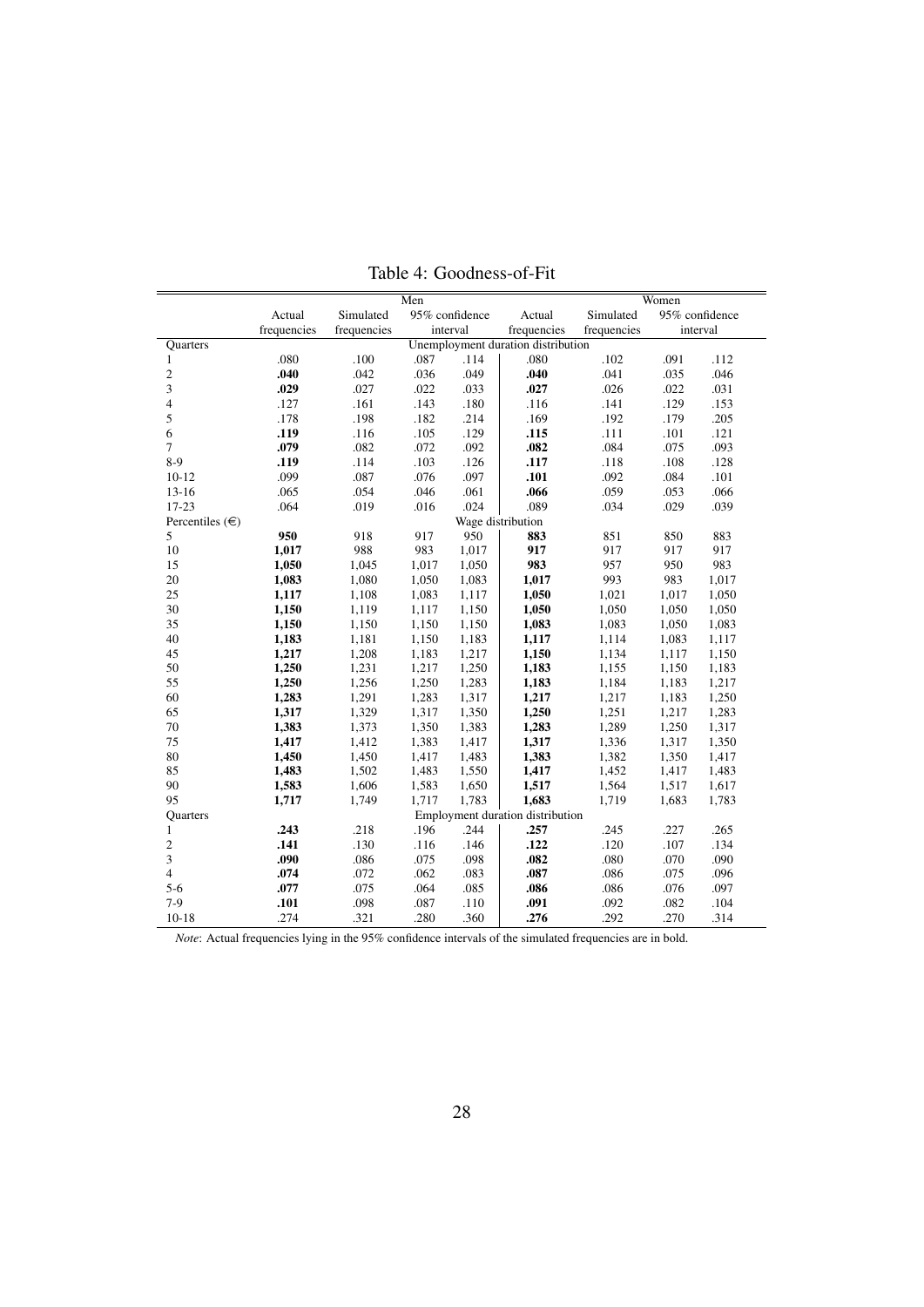## 5.2 The Impact of Unemployment Duration on the Job Finding Probability

The top panel of Figure [2](#page-22-0) clearly displays that for both genders the baseline transition intensity from unemployment to employment is decreasing with unemployment duration. The first simulation exercise is aimed at quantifying the impact of this negative duration dependence on the cumulative job finding probability. We contrast three different counterfactuals. In the first one, the benchmark, we select all sampled youths. These youths have an elapsed unemployment duration of three quarters at that moment. In the second and in the third scenarios, we forced these youths to remain unemployed for, respectively, one and two additional years, so that at the start of the simulation of their labour market history they have been unemployed during, respectively, 7 and 11 quarters. Under these 3 different scenarios, we simulate transition intensities from unemployment and we compute the cumulative job finding probability within q quarters, with  $q = 1, \ldots, 12$ , counting from the moment at which individuals are no longer in forced unemployment. In order to focus on the effect of elapsed unemployment duration, we fix in this and subsequent simulations the time-varying variables to their time-average over the observation period.

Figure [3](#page-30-0) displays the evolution of the cumulative job finding probability in the three scenarios. It demonstrates that the negative duration dependence in the hazard to employment remains very important despite that in the benchmark simulation the selected youth have already been unemployed for 3 quarters. For example, the probability of finding a job within two years decreases from  $60\%$  (47%) in the benchmark to 16% (13%) if the sampled men (women) had been unemployed for 7 quarters at the sampling date. If youths are forced to be unemployed for 11 quarters at the sampling date, the job finding probability within two years drops further to 7% for men and 5% for women.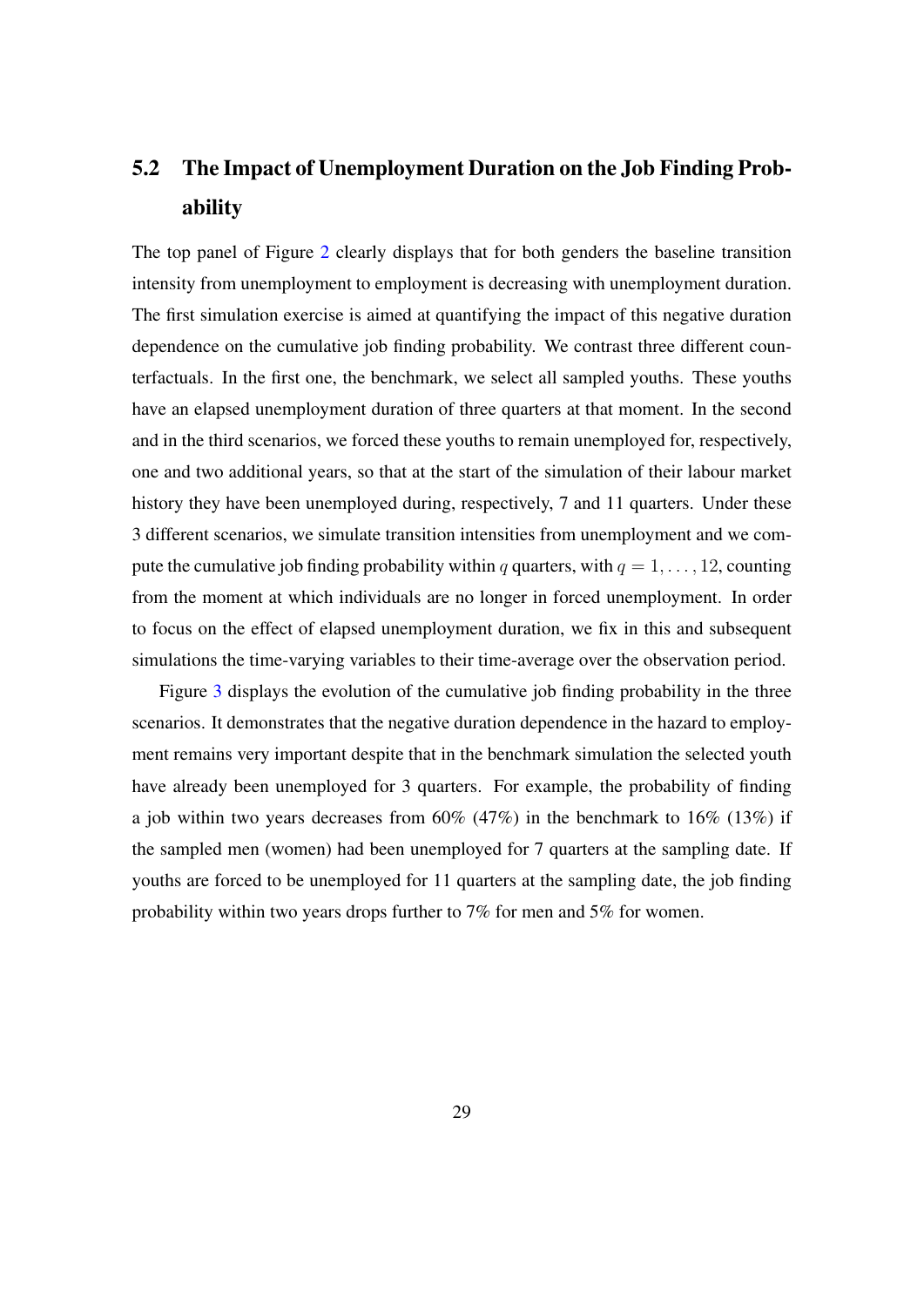

<span id="page-30-0"></span>

*Notes*: The grey areas are Monte Carlo 95% confidence intervals, computed by 999 replications.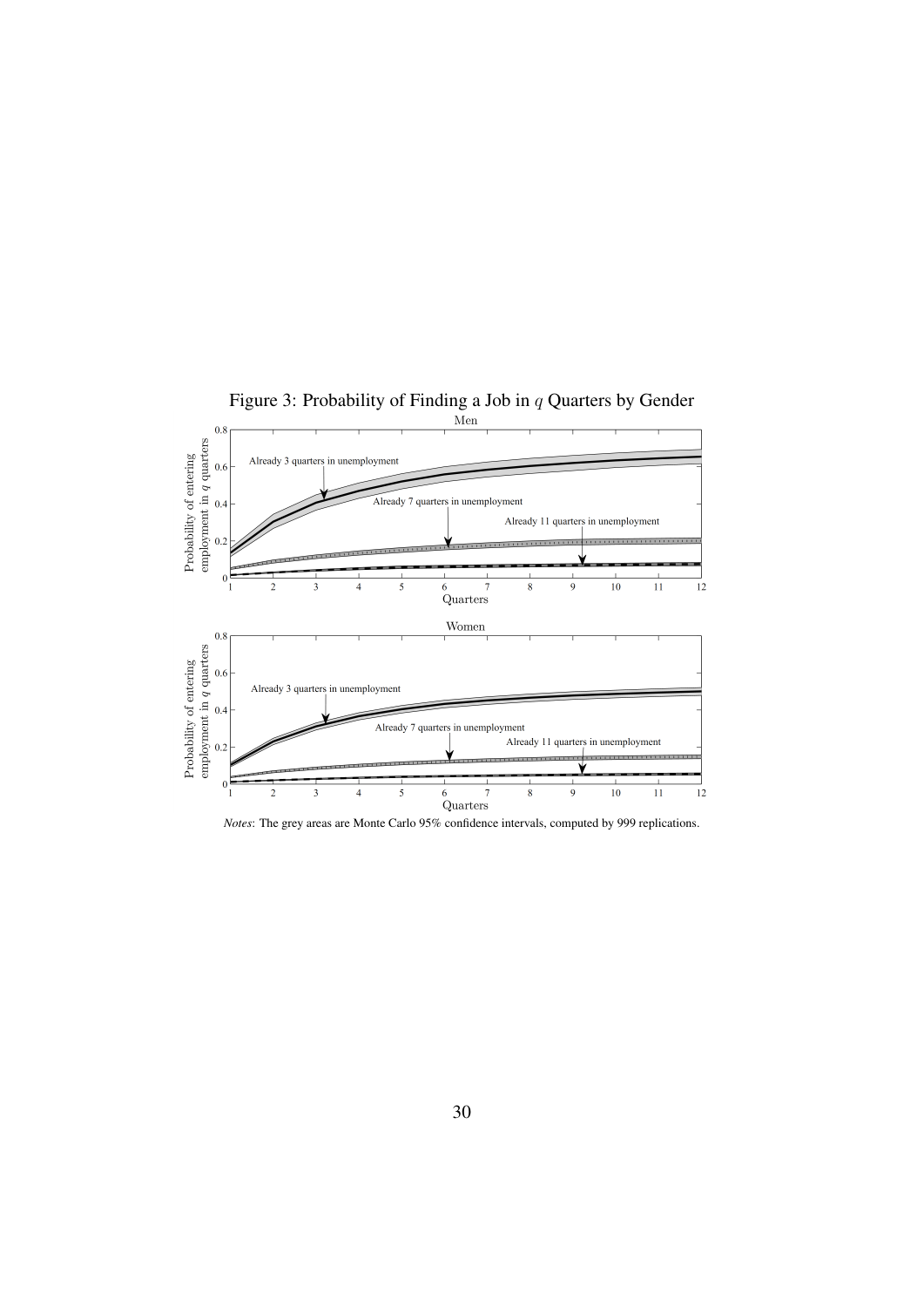# 5.3 The Impact of Unemployment Duration on Employment Stability

In Section [4.1](#page-20-0) (Table [3\)](#page-21-0) we reported that a prolonged unemployment spell may be compensated by a lower separation rate in the subsequent employment spell. Here we quantify the impact of lagged unemployment duration on the survivor rate in employment in order to understand whether it may compensate the negative impact of unemployment duration on the job finding rate.

We contrast again three different counterfactuals. In the first one, youths are forced into employment at the sampling date, i.e. after 3 quarters in unemployment. In the second and third scenarios, they are all assigned a job after a forced sojourn of 4 and 8 more quarters into unemployment, respectively. Under these 3 different scenarios, we simulate starting wages and employment durations and we compute the corresponding survivor probabilities in employment.

Figure [4](#page-32-1) displays these survivor probabilities. For men, the probability of surviving in employment for two years is 32% if a job is entered at the sampling date, while it significantly increases to 36% (37%) if the lagged unemployment duration is 4 (8) quarters longer. For women, the probability of surviving in employment for two years increases not significantly from 31% to 32% (33%) if a job is entered 4 (8) quarters after the sampling date rather than at the sampling date. Even if for men a longer unemployment duration has a significant and positive impact on the employment survivor probability, the size of the effect is small, especially compared to the size of the effects reported in the previous subsection.

We therefore conclude that even for long-term unemployed youth it remains urgent to find employment as quickly as possible, since otherwise they risk to get stuck in unemployment. This conclusion is reinforced if we take into account the indirect effect of unemployment experience via foregone work experience on employment duration and on the wage in particular, as discussed in Subsection [4.2.](#page-24-0)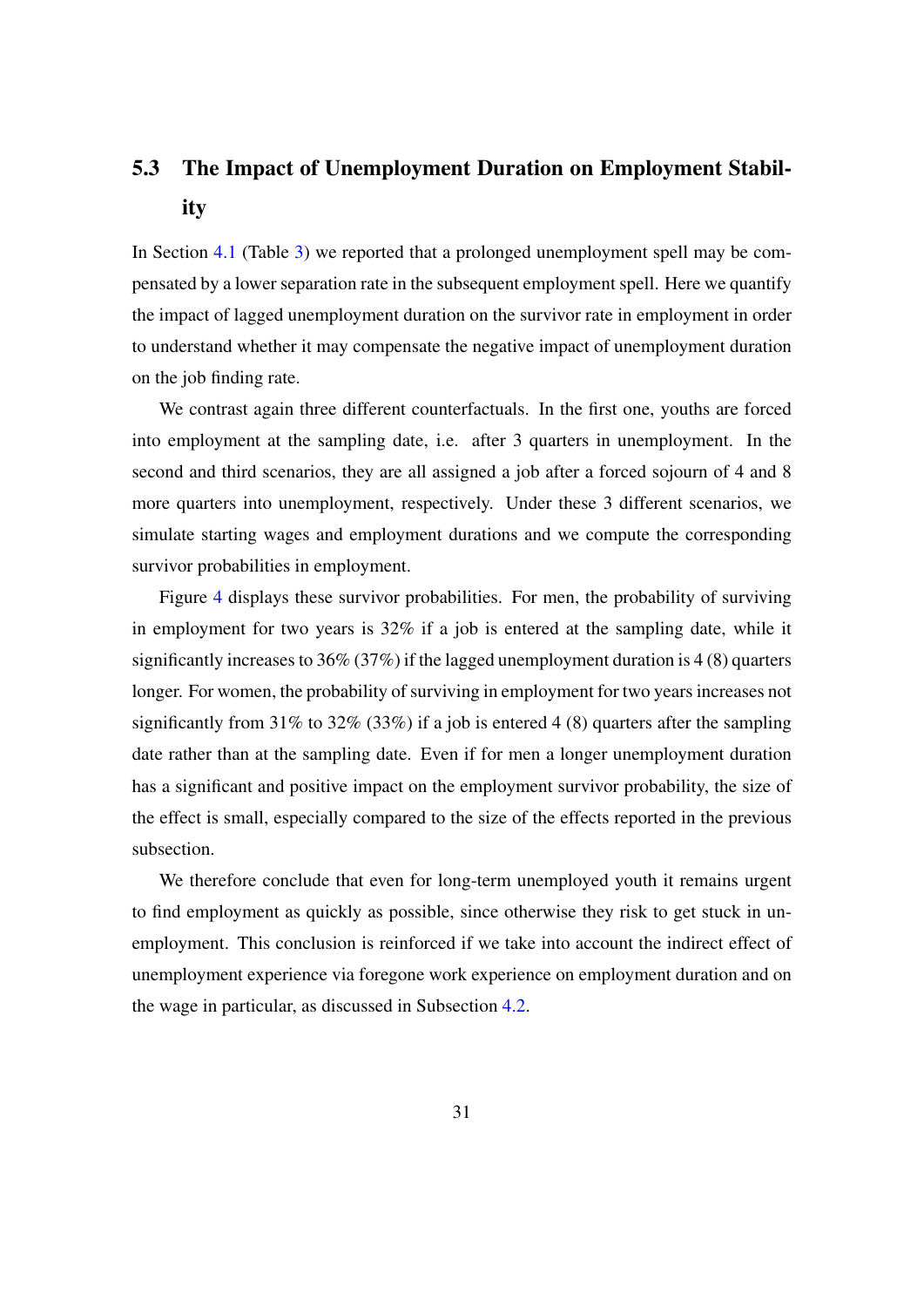<span id="page-32-1"></span>Figure 4: Probability of Surviving in Employment by Gender



## <span id="page-32-0"></span>6 Conclusions

This research focused on Belgian youth who remained more than nine months in unemployment after leaving school. In Belgium, school-leavers who are still unemployed nine months after graduation are entitled, without any time limit, to flat rate UB. We studied whether further unemployment experience beyond this inactivity period is harmful in terms of subsequent labour market outcomes.

We found that the job finding probability exhibits important negative duration dependence even after controlling for fixed observed and unobserved characteristics. For example, if the job-market entry is further delayed by one year, the probability of finding a job in the following two years decreases from 60% to 16% for men and from 47% to 13% for women. The unemployment duration does not, however, impose a direct scar in terms of employment quality: starting wages are not affected by the lagged unemployment duration and the employment stability increases (significantly only for men) with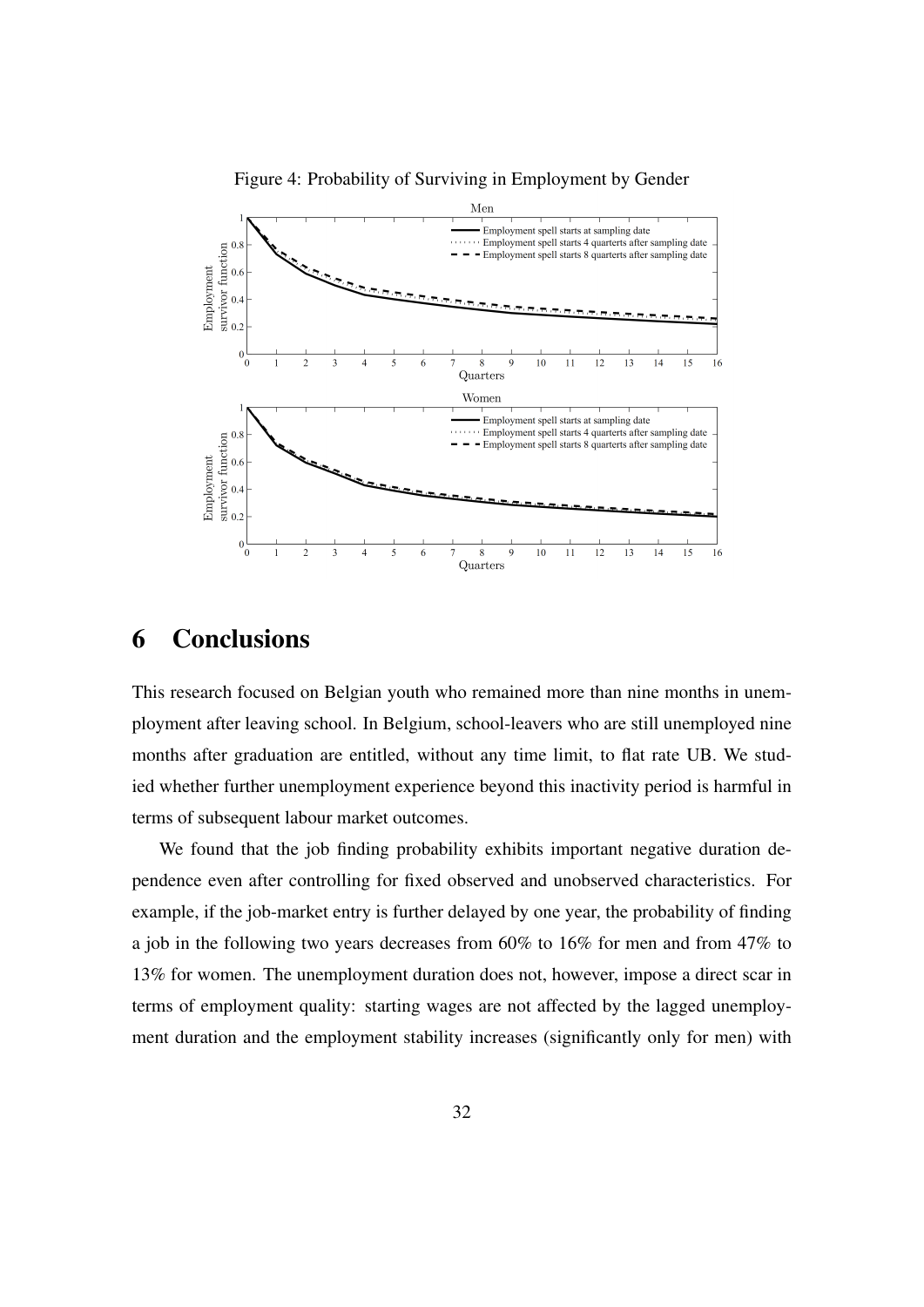the lagged unemployment duration. Simulations revealed that the latter effect is quite small relative to the negative duration dependence in the job finding rate. The duration of the previous unemployment spell does, nevertheless, impose an indirect scar through forgone work experience as we find evidence of past employment experience increasing future starting wages (by about 2.5% for each year of work experience) and decreasing the future dismissal rate, especially for women.

We inferred from these findings that the cost of prolonged unemployment is not so much related to depreciation of human capital while unemployed, but rather to foregoing the human capital accumulation on-the-job and to the negative signal that prolonged unemployment conveys to potential recruiters. We argued that the (mild) direct positive impact of unemployment duration on the length of the subsequent employment spell cannot be explained by more selective job acceptance behaviour, but rather by the fact that the signal conveyed by unemployment duration at recruitment may be reversed at the moment that the true productivity of the worker is revealed [\(Jovanovic, 1979\)](#page-40-12).

These findings lead to the conclusion that curative intervention remains urgent even if youths are already long-term unemployed. Since human capital depreciation is not so much an issue for youths, the supply of training does not seem the right response. Our analysis suggests that offering employment experience as quickly as possible is more effective. We do not however study which concrete form this policy should take (recruitment subsidies, job referral, compulsory or not, etc.).

The flexible analysis of wages within a multivariate dynamic duration model proposed in this study was successful in fitting the wage distribution very closely and avoiding thereby biases induced by strict parametric assumptions on the wage distribution. We therefore believe that this approach merits to be explored further. [Arni et al. \(2012\)](#page-38-5) have already successfully applied this approach to evaluate the impact of active labour market policies.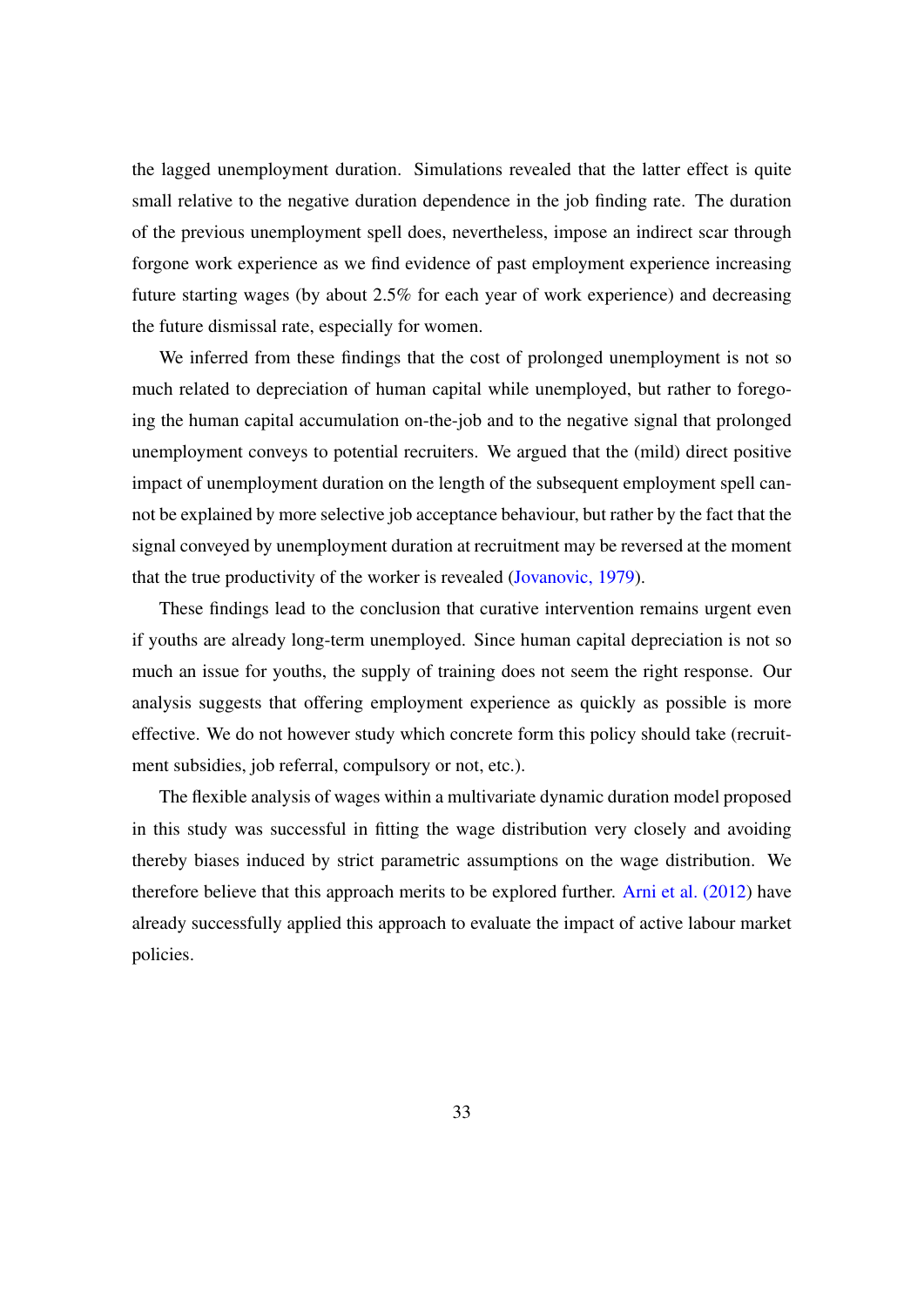# Appendix

### <span id="page-34-0"></span>A.1 Further Estimation Results

Table A.1: Estimation Results of Unemployment and Employment Baseline Hazard Functions by Gender

| Transition      |          | ue  |      |         | ua  |       |           |          | eu  |      |          | ea         |      |
|-----------------|----------|-----|------|---------|-----|-------|-----------|----------|-----|------|----------|------------|------|
| <b>Ouarters</b> | Coeff.   |     | S.E. | Coeff.  |     | S.E.  | Quarters  | Coeff.   |     | S.E. | Coeff.   |            | S.E. |
|                 |          |     |      |         |     | Men   |           |          |     |      |          |            |      |
| 2nd             | $-.290$  | *** | .076 | $-.171$ |     | .151  | 2nd       | $-.269$  | *** | .063 | $-.219$  | $**$       | .102 |
| 3rd             | $-.318$  | *** | .093 | $-.043$ |     | .167  | 3rd       | $-0.616$ | *** | .082 | $-.240$  | $**$       | .111 |
| 4th             | $-.502$  | *** | .098 | $-.153$ |     | .136  | 4th       | $-.601$  | *** | .090 | $-.277$  | $\ast\ast$ | .119 |
| 5th             | $-.596$  | *** | .104 | .163    |     | .138  | 5th-6th   | $-1.466$ | *** | .106 | $-.618$  | ***        | .115 |
| 6th             | $-.633$  | *** | .113 | .090    |     | .144  | 7th-9th   | $-1.363$ | *** | .102 | $-.743$  | ***        | .116 |
| 7th             | $-.674$  | *** | .117 | $-.019$ |     | .148  | 10th-18th | $-1.878$ | *** | .118 | $-1.074$ | ***        | .128 |
| 8th-9th         | $-.737$  | *** | .116 | $-.233$ |     | .146  |           |          |     |      |          |            |      |
| $10th-12th$     | $-938$   | *** | .127 | $-.266$ |     | .159  |           |          |     |      |          |            |      |
| 13th-16th       | $-1.057$ | *** | .137 | $-.172$ |     | .169  |           |          |     |      |          |            |      |
| 17th-23rd       | $-1.405$ | *** | .155 | $-.587$ | *** | .193  |           |          |     |      |          |            |      |
|                 |          |     |      |         |     | Women |           |          |     |      |          |            |      |
| 2nd             | $-.259$  | *** | .075 | .111    |     | .124  | 2nd       | $-.527$  | *** | .058 | $-.331$  | ***        | .105 |
| 3rd             | $-.246$  | *** | .094 | .438    | *** | .128  | 3rd       | $-.987$  | *** | .073 | $-.148$  |            | .105 |
| 4th             | $-.420$  | *** | .099 | .067    |     | .116  | 4th       | $-.567$  | *** | .069 | $-.236$  | $**$       | .115 |
| 5th             | $-.478$  | *** | .106 | .369    | *** | .117  | 5th-6th   | $-1.368$ | *** | .079 | $-.467$  | ***        | .106 |
| 6th             | $-.518$  | *** | .116 | .194    |     | .123  | 7th-9th   | $-1.636$ | *** | .084 | $-.753$  | ***        | .110 |
| 7th             | $-.555$  | *** | .120 | .240    | **  | .122  | 10th-18th | $-2.276$ | *** | .101 | $-.697$  | ***        | .104 |
| 8th-9th         | $-.589$  | *** | .120 | .181    |     | .119  |           |          |     |      |          |            |      |
| $10th-12th$     | $-.750$  | *** | .133 | .182    |     | .124  |           |          |     |      |          |            |      |
| 13th-16th       | $-.874$  | *** | .145 | .087    |     | .125  |           |          |     |      |          |            |      |
| 17th-23rd       | $-1.220$ | *** | .164 | .084    |     | .130  |           |          |     |      |          |            |      |

*Notes*: \* Significant at 10% level; \*\* significant at 5% level; \*\*\* significant at 1% level.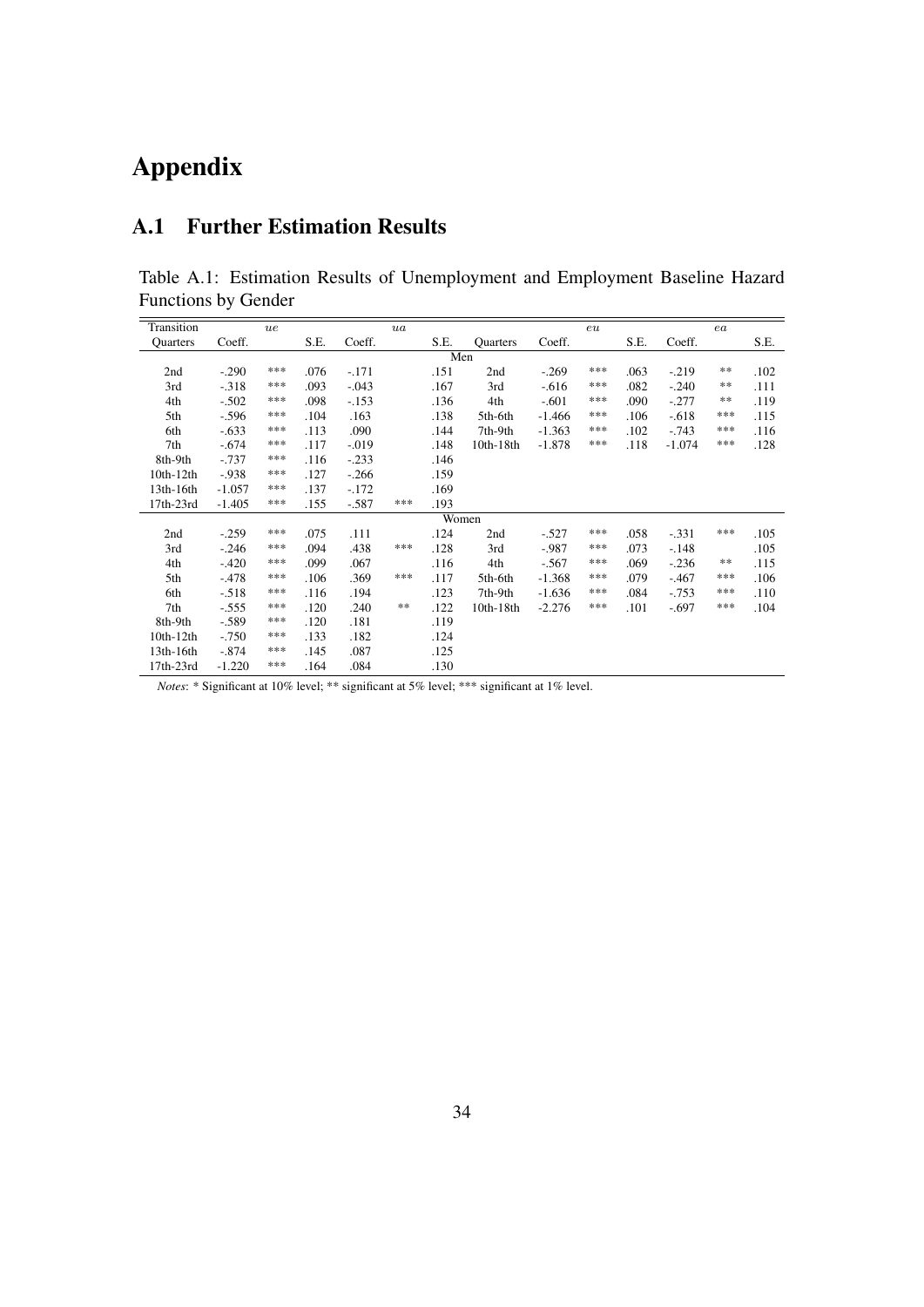|                                | ↵      |     |      |        |       |      |
|--------------------------------|--------|-----|------|--------|-------|------|
|                                |        | Men |      |        | Women |      |
| Wage support segments          | Coeff. |     | S.E. | Coeff. |       | S.E. |
| <i>Reference:</i> $[w_0, w_1)$ |        |     |      |        |       |      |
| $ w_1, w_3 $                   | 2.491  | *** | .104 | 2.637  | ***   | .098 |
| $ w_3,w_4 $                    | 2.898  | *** | .115 | 3.058  | ***   | .104 |
| $ w_4,w_5)$                    | 3.304  | *** | .113 | 3.424  | ***   | .106 |
| $\ket{w_5,w_6}$                | 3.618  | *** | .113 | 3.692  | ***   | .109 |
| $(w_6, w_7)$                   | 4.000  | *** | .101 | 3.978  | ***   | .099 |
| $ w_7,w_8)$                    | 3.992  | *** | .099 | 3.975  | ***   | .098 |
| $\ket{w_8,w_9}$                | 4.036  | *** | .100 | 4.278  | ***   | .095 |
| $(w_9, w_{10})$                | 4.288  | *** | .104 | 4.448  | ***   | .101 |
| $\vert w_{10}, w_{11} \rangle$ | 4.176  | *** | .121 | 4.528  | ***   | .111 |
| $\ket{w_{11},w_{12}}$          | 4.226  | *** | .117 | 4.588  | ***   | .114 |
| $(w_{12}, w_{13})$             | 4.248  | *** | .114 | 4.581  | ***   | .112 |
| $(w_{13}, w_{14})$             | 4.635  | *** | .108 | 4.813  | ***   | .110 |
| $\ket{w_{14},w_{15}}$          | 4.767  | *** | .118 | 5.147  | ***   | .117 |
| $(w_{15}, w_{16})$             | 4.754  | *** | .139 | 4.852  | ***   | .155 |
| $\ket{w_{16},w_{17}}$          | 4.251  | *** | .177 | 4.855  | ***   | .157 |
| $ w_{17}, w_{18})$             | 4.501  | *** | .150 | 4.939  | ***   | .152 |
| $(w_{18}, w_{19})$             | 4.448  | *** | .165 | 4.980  | ***   | .161 |
| $(w_{19}, w_{21})$             | 4.632  | *** | .133 | 5.227  | ***   | .134 |
| $ w_{21}, w_{22} $             | 4.899  | *** | .112 | 5.527  | ***   | .123 |

Table A.2: Estimation Results of the Wage Baseline Hazard Function by Gender

*Note*: \*\*\* Significant at 1% level.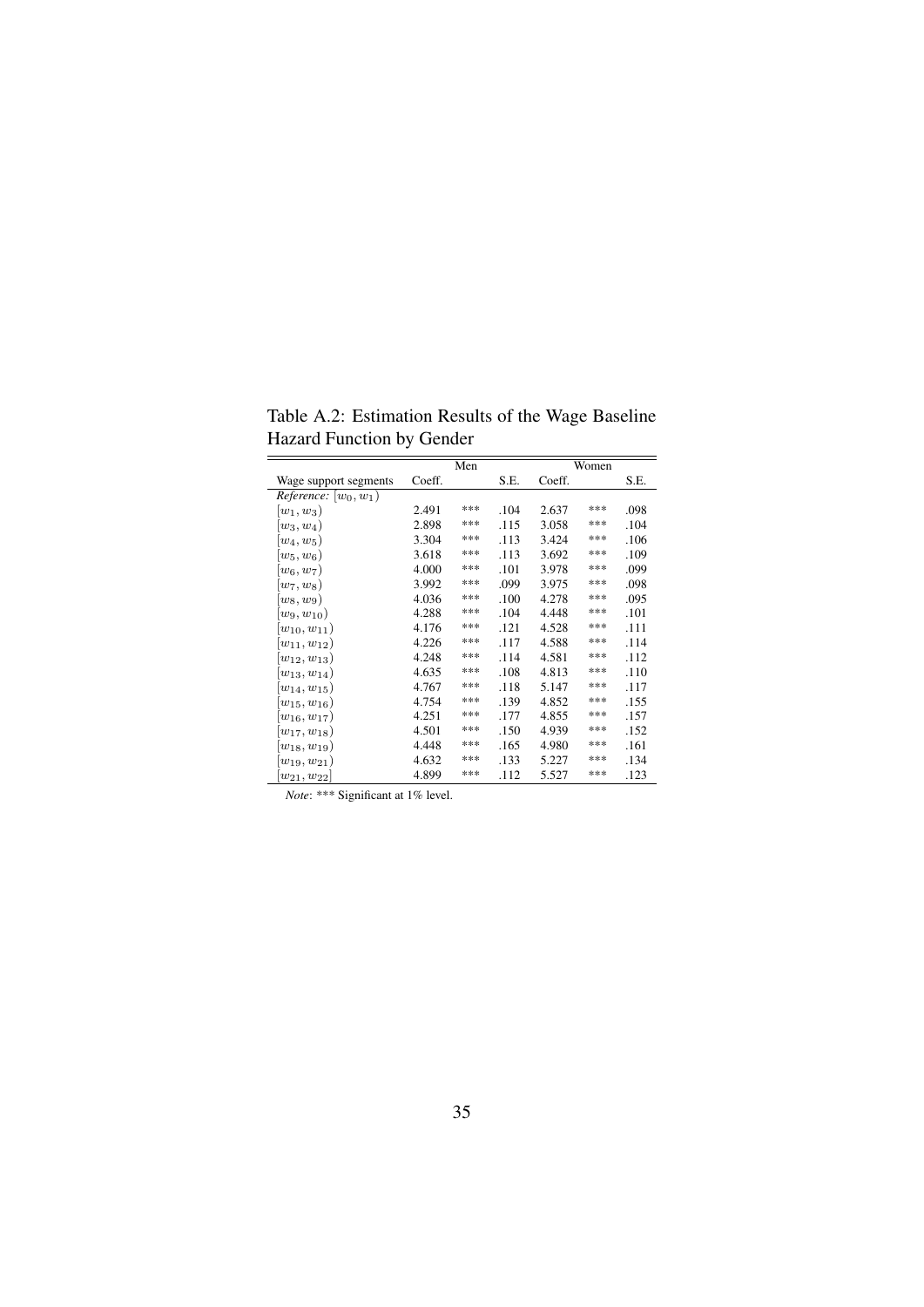| Nationality – Reference: Belgian<br>Variable<br>Age/10                               |                           | $u\boldsymbol{e}$                          |            |                | $\iota a$ |                          |                                       | $\boldsymbol{v}$        |               |                          | eu       |                                |                                       | ea     |                  |
|--------------------------------------------------------------------------------------|---------------------------|--------------------------------------------|------------|----------------|-----------|--------------------------|---------------------------------------|-------------------------|---------------|--------------------------|----------|--------------------------------|---------------------------------------|--------|------------------|
|                                                                                      | Coeff.                    |                                            | S.E        | Coeff          |           | S.E.                     | Coeff.                                |                         | S.E.          | Coeff.                   |          | S.E.                           | Coeff.                                |        | S.E.             |
|                                                                                      |                           |                                            |            |                |           |                          | Time-invariant covariates             |                         |               |                          |          |                                |                                       |        |                  |
|                                                                                      | $-291$                    |                                            | .181       | $-477$         | ***       | .147                     | $-0.029$                              |                         | .107          | $-209$                   |          | 178                            | $-0.259$                              |        | 221              |
|                                                                                      |                           |                                            |            |                |           |                          |                                       |                         |               |                          |          |                                |                                       |        |                  |
| Non-Belgian EU                                                                       | .086                      |                                            | 113        | $-124$         |           | 101                      | $-186$                                | $***$                   | .066          | .132                     |          | 109                            | $-0.022$                              |        | .148             |
| Non EU                                                                               | $-0.41$                   |                                            | 119        | .190           | ⋇         | 114                      | $-115$                                | $\ast$                  | .069          | .142                     |          | $\frac{119}{2}$                | .076                                  |        | .137             |
| Education – Referenc                                                                 | e: Higher secondary       |                                            |            |                |           |                          |                                       |                         |               |                          |          |                                |                                       |        |                  |
| Primary or none                                                                      | $-957$<br>575-            | ***                                        | 115        | $-172$         | $\ast$    | $\overline{5}$           | .217                                  | $***$                   | .069          | 901                      | $**\ast$ | .138                           | 522<br>388                            | $***$  | 195              |
| Lower secondary                                                                      |                           | ***                                        | .088       | $-146$         | $* *$     | .074                     | .161                                  | $***$                   | .050          | .622                     | $***$    | 102                            |                                       | $* *$  | 146              |
| Post secondary                                                                       | 543                       |                                            | .106       | .232           | $***$     | 57                       | .664                                  | $***$                   | .060          | .404                     | $***$    | 109                            | .104                                  |        | 149              |
| Region of residence -                                                                | Reference:                | Wallonia                                   |            |                |           |                          |                                       |                         |               |                          |          |                                |                                       |        |                  |
| Flanders                                                                             | .621                      | ***                                        | 121        | 226            | $*$       | 101                      | $-0.095$                              |                         |               | $-161$                   |          | .134                           |                                       |        | 171              |
| Brussels                                                                             | 100                       |                                            | .089       | $\Xi$          |           | 076                      | 206                                   | ***                     | 8RO:          | 040                      |          | .085                           | 268<br>154                            |        | .106             |
| $\mathsf I$<br>Quarter of sample entry                                               | Reference: April-May-June |                                            |            |                |           |                          |                                       |                         |               |                          |          |                                |                                       |        |                  |
| Jan-Feb-Mar                                                                          | .048                      |                                            | 104        | .083           |           | .084                     | $-0.003$                              |                         | 062           | $-0.31$                  |          | 101                            | 179                                   |        | 112              |
| Jul-Aug-Sep                                                                          | $-336$                    |                                            | .082       | .321           | ***       | 067                      | .088                                  | ⋇                       | .050          | .286                     | ***      | .089                           | .147                                  |        | $\frac{114}{11}$ |
| Oct-Nov-Dec                                                                          | $-149$                    |                                            | .095       | .094           |           | .087                     | .095                                  | $\ast$                  | .057          | .122                     |          | <b>660</b>                     | 248                                   | $*$    | .112             |
| Household position                                                                   | Reference:                | Cohabitant                                 |            |                |           |                          |                                       |                         |               |                          |          |                                |                                       |        |                  |
| Head of household                                                                    | $-840$                    |                                            | 106        | $-169$         | ⋇         | .103                     | $-0.31$                               |                         | 075           | 442                      | ***      | 120                            | 023                                   |        | 175              |
| Single                                                                               | $-344$                    | $\begin{array}{l} * \\ * \\ * \end{array}$ | .082       | .084           |           | 072                      | .074                                  |                         | 65            | 517                      |          | .092                           | .277                                  | $*$    | 119              |
|                                                                                      |                           |                                            | .153       |                |           | 143                      |                                       |                         |               |                          |          |                                |                                       |        |                  |
| Kids [0, 3) years old                                                                | $-060$                    |                                            |            | $-0.073$       |           |                          | $-144$                                |                         | .094          | 005                      |          | .148                           | .054                                  |        | .178             |
| High benefits                                                                        | $-375$                    | ***                                        | .124       | 2.458          |           | 1.992                    |                                       |                         | $\mathsf I$   | $\overline{\phantom{a}}$ |          | $\begin{array}{c} \end{array}$ | $\begin{array}{c} \hline \end{array}$ |        | $\mathbf{I}$     |
|                                                                                      |                           |                                            |            |                |           |                          | Time-variant covariates               |                         |               |                          |          |                                |                                       |        |                  |
| Regional GDP growth                                                                  | 7.001                     | ***                                        | 1.463      | $-1.917$       | ***       | 500                      | $-0.602$                              |                         | 190           | $-0.869$                 |          | 1.595                          | .219                                  |        | 2.256            |
| District unem. rate                                                                  | $-1.925$                  | ***                                        | 516        | $-0.008$       |           | 059                      | $-409$                                |                         | .383          | 1.660                    | $***$    | .629                           | $-758$                                |        | .786             |
| Quarterly indicators                                                                 | Reference: April-May-June |                                            |            |                |           |                          |                                       |                         |               |                          |          |                                |                                       |        |                  |
| Jan-Feb-Mar                                                                          | $-0.028$                  |                                            | <b>CRO</b> | .129           | $*$       | .058                     | $-023$                                |                         | .037          | .294                     |          | .065                           | .242                                  | ***    | 093              |
| Jul-Aug-Sep                                                                          | $-0.43$                   |                                            | 910.       | .060           |           | .061                     | 005                                   |                         | .035          | .238                     | ***      | .065                           | 179                                   | $\ast$ | .092             |
| Oct-Nov-Dec                                                                          | $-163$                    | $***$                                      | 649        | $-0.029$       |           | .187                     | $-066$                                | ∗                       | .037          | .186                     | ***      | .068                           | .192                                  | $*$    | .093             |
|                                                                                      |                           |                                            |            |                |           |                          | Individual heterogeneity distribution | Z<br>$\mathsf I$        | $\frac{3}{2}$ |                          |          |                                |                                       |        |                  |
| Support points                                                                       |                           |                                            |            |                |           |                          |                                       |                         |               |                          |          |                                |                                       |        |                  |
|                                                                                      | $064 -$                   | $***$                                      | .180       | $-1.747$       | $***$     | 190                      | $-7.120$                              | ***                     | .144          | $-1.896$                 | $***$    | 207                            | $-3.058$                              | $***$  | 286              |
| $\begin{array}{l} \ln v_{j,k}^{1}\\ \ln v_{j,k}^{2}\\ \ln v_{j,k}^{3}\\ \end{array}$ | $-1.867$                  | $**\ast$                                   | .225       | $-2.174$       | ***       | .257                     | $-6.914$                              | $***$                   | .190          | $-1.031$                 | $***$    | .317                           |                                       | $***$  | 459              |
|                                                                                      | .542                      | $**\ast$                                   | .195       | 8 <sup>1</sup> |           | $\overline{\phantom{a}}$ | 7.379                                 | $**\underset{3}{*}$     | .156          | $-2.760$                 | $***$    | .275                           | $-2.768$<br>$-2.834$                  |        | 348              |
| Probability masses (logistic transform)                                              |                           |                                            |            |                |           |                          |                                       | Resulting probabilities |               |                          |          |                                |                                       |        |                  |
|                                                                                      |                           | $*$                                        |            |                |           |                          |                                       |                         |               |                          |          |                                |                                       |        |                  |
| $\vec{z}$                                                                            | .348                      | $***$                                      | 144        |                |           |                          | $\,p_1$                               | 558                     |               |                          |          |                                |                                       |        |                  |
| $\lambda_2$                                                                          | 2.116                     |                                            | .288       |                |           |                          | $p_{\rm 2}$                           | <b>CFO</b> .            |               |                          |          |                                |                                       |        |                  |
| $\lambda_3$                                                                          | 000                       |                                            |            |                |           |                          | $p_3$                                 | 394                     |               |                          |          |                                |                                       |        |                  |
| No. of individuals                                                                   |                           |                                            |            |                |           |                          |                                       | 6,277                   |               |                          |          |                                |                                       |        |                  |
| No. of parameters                                                                    |                           |                                            |            |                |           |                          |                                       | 179                     |               |                          |          |                                |                                       |        |                  |
| Log-likelihood                                                                       |                           |                                            |            |                |           |                          |                                       | $-47,873.6$             |               |                          |          |                                |                                       |        |                  |

36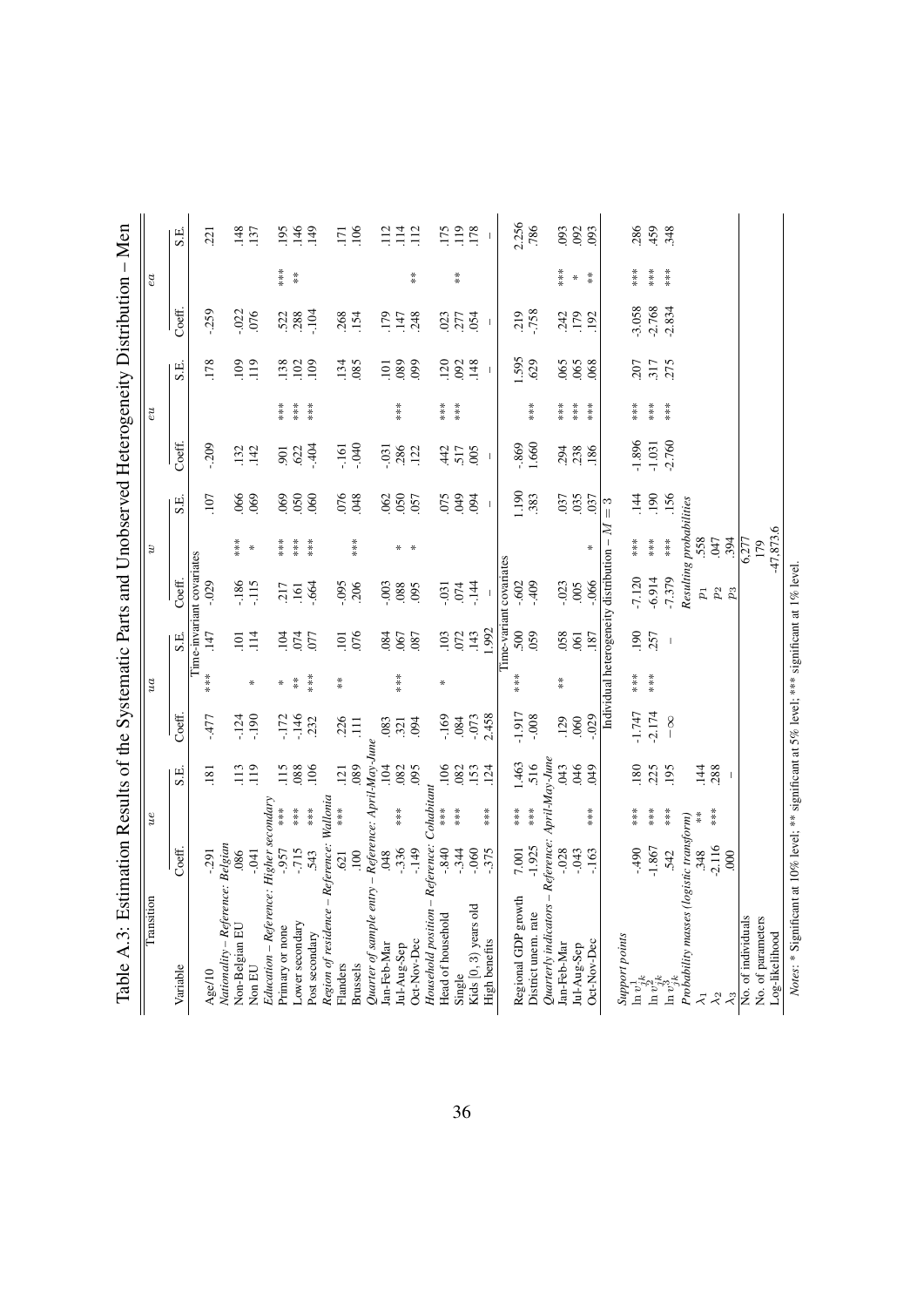| Reference:<br>Nationality – Reference: Belgian<br>Coeff.<br>$-705$<br>$-0.003$<br>$-814$<br>$006 -$<br>048<br>913<br>591<br>Education - Referenc<br>Region of residence -<br>Lower secondary<br>Primary or none<br>Non-Belgian EU<br>Post secondary<br>Flanders<br>Variable<br>Non EU<br>Age/10 | Wallonia<br>e: Higher secondary<br>$**\underset{3}{*}$<br>***<br>$***$<br>***<br>$***$ | .123<br>S.E.             |                          |          |                          |                                           |                         |                          |                          |       |                                |                          |                  |                          |
|-------------------------------------------------------------------------------------------------------------------------------------------------------------------------------------------------------------------------------------------------------------------------------------------------|----------------------------------------------------------------------------------------|--------------------------|--------------------------|----------|--------------------------|-------------------------------------------|-------------------------|--------------------------|--------------------------|-------|--------------------------------|--------------------------|------------------|--------------------------|
|                                                                                                                                                                                                                                                                                                 |                                                                                        |                          | Coeff.                   |          | S.E.                     | Coeff.                                    |                         | S.E.                     | Coeff.                   |       | S.E.                           | Coeff.                   |                  | S.E.                     |
|                                                                                                                                                                                                                                                                                                 |                                                                                        |                          |                          |          |                          | Time-invariant covariates                 |                         |                          |                          |       |                                |                          |                  |                          |
|                                                                                                                                                                                                                                                                                                 |                                                                                        |                          | $-320$                   | ***      | .098                     | $-589$                                    | ***                     | 110                      | $-184$                   |       | .145                           | 146                      |                  | .202                     |
|                                                                                                                                                                                                                                                                                                 |                                                                                        | .078                     | $-169$                   | $*$      | .070                     | .152                                      | $* *$                   | 000                      | .008                     |       | $-091$                         | .008                     |                  | .134                     |
|                                                                                                                                                                                                                                                                                                 |                                                                                        | .085                     | $-235$                   | $***$    | .062                     | .135                                      |                         | .089                     | .202                     | ⋇     | 103                            | $-176$                   |                  | 165                      |
|                                                                                                                                                                                                                                                                                                 |                                                                                        |                          |                          |          |                          |                                           |                         |                          |                          |       |                                |                          |                  |                          |
|                                                                                                                                                                                                                                                                                                 |                                                                                        | .085                     | -177                     | $**\ast$ | 057                      |                                           | $* *$                   | 090                      | 573                      | ***   | 103                            | 581                      | ***              | .139                     |
|                                                                                                                                                                                                                                                                                                 |                                                                                        | .056                     | .002                     |          | .039                     | $.199$<br>$.280$                          | ***                     | .053                     | 422                      | ***   | .069                           | 177                      | $\ast$           | .093                     |
|                                                                                                                                                                                                                                                                                                 |                                                                                        | .083                     | 396                      | ***      | 051                      | .972                                      | ***                     | $\overline{61}$          | $-273$                   | $***$ | 095                            | .073                     |                  | .089                     |
|                                                                                                                                                                                                                                                                                                 |                                                                                        |                          |                          |          |                          |                                           |                         |                          |                          |       |                                |                          |                  |                          |
|                                                                                                                                                                                                                                                                                                 |                                                                                        | 074                      | .219                     | ***      | .060                     | .012                                      |                         |                          | $-062$                   |       |                                |                          | ***              | .108                     |
| .155<br>Brussels                                                                                                                                                                                                                                                                                | $*$                                                                                    | .069                     | 047                      |          | .052                     | .002                                      |                         | $.062$<br>$.059$         | $-199$                   | $* *$ | 820.                           | $320$<br>$150$           |                  | .105                     |
| μ<br>Quarter of sample $\emph{en}$                                                                                                                                                                                                                                                              | - Reference: April-May-June                                                            |                          |                          |          |                          |                                           |                         |                          |                          |       |                                |                          |                  |                          |
| $-0.84$<br>Jan-Feb-Mar                                                                                                                                                                                                                                                                          |                                                                                        |                          | 059                      |          | 059                      | $-104$                                    |                         |                          | $-0.14$                  |       | $-0.0$                         | 117                      |                  | 117                      |
| $-207$<br>Jul-Aug-Sep                                                                                                                                                                                                                                                                           | $\begin{array}{l} * \\ * \\ * \\ * \end{array}$                                        | $850$ .                  | 263                      | ***      | .041                     | $-113$                                    | $*$                     | 0.050                    | .017                     |       | .067                           | .174                     | $\divideontimes$ | .091                     |
| $-300$<br>Oct-Nov-Dec                                                                                                                                                                                                                                                                           |                                                                                        | 079                      | .160                     | ***      | .056                     | $-025$                                    |                         | <b>CD</b>                | .180                     | $*$   | .087                           | 275                      | $*$              | .129                     |
| Reference:<br>Household position                                                                                                                                                                                                                                                                | Cohabitant                                                                             |                          |                          |          |                          |                                           |                         |                          |                          |       |                                |                          |                  |                          |
| $-0.856$<br>Head of household                                                                                                                                                                                                                                                                   | ***                                                                                    | 072                      | $-150$                   | ***      | <b>CFO</b>               | .039                                      |                         | .071                     | .148                     |       | .093                           | .167                     |                  | 124                      |
| $-0.88$<br>Single                                                                                                                                                                                                                                                                               |                                                                                        | .066                     | 074                      |          | .050                     | <b>L60</b>                                | ⋇                       | .053                     | .058                     |       | .069                           | .216                     | $*$              | 095                      |
| $-576$<br>Kids [0, 3) years old                                                                                                                                                                                                                                                                 | ***                                                                                    | .072                     | 024                      |          | 640                      | 010                                       |                         | .073                     | 119                      |       | .093                           | .169                     |                  | .128                     |
| $-146$<br>High benefits                                                                                                                                                                                                                                                                         |                                                                                        | 109                      | $-176$                   |          | .151                     |                                           |                         | $\overline{\phantom{a}}$ | $\overline{\phantom{a}}$ |       | $\begin{array}{c} \end{array}$ | J                        |                  | $\overline{\phantom{a}}$ |
|                                                                                                                                                                                                                                                                                                 |                                                                                        |                          |                          |          |                          | Time-variant covariates                   |                         |                          |                          |       |                                |                          |                  |                          |
| 6.752<br>Regional GDP growth                                                                                                                                                                                                                                                                    | $***$                                                                                  | 1.355                    | $-1.853$                 |          | 1.606                    | 1.186                                     |                         | .211                     | $-1.436$                 |       |                                | .257                     |                  | 2.193                    |
| $-1.477$<br>District unem. rate                                                                                                                                                                                                                                                                 | $**\underset{*}{*}$                                                                    | .309                     | $-1.431$                 | ***      | .265                     | 868                                       | ***                     | .274                     | .741                     | $* *$ | 1.395                          | $-255$                   |                  | 514                      |
| Reference:<br>Quarterly indicators                                                                                                                                                                                                                                                              |                                                                                        | April-May-June           |                          |          |                          |                                           |                         |                          |                          |       |                                |                          |                  |                          |
| 007<br>Jan-Feb-Mar                                                                                                                                                                                                                                                                              |                                                                                        | <b>CRO</b> .             | $-0.248$                 | ***      | 047                      | $-011$                                    |                         | .037                     | .328                     | ***   | $\overline{6}$                 | .173                     | $*$              | .086                     |
| .076<br>Jul-Aug-Sep                                                                                                                                                                                                                                                                             | ∗                                                                                      | 646                      | $\overline{114}$         | ***      | .044                     | $-012$                                    |                         | .036                     | 406                      | ***   | $\overline{61}$                | .212                     | $*$              | .085                     |
| $-0.39$<br>Oct-Nov-Dec                                                                                                                                                                                                                                                                          |                                                                                        | <b>CRO</b>               | $-0.073$                 |          | .048                     | $-0.052$                                  |                         | 036                      | .068                     |       | 065                            | 046                      |                  | 090                      |
|                                                                                                                                                                                                                                                                                                 |                                                                                        |                          |                          |          |                          | Individual heterogeneity distribution -   | z                       | က<br>၂<br>၂              |                          |       |                                |                          |                  |                          |
| Support points                                                                                                                                                                                                                                                                                  |                                                                                        |                          |                          |          |                          |                                           |                         |                          |                          |       |                                |                          |                  |                          |
| $-0.637$                                                                                                                                                                                                                                                                                        | ***                                                                                    | 156                      | $-2.118$                 |          | .157                     | 7.150                                     | ***                     | .150                     | $-1.903$                 | ***   | LLI.                           | $-3.153$                 | ***              | 262                      |
| $-1.753$<br>$\begin{array}{l} \ln v_{j,k}^1\\ \ln v_{j,k}^{2k}\\ \ln v_{j,k}^3 \end{array}$                                                                                                                                                                                                     | $***$                                                                                  | .181                     |                          |          | $\mathbf{I}$             | $-7.081$                                  | $***$                   | .169                     | $-1.403$                 | $***$ | 250                            | $\mathbf{L}$             |                  | $\mathsf I$              |
| $-342$                                                                                                                                                                                                                                                                                          | $\ast$                                                                                 | .185                     | $\overline{\phantom{a}}$ |          | $\overline{\phantom{a}}$ | $-8.398$                                  | $**\ast$                | .186                     | $-1.731$                 | $***$ | .226                           | $\overline{\phantom{a}}$ |                  | $\overline{\phantom{a}}$ |
| gistic transform)<br>Probability masses (le                                                                                                                                                                                                                                                     |                                                                                        |                          |                          |          |                          |                                           | Resulting probabilities |                          |                          |       |                                |                          |                  |                          |
| 086<br>$\overline{\lambda}$                                                                                                                                                                                                                                                                     | ***                                                                                    | .264                     |                          |          |                          | $\mathfrak{p}_1$                          | 634                     |                          |                          |       |                                |                          |                  |                          |
| 1.158<br>$\lambda_2$                                                                                                                                                                                                                                                                            | ***                                                                                    | .289                     |                          |          |                          |                                           | 279                     |                          |                          |       |                                |                          |                  |                          |
| $\overline{000}$<br>$\lambda_3$                                                                                                                                                                                                                                                                 |                                                                                        | $\overline{\phantom{a}}$ |                          |          |                          | $\begin{array}{c} p_2 \\ p_3 \end{array}$ | .088                    |                          |                          |       |                                |                          |                  |                          |
| No. of individuals                                                                                                                                                                                                                                                                              |                                                                                        |                          |                          |          |                          |                                           | 8,433                   |                          |                          |       |                                |                          |                  |                          |
| No. of parameters                                                                                                                                                                                                                                                                               |                                                                                        |                          |                          |          |                          |                                           | 176                     |                          |                          |       |                                |                          |                  |                          |
| Log-likelihood                                                                                                                                                                                                                                                                                  |                                                                                        |                          |                          |          |                          |                                           | -58,798.7               |                          |                          |       |                                |                          |                  |                          |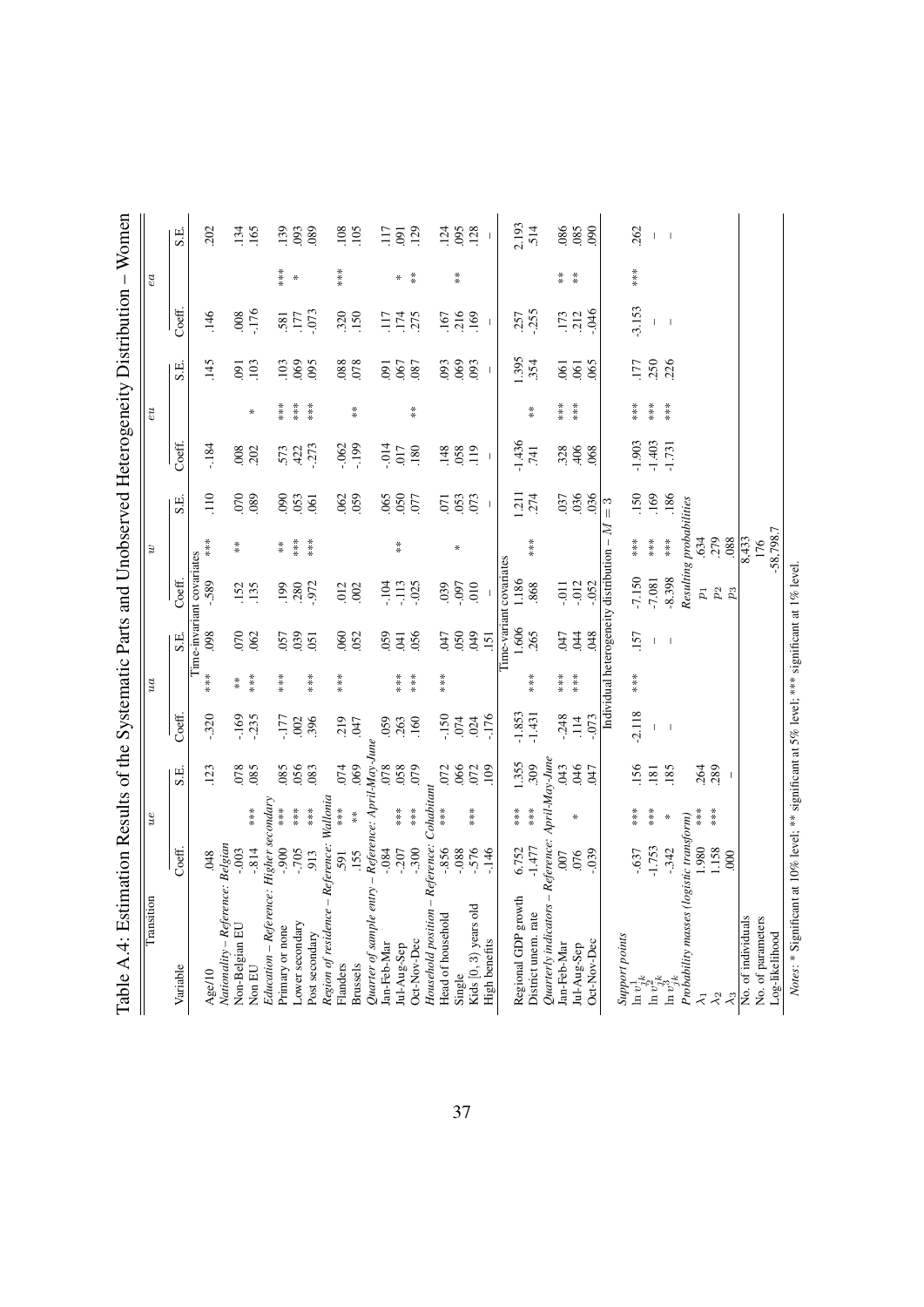## References

- <span id="page-38-8"></span>Abbring, J. and G. van den Berg (2003a). The identifiability of the mixed proportional hazards competing risks model. *Journal of the Royal Statistical Society Series B 65*(3), 701–710.
- <span id="page-38-9"></span>Abbring, J. and G. van den Berg (2003b). The nonparametric identification of treatment effects in duration models. *Econometrica 71*(5), 1491–1517.
- <span id="page-38-13"></span>Ackum, S. (1991). Youth unemployment, labor market programs and subsequent earnings. *Scandinavian Journal of Economics 93*(4), 531–543.
- <span id="page-38-5"></span>Arni, P., R. Lalive, and J. C. van Ours (2012). How effective are unemployment benefit sanctions? Looking beyond unemployment exit. *Journal of Applied Econometrics, forthcoming*.
- <span id="page-38-0"></span>Arulampalam, W. (2001). Is unemployment really scarring? Effects of unemployment experiences on wages. *Economic Journal 111*(475), 585–606.
- <span id="page-38-1"></span>Belzil, C. (1995). Unemployment insurance and unemployment over time: An analysis with event history data. *Review of Economics and Statistics 77*(1), 113–126.
- <span id="page-38-2"></span>Belzil, C. (2001). Unemployment insurance and subsequent job duration: Job matching versus unobserved heterogeneity. *Journal of Applied Econometrics 16*(5), 619–636.
- <span id="page-38-14"></span>Ben-Porath, Y. (1967). The produciion of human capital and the litecycle of earnings. *Journal of Political Economy 75*(4), 352–365.
- <span id="page-38-11"></span>Bhargava, A. (1991). Identification and panel data models with endogenous regressors. *Review of Economic Studies 58*(1), 129–140.
- <span id="page-38-15"></span>Blinder, A. and Y. Weiss (1976). Human capital and labor supply: A synthesis. *Journal of Political Economy 84*(3), 449–472.
- <span id="page-38-3"></span>Böheim, R. and M. Taylor (2002). The search for success: Do the unemployed find stable employment? *Labour Economics 9*(5), 717–735.
- <span id="page-38-4"></span>Bratberg, E. and O. Nilsen (2000). Transitions from school to work and the early labour market experience. *Oxford Bulletin of Economics and Statisitics 62*(s1), 909–929.
- <span id="page-38-10"></span>Brinch, C. (2007). Nonparametric identification of the mixed hazards model with time-varying covariates. *Econometric Theory 23*(2), 349–354.
- <span id="page-38-16"></span>Burdett, K. (1978). A theory of employee search and quit rates. *American Economic Review 68*(1), 212– 220.
- <span id="page-38-12"></span>Card, D., R. Chetty, and A. Weber (2007). Cash-on-hand and competing models of intertemporal behavior: New evidence from the labor market. *Quarterly Journal of Economics 122*(4), 1511–1560.
- <span id="page-38-7"></span>Chamberlain, G. (1980). Analysis of covariance with qualitative data. *Review of Economic Studies 47*(1), 225–238.
- <span id="page-38-6"></span>Cockx, B., C. Goebel, and S. Robin (2010). Can income support for part-time workers serve as a steppingstone to regular jobs? An application to young long-term unemployed women. *Empirical Economics, forthcoming*.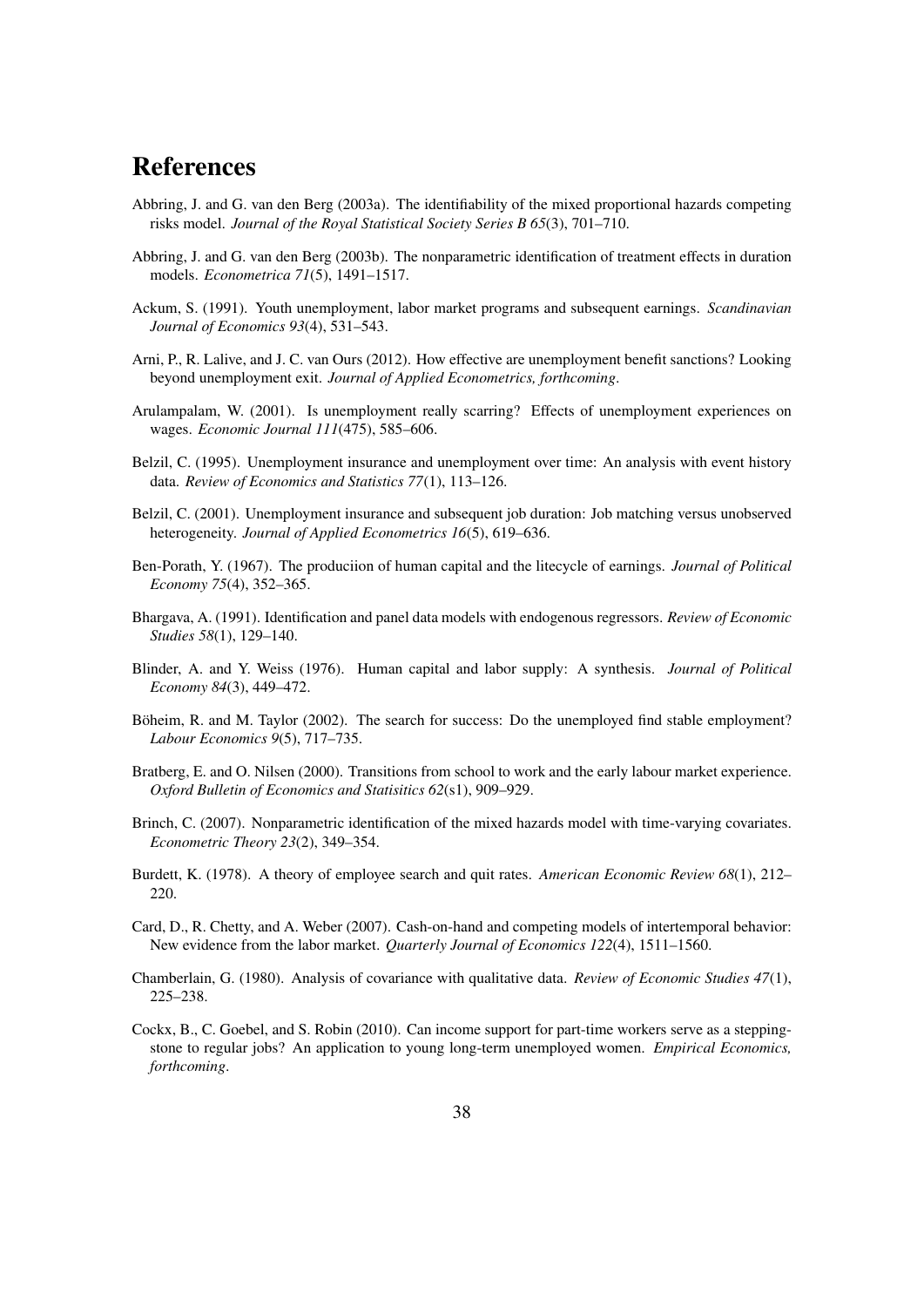- <span id="page-39-6"></span>Cockx, B. and M. Picchio (2011a). Are short-lived jobs stepping stones to long-lasting jobs? *Oxford Bulletin of Economics and Statistics, forthcoming*.
- <span id="page-39-16"></span>Cockx, B. and M. Picchio (2011b). Scarring effectis of remaining unemployed for long-term unemployed school-leavers. IZA discussion paper No. 5937, Bonn.
- <span id="page-39-5"></span>Doiron, D. and T. Gørgens (2008). State dependence in youth labor market experiences, and the evaluation of policy interventions. *Journal of Econometrics 145*(1), 81–97.
- <span id="page-39-8"></span>Donald, S., D. Green, and H. Paarsch (2000). Differences in wage distributions between Canada and the United States: An application of a flexible estimator of distribution functions in the presence of covariates. *Review of Economic Studies 67*(4), 609–633.
- <span id="page-39-14"></span>Ehrenberg, R. and R. Oaxaca (1976). Unemployment insurance, duration of unemployment, and subsequent wage gain. *American Economic Review 5*(66), 754–766.
- <span id="page-39-0"></span>Ellwood, D. (1982). Teenage unemployment: Permanent scars or temporary blemishes? In R. Freeman and D. Wise (Eds.), *The Youth Labor Market Problem: Its Nature, Causes and Consequences*, Chapter 10, pp. 349–390. Chicago: Chicago University Press.
- <span id="page-39-15"></span>Farber, H. (1999). Mobility and stability: The dynamics of job change in labor markets. In O. Ashenfelter and D. Card (Eds.), *Handbook of Labor Economics, Volume 3B*, Chapter 37, pp. 2439–2483. Amsterdam: Elsevier Science.
- <span id="page-39-12"></span>Flinn, C. and J. Heckman (1982). Models for the analysis of labor force dynamics. In R. Basmann and G. Rhoeds (Eds.), *Advances in Econometrics*, Greenwich, pp. 35–95. JAI Press.
- <span id="page-39-3"></span>Gartell, M. (2009). Unemployment and subsequent earnings for Swedish college graduates: A study of scarring effects. IFAU working paper 2009:10, Uppsala.
- <span id="page-39-7"></span>Gaure, S., K. Røed, and L. Westlie (2008). The impacts of labour market policies on job search behavior and post-unemployment job quality. IZA discussion paper No. 3802, Bonn.
- <span id="page-39-11"></span>Gaure, S., K. Røed, and T. Zhang (2007). Time and causality: A monte carlo assessment of the timing-ofevents approach. *Journal of Econometrics 141*(2), 1159–1195.
- <span id="page-39-1"></span>Gregg, P. (2001). The impact of youth unemployment on adult unemployment in the NCDS. *Economic Journal 111*(475), F626–F653.
- <span id="page-39-2"></span>Gregg, P. and E. Tominey (2005). The wage scar from male youth unemployment. *Labour Economics 12*(4), 487–509.
- <span id="page-39-4"></span>Heckman, J. (1979). Sample selection bias as a specification error. *Econometrica 46*(1), 153–161.
- <span id="page-39-13"></span>Heckman, J. and B. Singer (1984). A method for minimizing the impact of distributional assumptions in econometric models for duration data. *Econometrica 52*(2), 271–320.
- <span id="page-39-9"></span>Honoré, B. (1993). Identification results for duration models with multiple spells. *Review of Economic Studies 60*(1), 241–246.
- <span id="page-39-10"></span>Horny, G. and M. Picchio (2009). Identification of lagged duration dependence in multiple spells competing risks models. IRES Discussion Paper No. 2009-01, Université catholique de Louvain.